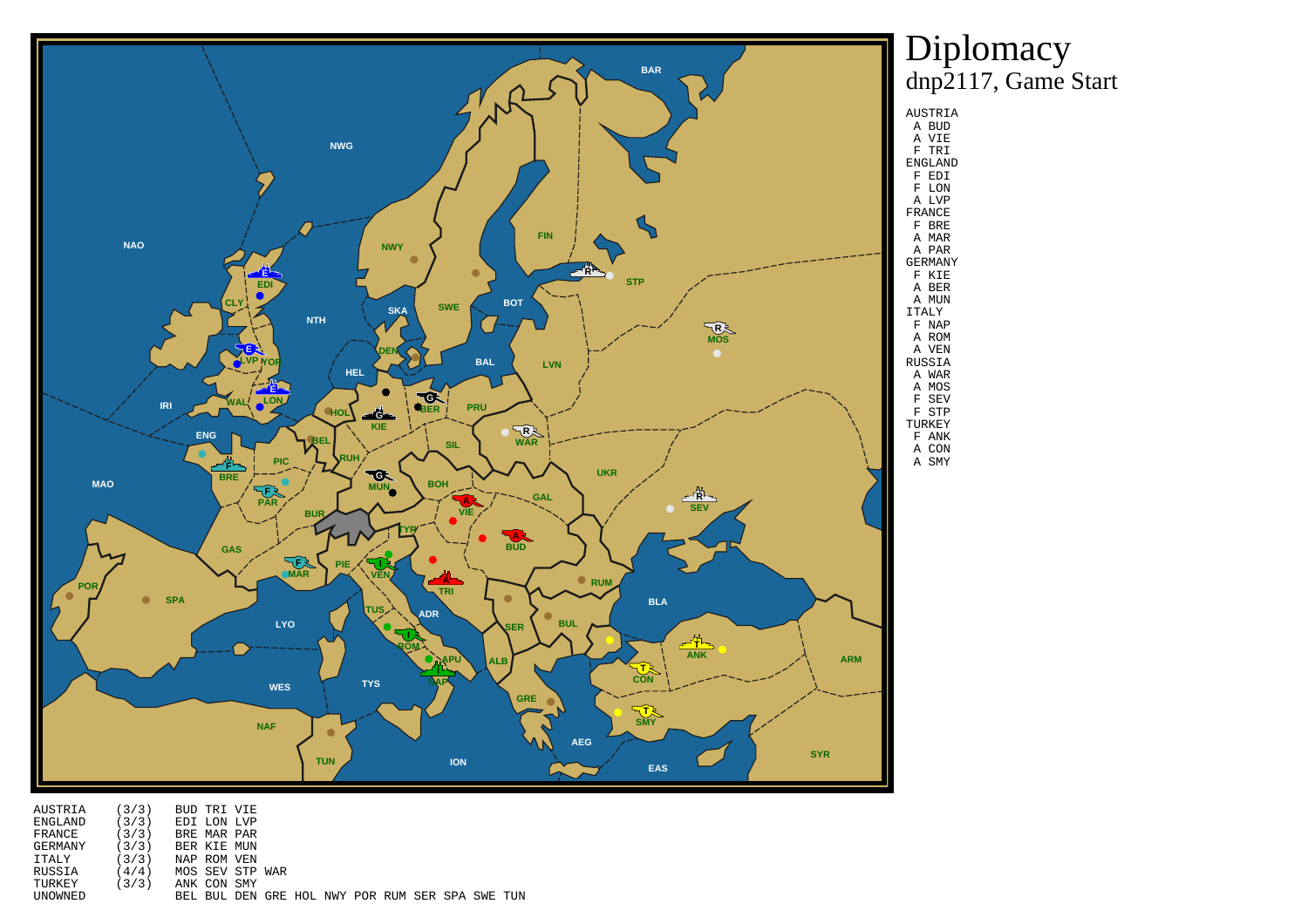

 A VIE - GAL BOUNCEA WAR - GAL BOUNCE

AUSTRIA (3/3) BUD TRI VIE ENGLAND (3/3) EDI LON LVP FRANCE (3/3) BRE MAR PAR GERMANY (3/3) BER KIE MUN ITALY (3/3) NAP ROM VEN RUSSIA (4/4) MOS SEV STP WARTURKEY (3/3) ANK CON SMYUNOWNED BEL BUL DEN GRE HOL NWY POR RUM SER SPA SWE TUN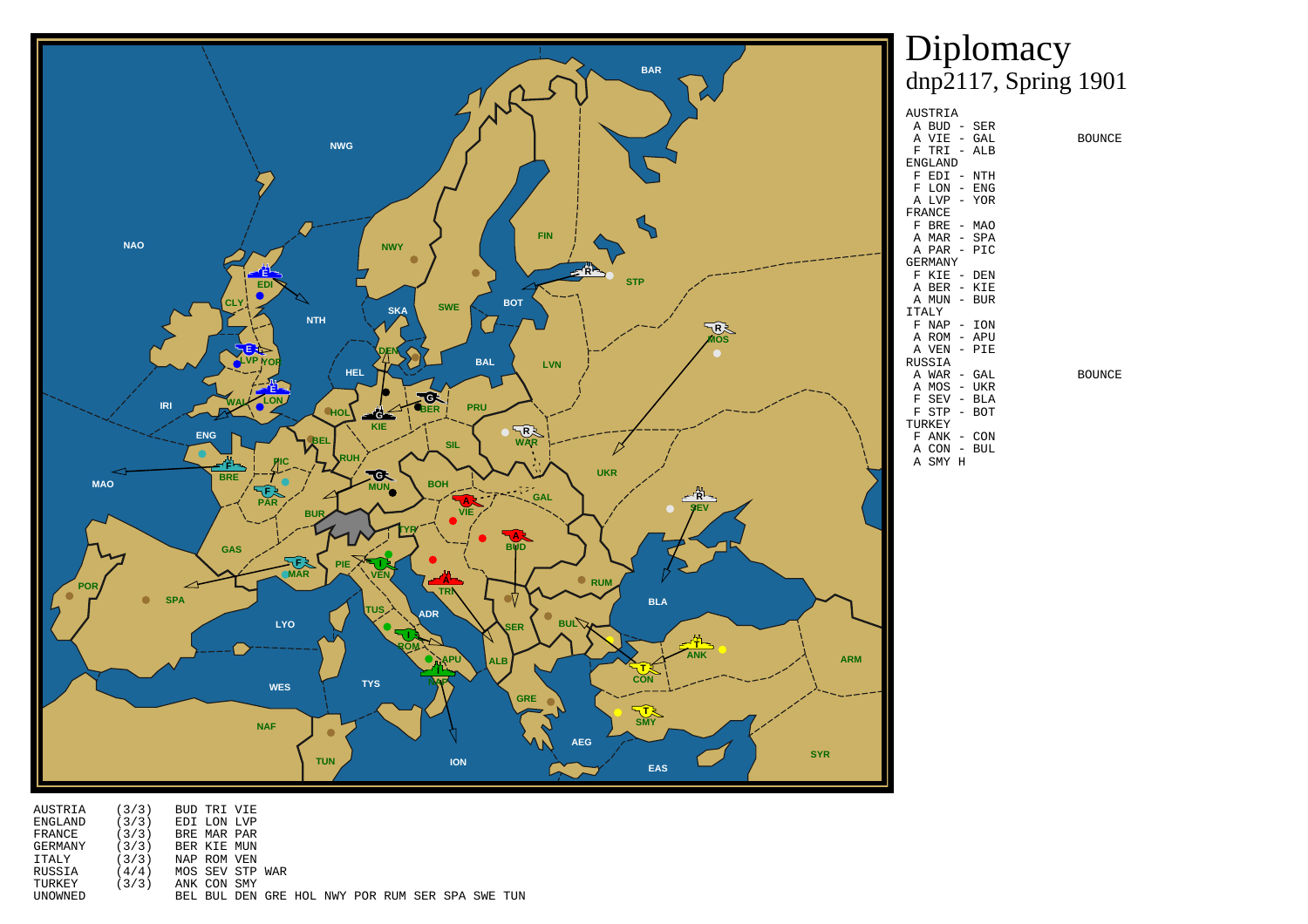

 A VIE - GAL BOUNCE A SER S ALB - GRE F ALB - GRE ENGLAND F NTH C YOR - NWY F ENG - BEL A YOR - NWY FRANCE F MAO - BRE A SPA - MAR BOUNCE**BOUNCE** A PIC - PAR GERMANY F DEN - SWE BOUNCE A KIE - HOL A BUR - PAR BOUNCEITALY F ION C APU - TUN A APU - TUN A PIE - MAR BOUNCERUSSIA A WAR - GAL BOUNCE A UKR - RUM F BLA S UKR - RUM F BOT - SWE BOUNCE TURKEY A SMY - CON F CON - AEG A BUL - GRE BOUNCE

| AUSTRIA<br>ENGLAND<br>FRANCE<br>GERMANY<br>ITALY<br>RUSSIA<br>TURKEY<br>UNOWNED | (3/3)<br>(3/3)<br>(3/3)<br>(3/3)<br>(3/3)<br>(4/4)<br>(3/3) | BUD TRI VIE<br>EDI LON LVP<br>BRE MAR PAR<br>BER KIE MUN<br>NAP ROM VEN<br>MOS SEV STP WAR<br>ANK CON SMY |  | BEL BUL DEN GRE HOL NWY POR RUM SER SPA SWE TUN |  |  |  |
|---------------------------------------------------------------------------------|-------------------------------------------------------------|-----------------------------------------------------------------------------------------------------------|--|-------------------------------------------------|--|--|--|
|                                                                                 |                                                             |                                                                                                           |  |                                                 |  |  |  |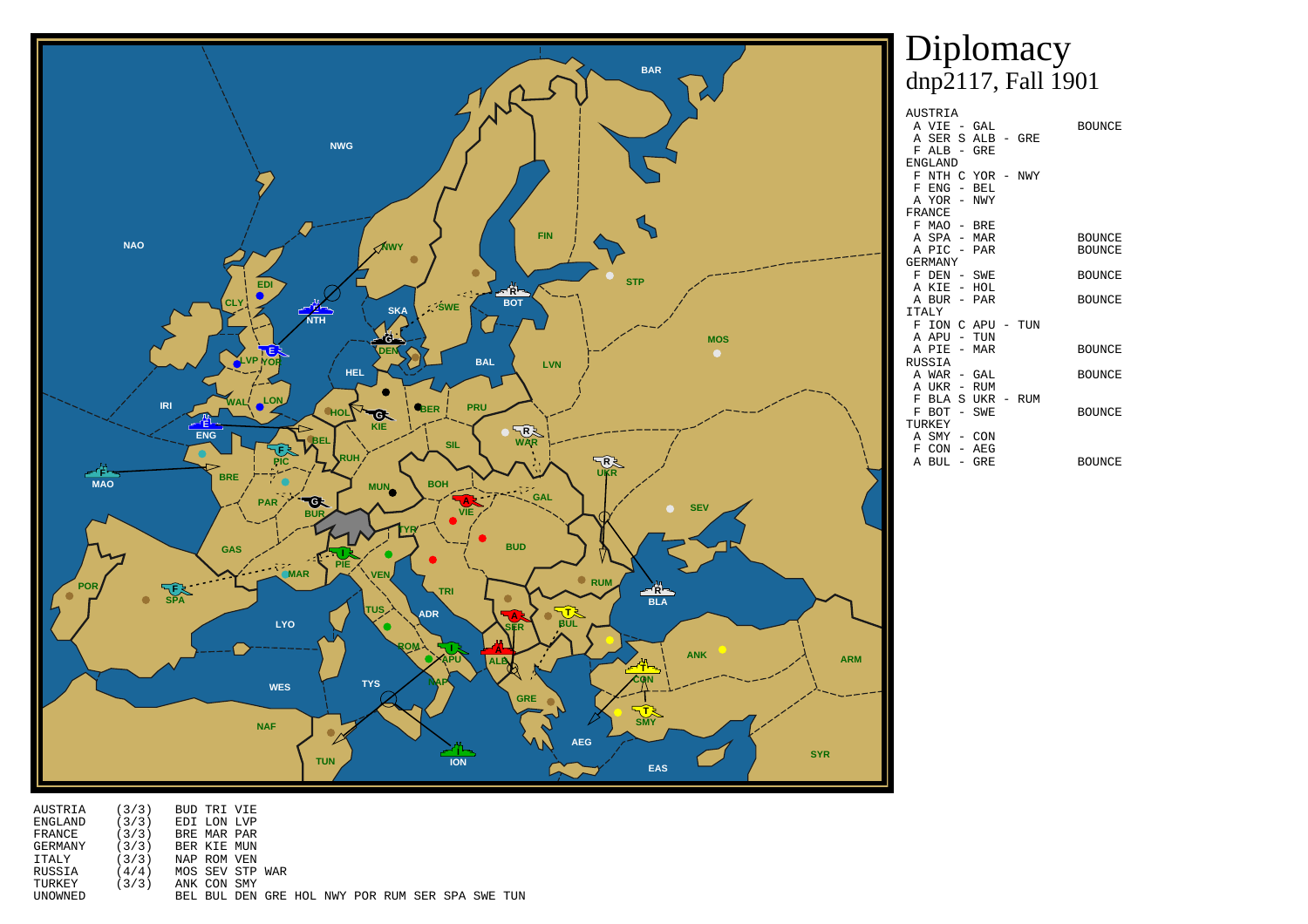

| AUSTRIA        | (3/5)        | BUD GRE SER TRI VIE |  |  |
|----------------|--------------|---------------------|--|--|
| ENGLAND        | (3/5)        | BEL EDI LON LVP NWY |  |  |
| $FRANCE$ (3/4) |              | BRE MAR PAR SPA     |  |  |
| GERMANY (3/5)  |              | BER DEN HOL KIE MUN |  |  |
| $ITALY$ (3/4)  |              | NAP ROM TUN VEN     |  |  |
| RUSSIA (4/5)   |              | MOS RUM SEV STP WAR |  |  |
|                | TURKEY (3/4) | ANK BUL CON SMY     |  |  |
| UNOWNED        |              | POR SWE             |  |  |

| Adjustments    |               |              |
|----------------|---------------|--------------|
| AUSTRIA        | <b>BUILDS</b> | A BUD, A TRI |
| <b>ENGLAND</b> | <b>BUILDS</b> | F LVP, F LON |
| FRANCE         | <b>BUILDS</b> | MAR<br>F     |
| GERMANY        | <b>BUILDS</b> | A MUN, F KIE |
| <b>ITALY</b>   | <b>BUILDS</b> | F NAP        |
| RUSSIA         | <b>BUILDS</b> | A STP        |
| TURKEY         | <b>BUILDS</b> | F SMY        |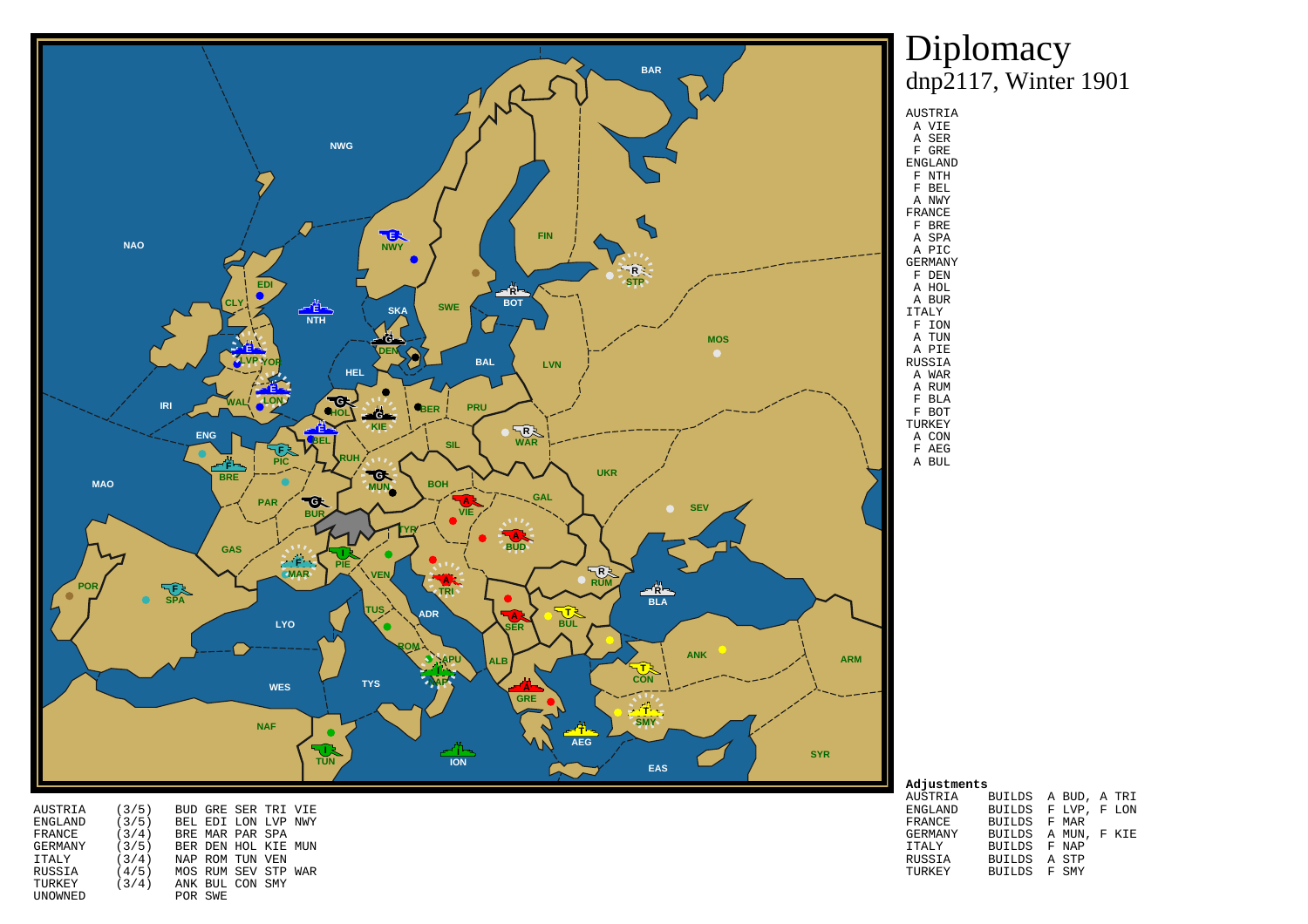

|   | A VIE - GAL  |     |                   |     | <b>BOUNCE</b> |
|---|--------------|-----|-------------------|-----|---------------|
|   | A SER S GRE  |     |                   |     |               |
|   |              |     | F GRE S ION - AEG |     | VOID          |
|   | A BUD - RUM  |     |                   |     | <b>BOUNCE</b> |
|   | A TRI - ALB  |     |                   |     |               |
|   | ENGLAND      |     |                   |     |               |
|   | F NTH S NWY  |     |                   |     |               |
|   |              |     | F BEL S LON - ENG |     |               |
|   |              |     | A NWY S DEN - SWE |     | VOID          |
|   | F LVP - IRI  |     |                   |     |               |
|   | F LON - ENG  |     |                   |     |               |
|   | FRANCE       |     |                   |     |               |
|   | A SPA S MAR  |     |                   |     |               |
|   | A PIC - PAR  |     |                   |     |               |
|   | F BRE - MAO  |     |                   |     |               |
|   | F MAR H      |     |                   |     |               |
|   | GERMANY      |     |                   |     |               |
|   |              |     | F DEN S KIE - BAL |     |               |
|   | A BUR - GAS  |     |                   |     |               |
|   | A HOL S BEL  |     |                   |     |               |
|   | A MUN - SIL  |     |                   |     |               |
|   | F KIE - BAL  |     |                   |     |               |
|   | <b>ITALY</b> |     |                   |     |               |
|   |              |     | F ION C TUN - APU |     |               |
|   | A PIE - VEN  |     |                   |     |               |
|   | A TUN - APU  |     |                   |     |               |
|   | F NAP - TYS  |     |                   |     |               |
|   | RUSSIA       |     |                   |     |               |
|   | A WAR - GAL  |     |                   |     | <b>BOUNCE</b> |
|   | F BLA S RUM  |     |                   |     |               |
|   | F BOT - SWE  |     |                   |     |               |
|   |              |     | A RUM S WAR - GAL |     | <b>CUT</b>    |
|   | A STP S NWY  |     |                   |     |               |
|   | TURKEY       |     |                   |     |               |
|   | A BUL S RUM  |     |                   |     |               |
|   | A CON S BUL  |     |                   |     |               |
|   |              |     | F AEG S SMY -     | EAS |               |
| F | SMY          | $-$ | EAS               |     |               |

| AUSTRIA        | (5/5) | BUD GRE SER TRI VIE |  |  |
|----------------|-------|---------------------|--|--|
| <b>ENGLAND</b> | (5/5) | BEL EDI LON LVP NWY |  |  |
| FRANCE         | (4/4) | BRE MAR PAR SPA     |  |  |
| <b>GERMANY</b> | (5/5) | BER DEN HOL KIE MUN |  |  |
| <b>ITALY</b>   | (4/4) | NAP ROM TUN VEN     |  |  |
| RUSSIA         | (5/5) | MOS RUM SEV STP WAR |  |  |
| TURKEY         | (4/4) | ANK BUL CON SMY     |  |  |
| UNOWNED        |       | POR SWE             |  |  |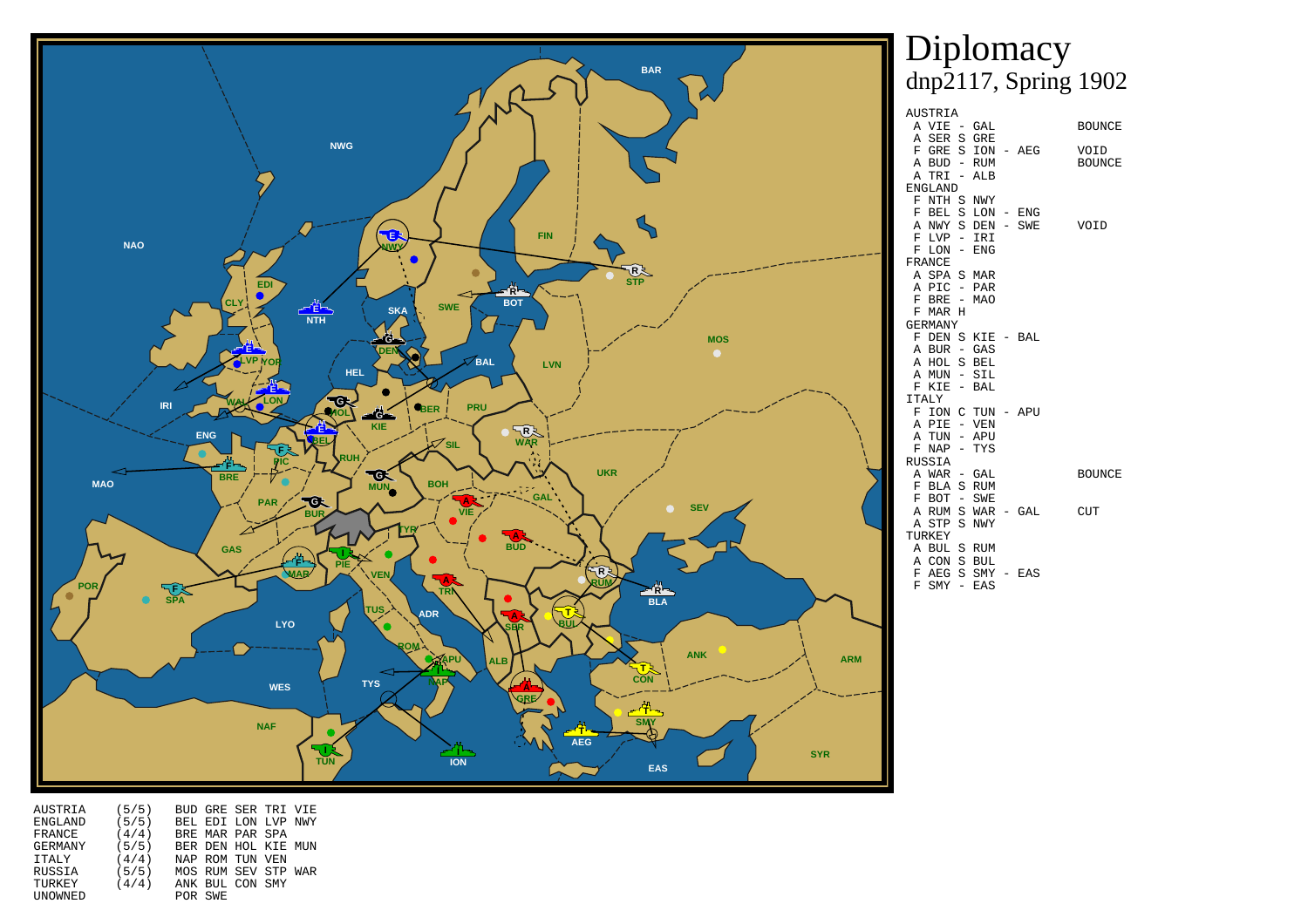

AUSTRIA (5/5) BUD GRE SER TRI VIE ENGLAND (5/5) BEL EDI LON LVP NWYFRANCE (4/4) BRE MAR PAR SPA GERMANY (5/5) BER DEN HOL KIE MUNITALY (4/4) NAP ROM TUN VEN RUSSIA (5/5) MOS RUM SEV STP WARTURKEY (4/4) ANK BUL CON SMYUNOWNED POR SWE

## Diplomacydnp2117, Fall 1902

 $A$  ALB - TRI F NTH S BEL - HOL F BEL - HOL A NWY S SWE F IRI - MAO BOUNCE**BOUNCE**  $F$  ENG - BRE A SPA S MAR F MAR S SPA A PAR - BRE BOUNCE**BOUNCE**  $F$  MAO - BRE F DEN – SWE BOUNCE DISLODGED A HOL S BEL A GAS - BUR A SIL - WAR BOUNCE F BAL S DEN - SWE F ION S GRE - AEG VOID A VEN - TYR A APU - VEN F TYS S ION A WAR - SIL BOUNCE F BLA S RUM A RUM S BUL - SER VOID A STP - MOS F SWE S NTH - DEN VOID A BUL S RUM A CON S BUL F AEG S EAS - ION F EAS - ION BOUNCE

GERMANY GERMANY A HOL - KIE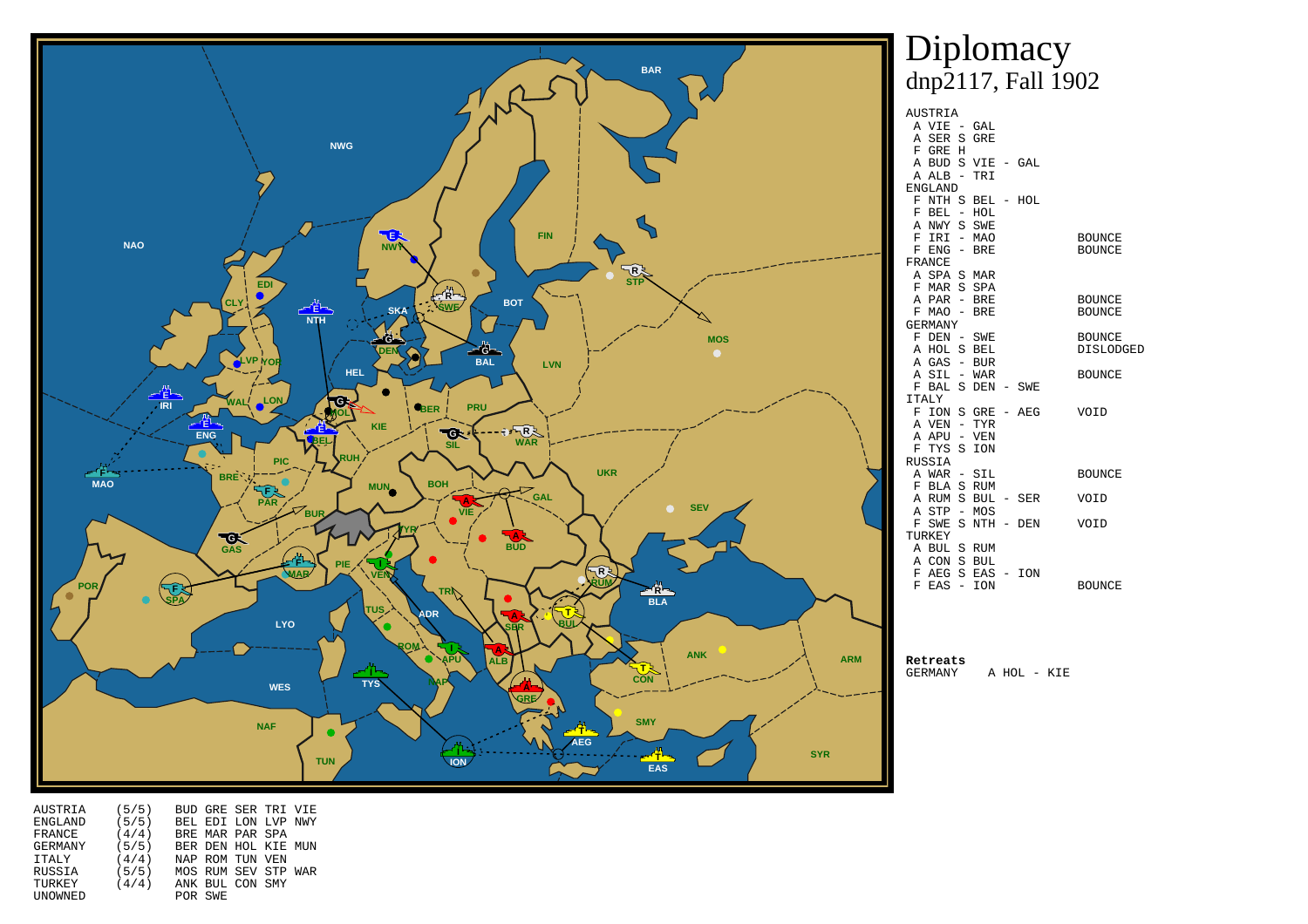

AUSTRIA (5/5) BUD GRE SER TRI VIE ENGLAND (5/6) BEL EDI HOL LON LVP NWYFRANCE (4/4) BRE MAR PAR SPA GERMANY (5/4) BER DEN KIE MUN ITALY (4/4) NAP ROM TUN VEN RUSSIA (5/6) MOS RUM SEV STP SWE WARTURKEY (4/4) ANK BUL CON SMYUNOWNED POR

## Diplomacydnp2117, Winter 1902

**Adjustments**BUILDS A LON GERMANY REMOVES F BALRUSSIA BUILDS A SEV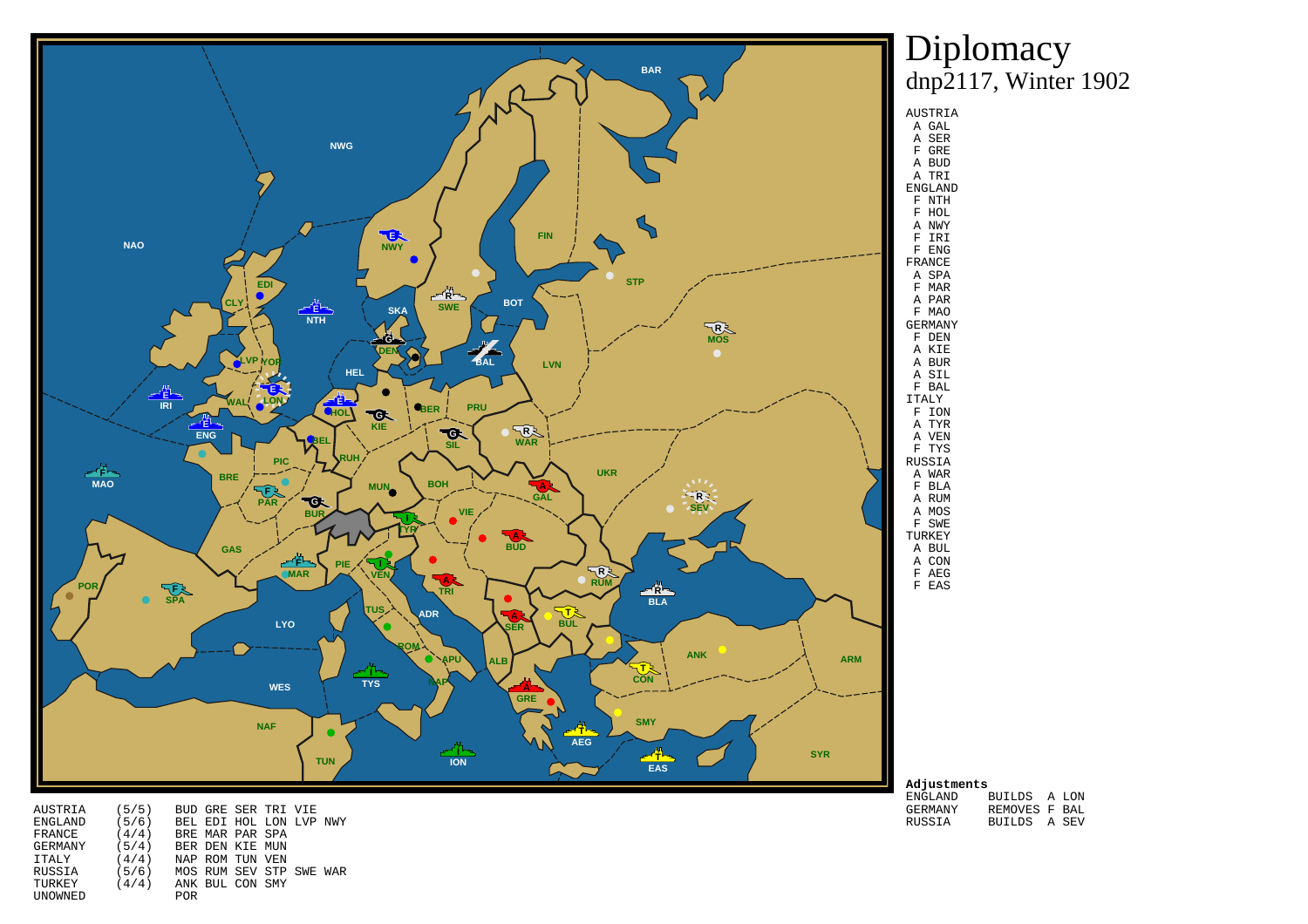

 A SER S GRE F GRE S EAS - ION A BUD S SER A GAL - VIE A TRI S GAL - VIE ENGLAND F NTH - DEN BOUNCE A NWY S SWE F IRI - NAO F ENG C LON - BEL F HOL S LON - BEL CUT**BOUNCE**  $A$  LON - BEL FRANCE A SPA - POR F MAR H A PAR - BRE BOUNCE**BOUNCE**  $F$  MAO - BRE GERMANY F DEN - NTH BOUNCE A SIL - MUN A BUR - BEL BOUNCE**BOUNCE** A KIE - HOL ITALYF ION H DISLODGED F TYS S ION A TYR S VEN A VEN S TYR RUSSIA A WAR S SIL VOID F BLA S RUM A RUM S BUL - SER VOID F SWE H A MOS S WAR A SEV S RUM TURKEY A BUL S BLA - RUM VOID A CON S BUL F AEG S EAS - ION F EAS - ION

**Retreats**ITALY F ION - TUN

AUSTRIA (5/5) BUD GRE SER TRI VIE ENGLAND (6/6) BEL EDI HOL LON LVP NWYFRANCE (4/4) BRE MAR PAR SPA GERMANY (4/4) BER DEN KIE MUN ITALY (4/4) NAP ROM TUN VEN RUSSIA (6/6) MOS RUM SEV STP SWE WARTURKEY (4/4) ANK BUL CON SMYUNOWNED POR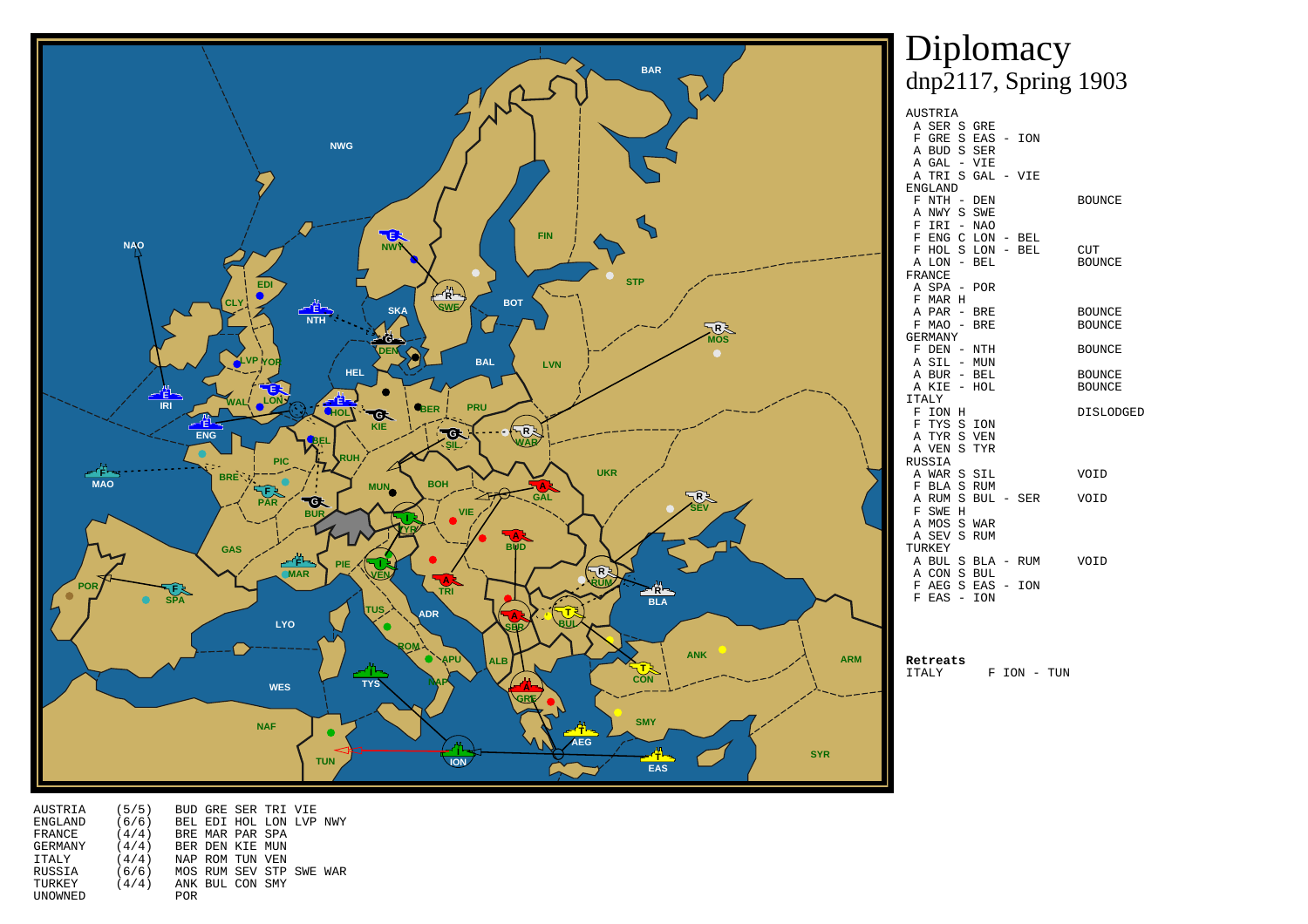

 F GRE S BUL CUT A BUD S SER A TRI S VIE - TYR A VIE - TYR ENGLAND F NTH C LON - BEL A NWY S SWE F ENG S LON - BEL F HOL S LON - BEL CUT A LON - BEL F NAO - NWG FRANCE F MAR H A PAR - BRE BOUNCE**BOUNCE**  $F$  MAO - BRE A POR H GERMANY F DEN - NTH BOUNCE**BOUNCE**  $A$  BUR - BEL **BOUNCE** A KIE - HOL A MUN - RUH ITALY F TYS - NAP A TYR - VEN A VEN - APU F TUN - ION BOUNCERUSSIA A WAR S RUM - GAL F BLA S SEV - RUM A RUM - GAL F SWE H A MOS - STP A SEV - RUM TURKEY A BUL S AEG - GRE A CON S BUL F AEG - GRE BOUNCEF ION S AEG - GRE CUT

AUSTRIA (5/5) BUD GRE SER TRI VIE ENGLAND (6/6) BEL EDI HOL LON LVP NWYFRANCE (4/4) BRE MAR PAR SPA GERMANY (4/4) BER DEN KIE MUN ITALY (4/4) NAP ROM TUN VEN RUSSIA (6/6) MOS RUM SEV STP SWE WARTURKEY (4/4) ANK BUL CON SMYUNOWNED POR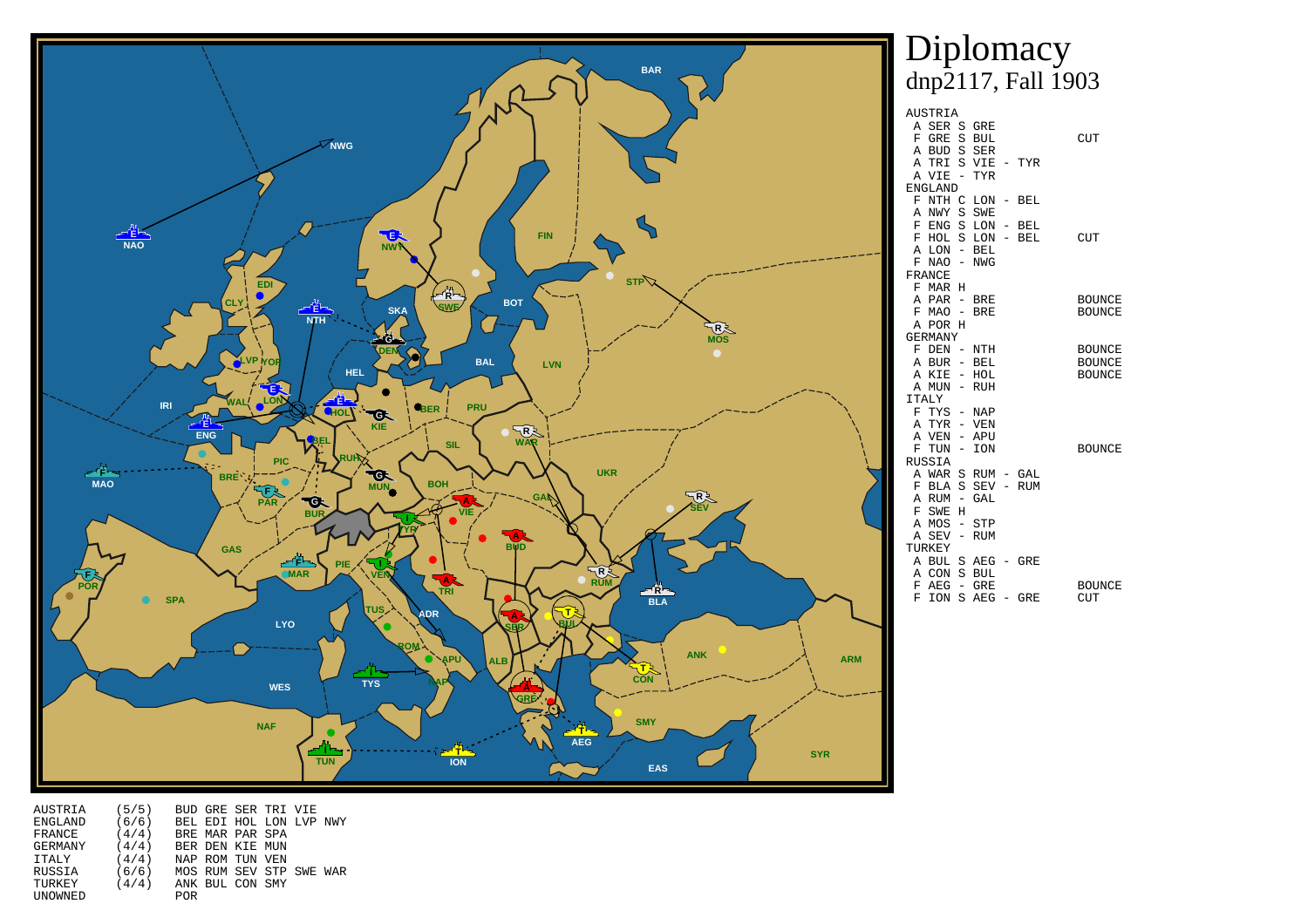

AUSTRIA (5/5) BUD GRE SER TRI VIE ENGLAND (6/6) BEL EDI HOL LON LVP NWYFRANCE (4/5) BRE MAR PAR POR SPAGERMANY (4/4) BER DEN KIE MUN ITALY (4/4) NAP ROM TUN VEN RUSSIA (6/6) MOS RUM SEV STP SWE WARTURKEY (4/4) ANK BUL CON SMY

**Adjustments**BUILDS A BRE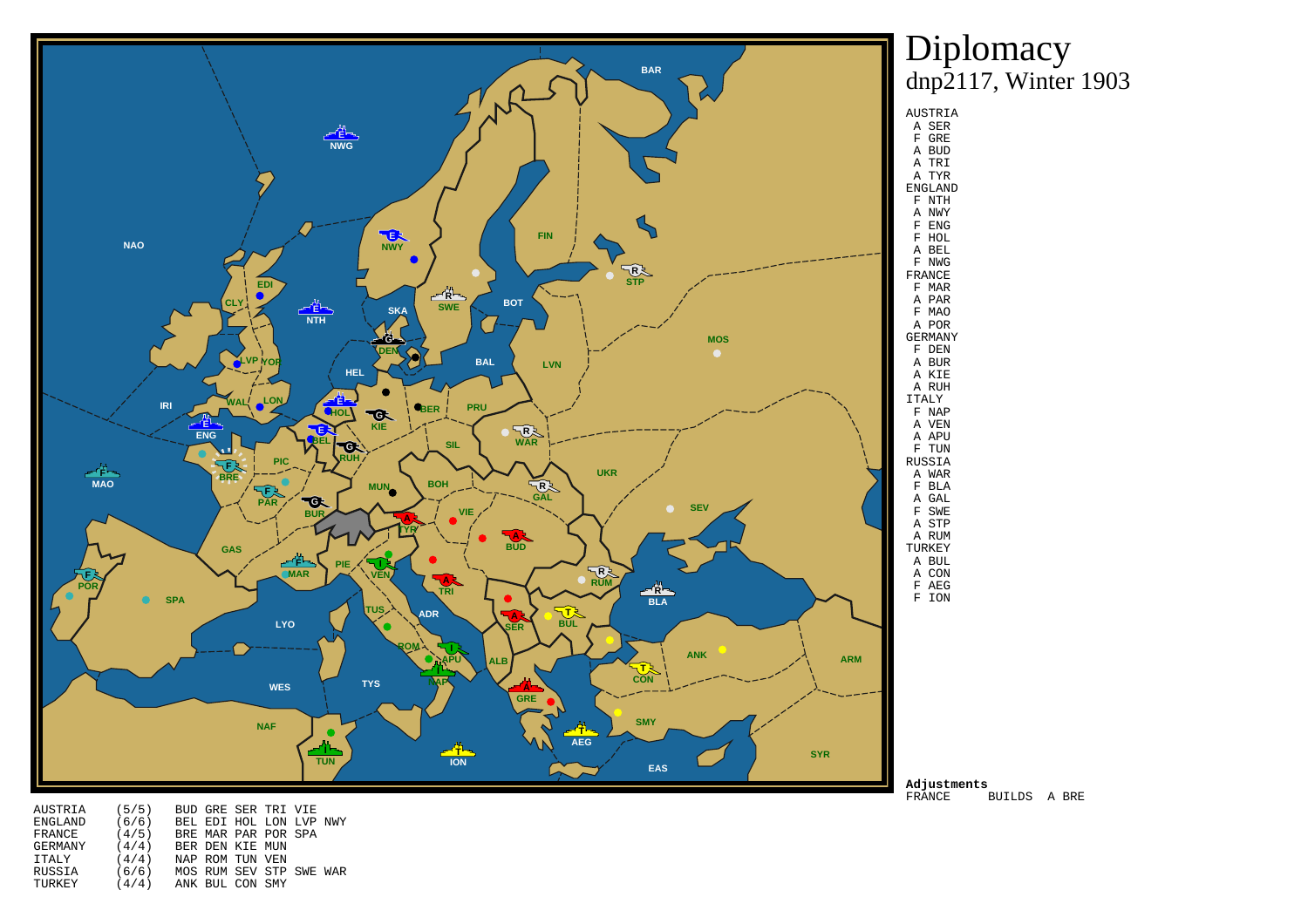

|    | AUSIRIA     |                 |                      |               |
|----|-------------|-----------------|----------------------|---------------|
|    |             |                 | A SER S GRE - BUL/SC |               |
|    |             | F GRE - BUL/SC  |                      | BOUNCE        |
|    | A BUD S RUM |                 |                      |               |
|    |             | A TRI S BUD     |                      |               |
|    | A TYR - VIE |                 |                      | <b>BOUNCE</b> |
|    | ENGLAND     |                 |                      |               |
|    | F NTH - SKA |                 |                      |               |
|    | A NWY S SWE |                 |                      | VOID          |
|    |             | F ENG S BEL     |                      |               |
|    |             |                 | F HOL S NWG - NTH    | DISLODGED     |
|    |             | A BEL S HOL     |                      | CUT           |
|    |             | F NWG - NTH     |                      | <b>BOUNCE</b> |
|    | FRANCE      |                 |                      |               |
|    | F MAR H     |                 |                      |               |
|    | A PAR H     |                 |                      |               |
|    |             | F MAO S ENG     |                      |               |
|    | A POR H     |                 |                      |               |
|    | A BRE - PIC |                 |                      |               |
|    | GERMANY     |                 |                      |               |
|    | F DEN - NTH |                 |                      | <b>BOUNCE</b> |
|    |             | A BUR - BEL     |                      | <b>BOUNCE</b> |
|    |             |                 | A KIE S RUH - HOL    |               |
|    | A RUH - HOL |                 |                      |               |
|    | ITALY       |                 |                      |               |
|    | F TUN - TYS |                 |                      |               |
|    | F NAP - TYS |                 |                      | <b>BOUNCE</b> |
|    | A VEN H     |                 |                      |               |
|    | A APU S VEN |                 |                      |               |
|    | RUSSIA      |                 |                      |               |
|    | A WAR - GAL |                 |                      | <b>BOUNCE</b> |
|    | F BLA       | S RUM           |                      |               |
|    |             | $F$ SWE - $FIN$ |                      | <b>BOUNCE</b> |
|    | A GAL - VIE |                 |                      | <b>BOUNCE</b> |
|    |             | A STP - FIN     |                      | <b>BOUNCE</b> |
|    | A RUM S     |                 | BUL - SER            | VOID          |
|    | TURKEY      |                 |                      |               |
|    |             |                 | A BUL S BLA - RUM    | VOID          |
|    |             | A CON S BUL     |                      |               |
|    |             | F AEG S ION     |                      |               |
| F. |             | ION S TUN - TYS |                      |               |
|    |             |                 |                      |               |

**Retreats**ENGLAND F HOL - HEL

AUSTRIA (5/5) BUD GRE SER TRI VIE ENGLAND (6/6) BEL EDI HOL LON LVP NWYFRANCE (5/5) BRE MAR PAR POR SPAGERMANY (4/4) BER DEN KIE MUN ITALY (4/4) NAP ROM TUN VEN RUSSIA (6/6) MOS RUM SEV STP SWE WARTURKEY (4/4) ANK BUL CON SMY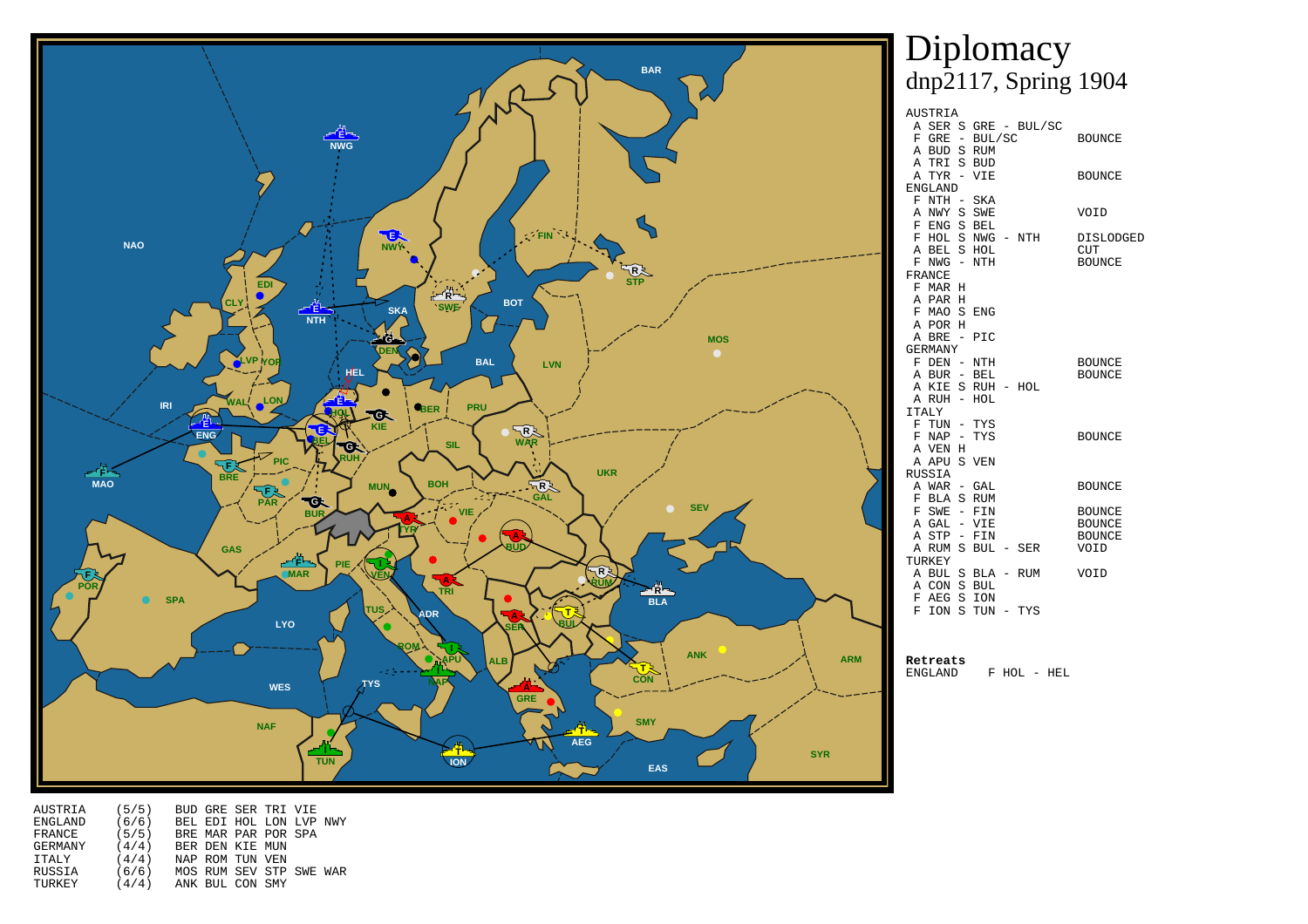

 A SER S GRE - BUL/SC F GRE - BUL/SC DISLODGED A BUD S TYR - VIE A TRI S BUD A TYR - VIE ENGLANDA NWY - SWE BOUNCE **BOUNCE**  $F$  ENG - NTH A BEL S HEL - HOL F NWG - NWY BOUNCE F SKA S NWY - SWE F HEL - HOL BOUNCE FRANCE F MAR H A PAR S PIC - BUR F MAO C POR - GAS A POR - GAS A PIC - BUR GERMANY F DEN - NTH BOUNCE A BUR - MUN A KIE S HOL A HOL S PIC - BEL VOIDITALY F NAP H A VEN H A APU S VEN F TYS - TUN RUSSIA A WAR - GAL F BLA S RUM F SWE - NWY BOUNCE A GAL - BOH A STP S SWE - NWY A RUM S WAR - GAL TURKEY A BUL S ION - GRE A CON S BUL F AEG S ION - GRE F ION - GRE

**Retreats**AUSTRIA F GRE - ALB

AUSTRIA (5/5) BUD GRE SER TRI VIE ENGLAND (6/6) BEL EDI HOL LON LVP NWYFRANCE (5/5) BRE MAR PAR POR SPAGERMANY (4/4) BER DEN KIE MUN<br>ITALY (4/4) NAP ROM TUN VEN ITALY (4/4) NAP ROM TUN VEN RUSSIA (6/6) MOS RUM SEV STP SWE WARTURKEY (4/4) ANK BUL CON SMY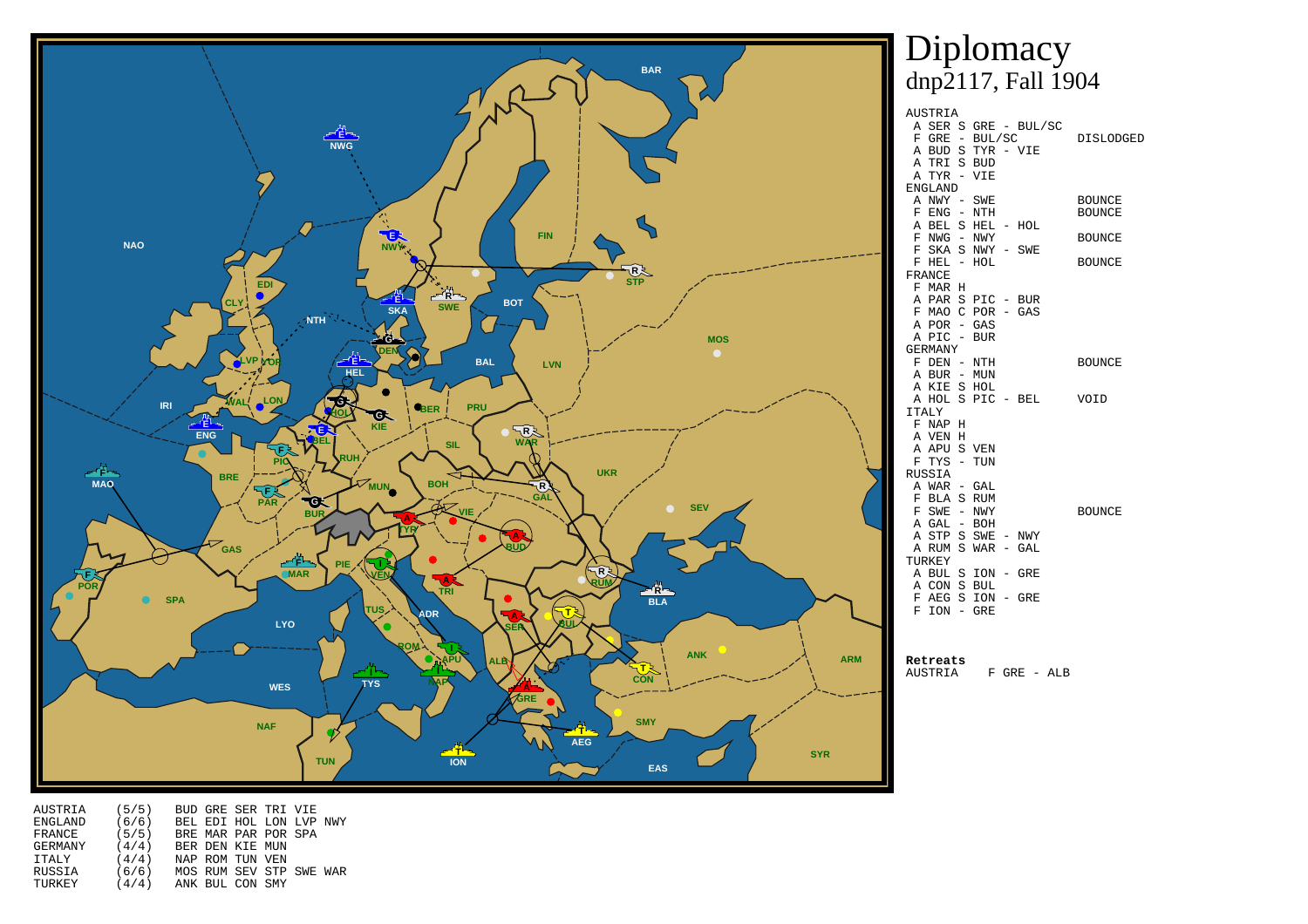

| AUSTRIA      | (5/4) | BUD SER TRI VIE         |  |  |  |
|--------------|-------|-------------------------|--|--|--|
| ENGLAND      | (6/5) | BEL EDI LON LVP NWY     |  |  |  |
| FRANCE       | (5/5) | BRE MAR PAR POR SPA     |  |  |  |
| GERMANY      | (4/5) | BER DEN HOL KIE MUN     |  |  |  |
| ITALY        | (4/4) | NAP ROM TUN VEN         |  |  |  |
| RUSSIA (6/6) |       | MOS RUM SEV STP SWE WAR |  |  |  |
| TURKEY       | (4/5) | ANK BUL CON GRE SMY     |  |  |  |

| Adjustments    |               |  |       |  |  |  |  |  |  |
|----------------|---------------|--|-------|--|--|--|--|--|--|
| AUSTRIA        | REMOVES F ALB |  |       |  |  |  |  |  |  |
| ENGLAND        | REMOVES A BEL |  |       |  |  |  |  |  |  |
| <b>GERMANY</b> | BUILDS A BER  |  |       |  |  |  |  |  |  |
| TURKEY         | BUILDS        |  | A SMY |  |  |  |  |  |  |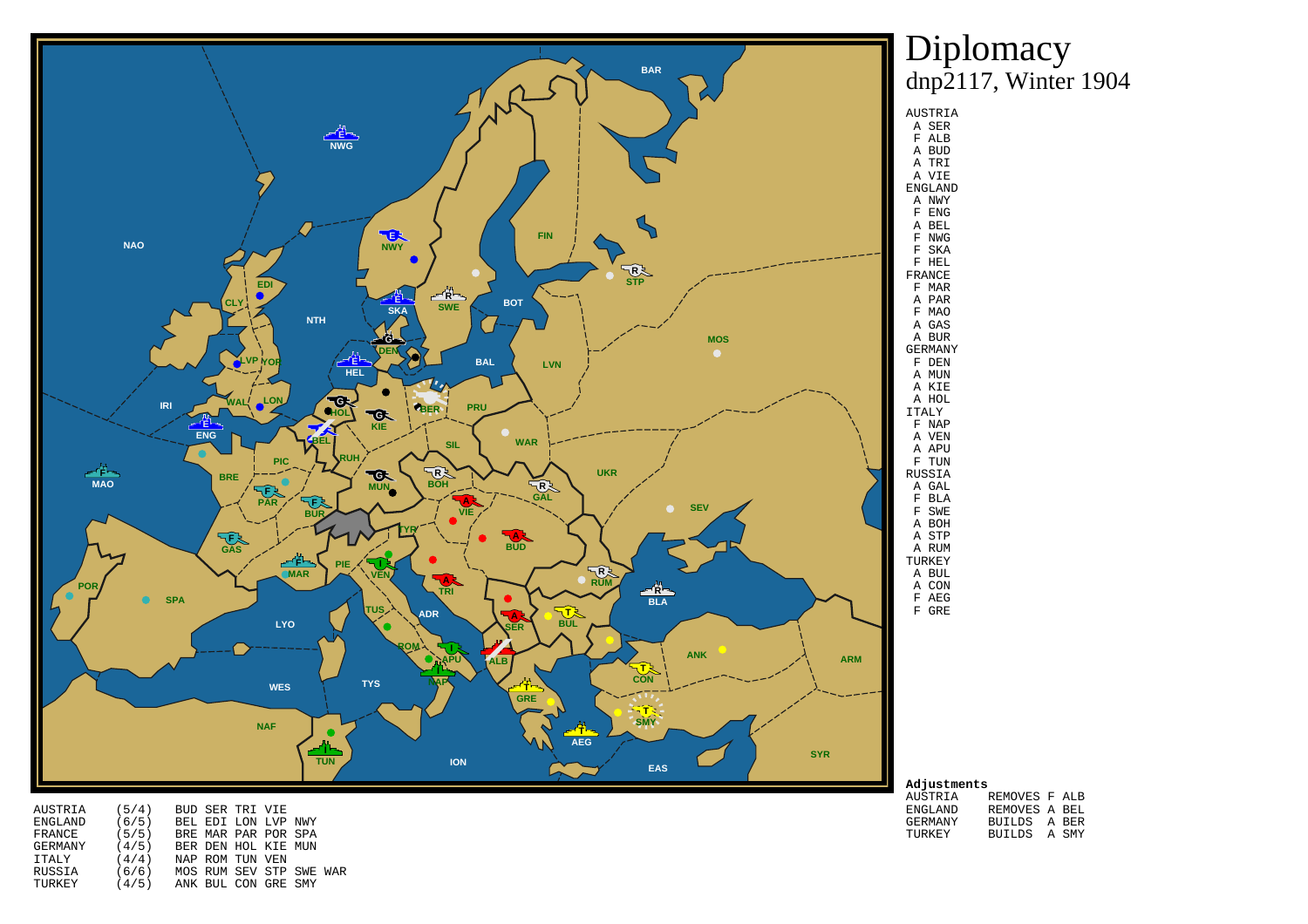

| A SER           |                                       |                                                                                                                                                                                                |                                                                                                                                                                                                                                                                                                 |                                 | <b>BOUNCE</b>                                                                          |
|-----------------|---------------------------------------|------------------------------------------------------------------------------------------------------------------------------------------------------------------------------------------------|-------------------------------------------------------------------------------------------------------------------------------------------------------------------------------------------------------------------------------------------------------------------------------------------------|---------------------------------|----------------------------------------------------------------------------------------|
|                 |                                       |                                                                                                                                                                                                |                                                                                                                                                                                                                                                                                                 |                                 | <b>BOUNCE</b>                                                                          |
| A TRI           |                                       |                                                                                                                                                                                                |                                                                                                                                                                                                                                                                                                 |                                 |                                                                                        |
| VIE<br>A        |                                       | <b>GAL</b>                                                                                                                                                                                     |                                                                                                                                                                                                                                                                                                 |                                 | <b>BOUNCE</b>                                                                          |
|                 |                                       |                                                                                                                                                                                                |                                                                                                                                                                                                                                                                                                 |                                 |                                                                                        |
|                 |                                       |                                                                                                                                                                                                |                                                                                                                                                                                                                                                                                                 |                                 |                                                                                        |
|                 |                                       | NTH                                                                                                                                                                                            |                                                                                                                                                                                                                                                                                                 |                                 |                                                                                        |
|                 |                                       | NWY                                                                                                                                                                                            |                                                                                                                                                                                                                                                                                                 |                                 |                                                                                        |
|                 |                                       |                                                                                                                                                                                                |                                                                                                                                                                                                                                                                                                 |                                 |                                                                                        |
| HEL.            |                                       | DEN                                                                                                                                                                                            |                                                                                                                                                                                                                                                                                                 |                                 | BOUNCE                                                                                 |
| FRANCE          |                                       |                                                                                                                                                                                                |                                                                                                                                                                                                                                                                                                 |                                 |                                                                                        |
|                 |                                       |                                                                                                                                                                                                |                                                                                                                                                                                                                                                                                                 |                                 |                                                                                        |
|                 |                                       |                                                                                                                                                                                                |                                                                                                                                                                                                                                                                                                 |                                 | <b>BOUNCE</b>                                                                          |
|                 | $\frac{1}{2}$                         | IRI                                                                                                                                                                                            |                                                                                                                                                                                                                                                                                                 |                                 |                                                                                        |
|                 |                                       | <b>BRE</b>                                                                                                                                                                                     |                                                                                                                                                                                                                                                                                                 |                                 | <b>BOUNCE</b>                                                                          |
| Α               | $\overline{\phantom{m}}$              |                                                                                                                                                                                                |                                                                                                                                                                                                                                                                                                 |                                 |                                                                                        |
|                 |                                       |                                                                                                                                                                                                |                                                                                                                                                                                                                                                                                                 |                                 |                                                                                        |
|                 |                                       |                                                                                                                                                                                                |                                                                                                                                                                                                                                                                                                 |                                 | VOID                                                                                   |
| A KIE           |                                       |                                                                                                                                                                                                |                                                                                                                                                                                                                                                                                                 |                                 |                                                                                        |
|                 |                                       |                                                                                                                                                                                                |                                                                                                                                                                                                                                                                                                 |                                 |                                                                                        |
|                 |                                       |                                                                                                                                                                                                |                                                                                                                                                                                                                                                                                                 |                                 |                                                                                        |
|                 |                                       | <b>MUN</b>                                                                                                                                                                                     |                                                                                                                                                                                                                                                                                                 |                                 |                                                                                        |
| <b>ITALY</b>    |                                       |                                                                                                                                                                                                |                                                                                                                                                                                                                                                                                                 |                                 |                                                                                        |
|                 |                                       |                                                                                                                                                                                                |                                                                                                                                                                                                                                                                                                 |                                 | <b>BOUNCE</b>                                                                          |
|                 |                                       |                                                                                                                                                                                                |                                                                                                                                                                                                                                                                                                 |                                 |                                                                                        |
| A               |                                       |                                                                                                                                                                                                |                                                                                                                                                                                                                                                                                                 |                                 |                                                                                        |
| F.              |                                       |                                                                                                                                                                                                |                                                                                                                                                                                                                                                                                                 | <b>ION</b>                      |                                                                                        |
|                 |                                       |                                                                                                                                                                                                |                                                                                                                                                                                                                                                                                                 |                                 |                                                                                        |
| F BLA           | -                                     | <b>RUM</b>                                                                                                                                                                                     |                                                                                                                                                                                                                                                                                                 |                                 | <b>BOUNCE</b>                                                                          |
| F SWE           |                                       |                                                                                                                                                                                                |                                                                                                                                                                                                                                                                                                 |                                 | <b>BOUNCE</b>                                                                          |
|                 | S                                     |                                                                                                                                                                                                |                                                                                                                                                                                                                                                                                                 |                                 |                                                                                        |
| A<br><b>RUM</b> | Ξ.                                    | <b>BUD</b>                                                                                                                                                                                     |                                                                                                                                                                                                                                                                                                 |                                 | <b>BOUNCE</b>                                                                          |
|                 |                                       |                                                                                                                                                                                                |                                                                                                                                                                                                                                                                                                 |                                 | <b>CUT</b>                                                                             |
| A BOH           | $\qquad \qquad -$                     |                                                                                                                                                                                                |                                                                                                                                                                                                                                                                                                 |                                 | <b>BOUNCE</b>                                                                          |
|                 |                                       |                                                                                                                                                                                                |                                                                                                                                                                                                                                                                                                 |                                 |                                                                                        |
| A BUL           |                                       |                                                                                                                                                                                                |                                                                                                                                                                                                                                                                                                 |                                 | <b>BOUNCE</b>                                                                          |
| A CON           |                                       | <b>BUL</b>                                                                                                                                                                                     |                                                                                                                                                                                                                                                                                                 |                                 | <b>BOUNCE</b>                                                                          |
| F<br>AEG        | S                                     | GRE                                                                                                                                                                                            |                                                                                                                                                                                                                                                                                                 | <b>ION</b>                      |                                                                                        |
| GRE             |                                       |                                                                                                                                                                                                |                                                                                                                                                                                                                                                                                                 |                                 | <b>BOUNCE</b>                                                                          |
| SMY             |                                       |                                                                                                                                                                                                |                                                                                                                                                                                                                                                                                                 |                                 | <b>BOUNCE</b>                                                                          |
|                 | <b>BUR</b><br><b>RUSSIA</b><br>TURKEY | AUSTRIA<br>A BUD<br><b>ENGLAND</b><br>A NWY H<br>ENG<br>F SKA<br>F MAO<br>GERMANY<br>F DEN<br>A HOL<br>$\overline{\phantom{0}}$<br>A BER<br>F NAP<br>A VEN<br>S<br>TUN<br>A STP<br>S<br>A GAL. | - RUM<br>- VIE<br>S<br>$-$<br>$\equiv$<br>F NWG S<br>S<br>$\sim$<br>A PAR - BRE<br>A GAS -<br>PIC<br>S SWE<br>S<br>DEN<br>S<br>A MUN -<br><b>RUH</b><br>- ION<br>$-$ PIE<br><b>VEN</b><br>APU -<br>NWY<br>$\sim$<br><b>VIE</b><br>- GRE<br>$\overline{\phantom{0}}$<br>ION<br>$-$<br>CON<br>$-$ | SWE<br>$\overline{\phantom{a}}$ | BUD - VIE<br>HEL - DEN<br>$F$ MAR - SPA/SC<br>MUN - RUH<br>NAP -<br>- NWY<br>RUM - BUD |

AUSTRIA (4/4) BUD SER TRI VIE ENGLAND (5/5) BEL EDI LON LVP NWY FRANCE (5/5) BRE MAR PAR POR SPA GERMANY (5/5) BER DEN HOL KIE MUNITALY (4/4) NAP ROM TUN VEN RUSSIA (6/6) MOS RUM SEV STP SWE WARTURKEY (5/5) ANK BUL CON GRE SMY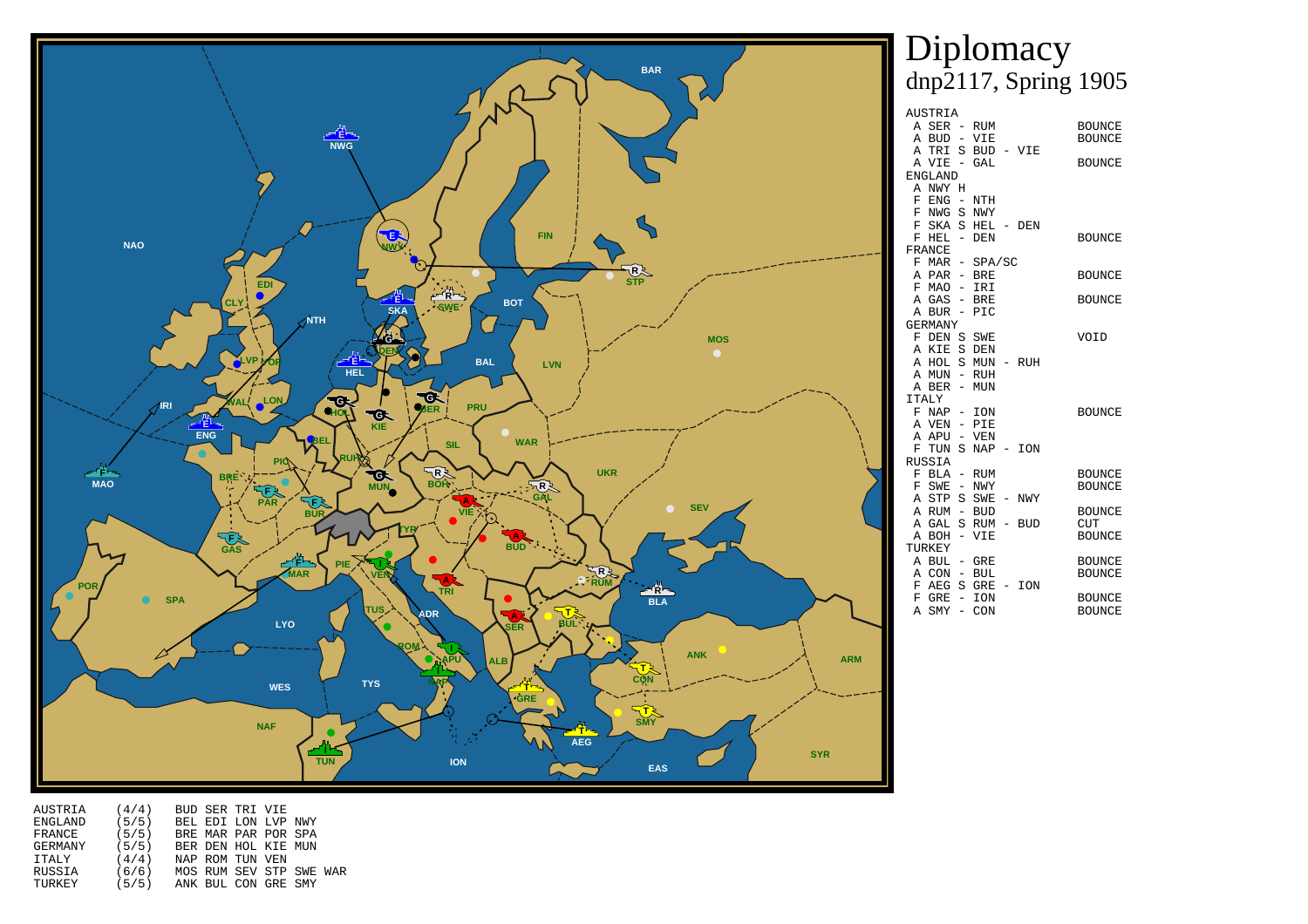

| AUSTRIA           |             |     |               |
|-------------------|-------------|-----|---------------|
| A SER S BUD       |             |     | DISLODGED     |
| A BUD             | S BUL - RUM |     | VOID          |
| A TRI S VIE       |             |     |               |
| A VIE             | S MUN - BOH |     | VOID          |
| <b>ENGLAND</b>    |             |     |               |
| A NWY H           |             |     |               |
| F NWG<br>S        | NWY         |     |               |
| S<br>F SKA        | HEL - DEN   |     |               |
| $F$ HEL $-$       | DEN         |     |               |
| NTH S<br>F        | HEL - DEN   |     |               |
| FRANCE            |             |     |               |
| A PAR - BUR       |             |     |               |
| A GAS - MAR       |             |     |               |
| F SPA S GAS - MAR |             |     |               |
| F IRI - ENG       |             |     |               |
| A PIC S PAR - BUR |             |     |               |
| <b>GERMANY</b>    |             |     |               |
| F DEN - NTH       |             |     | DISLODGED     |
| A KIE S HOL       |             |     |               |
| A HOL S RUH - BEL |             |     |               |
| A RUH - BEL       |             |     |               |
| A MUN H           |             |     |               |
| <b>ITALY</b>      |             |     |               |
| F NAP - ION       |             |     | <b>BOUNCE</b> |
| F TUN S NAP - ION |             |     |               |
| A PIE - TYR       |             |     | <b>BOUNCE</b> |
| A VEN -           | <b>TYR</b>  |     | <b>BOUNCE</b> |
| RUSSIA            |             |     |               |
| F BLA S RUM       |             |     |               |
| F SWE S STP - NWY |             |     |               |
| A STP - NWY       |             |     | <b>BOUNCE</b> |
| A RUM<br>S        | BUL -       | SER |               |
| A GAL - BUD       |             |     | <b>BOUNCE</b> |
| A BOH -           | <b>VIE</b>  |     | <b>BOUNCE</b> |
| TURKEY            |             |     |               |
| A BUL - SER       |             |     |               |
| A CON - BUL       |             |     |               |
| F.<br>$AEG$ –     | ION         |     | <b>BOUNCE</b> |
| GRE<br>F.         | S AEG - ION |     |               |
| $SMY - CON$<br>Α  |             |     |               |
|                   |             |     |               |
|                   |             |     |               |

#### **Retreats**AUSTRIA

A SER - ALB GERMANY F DEN - BAL

AUSTRIA (4/4) BUD SER TRI VIE ENGLAND (5/5) BEL EDI LON LVP NWY FRANCE (5/5) BRE MAR PAR POR SPA GERMANY (5/5) BER DEN HOL KIE MUNITALY (4/4) NAP ROM TUN VEN RUSSIA (6/6) MOS RUM SEV STP SWE WARTURKEY (5/5) ANK BUL CON GRE SMY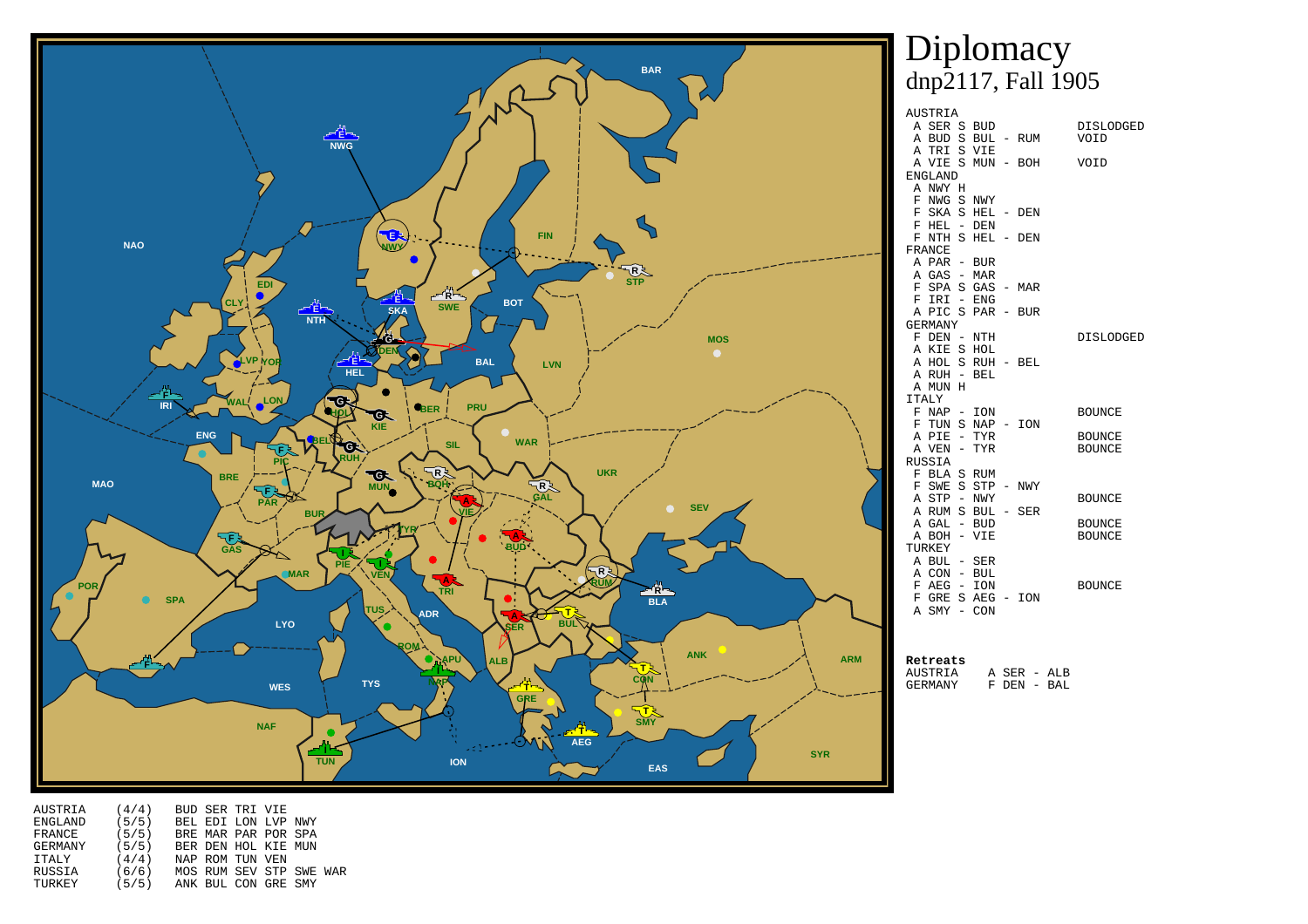

AUSTRIA (4/3) BUD TRI VIE ENGLAND (5/5) DEN EDI LON LVP NWY FRANCE (5/5) BRE MAR PAR POR SPA GERMANY (5/5) BEL BER HOL KIE MUNITALY (4/4) NAP ROM TUN VEN RUSSIA (6/6) MOS RUM SEV STP SWE WARTURKEY (5/6) ANK BUL CON GRE SER SMY **Adjustments**REMOVES A ALB TURKEY BUILDS F SMY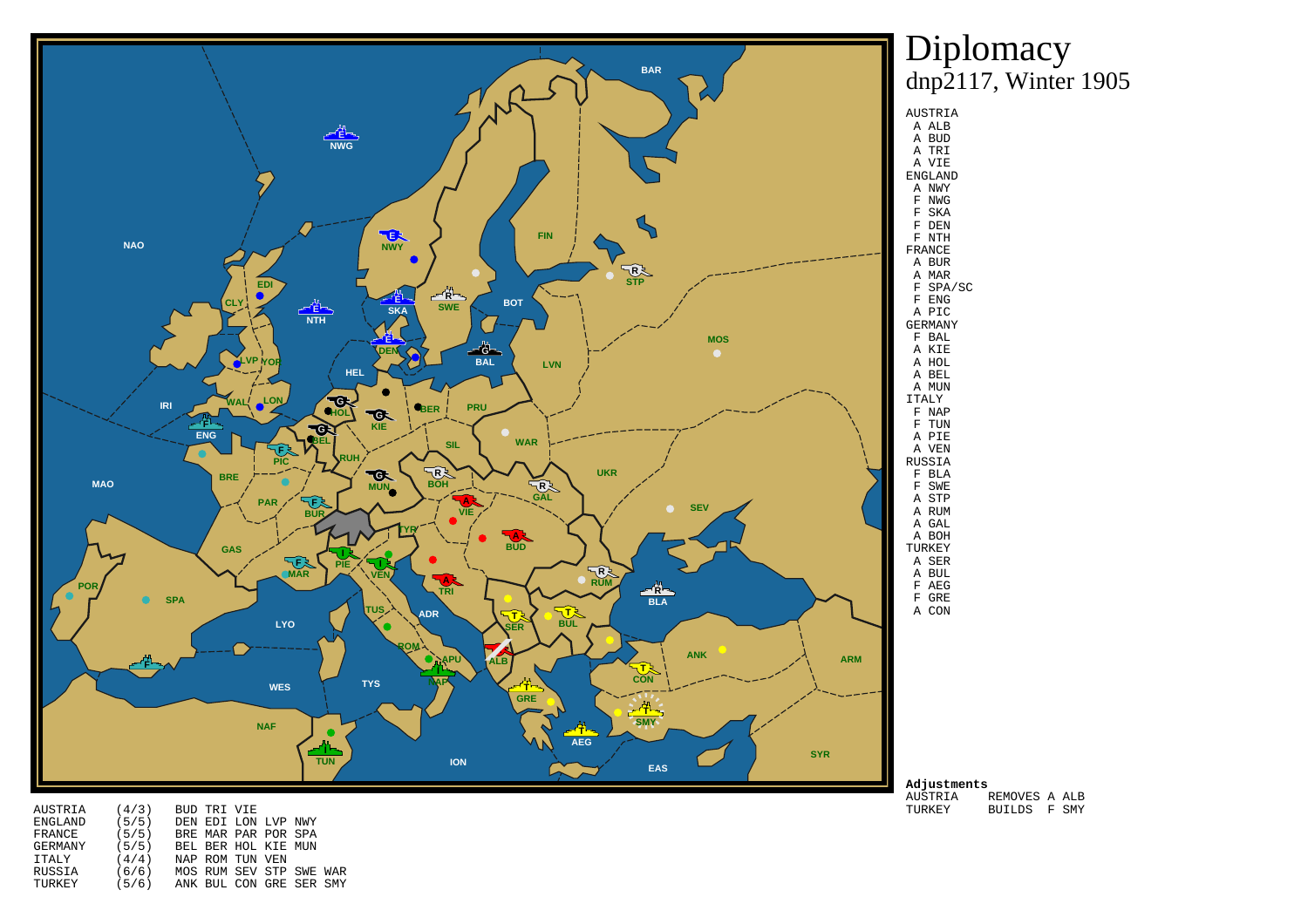

| Α  | BUD -        |   | GAL               |            |               |
|----|--------------|---|-------------------|------------|---------------|
| Α  |              |   | TRI - VIE         |            | <b>BOUNCE</b> |
| Α  | VIE - GAL    |   |                   |            | DESTROYED     |
|    | ENGLAND      |   |                   |            |               |
|    | A NWY -      |   | SWE               |            |               |
|    | F NWG - NWY  |   |                   |            | <b>BOUNCE</b> |
|    |              |   | F SKA S NWY - SWE |            |               |
|    | F NTH S DEN  |   |                   |            |               |
| F  | DEN S        |   | NWY -             | SWE        | <b>CUT</b>    |
|    | FRANCE       |   |                   |            |               |
|    | F SPA S MAR  |   |                   |            |               |
|    | A PIC -      |   | BEL               |            | <b>BOUNCE</b> |
|    |              |   | A BUR S PIC - BEL |            | <b>CUT</b>    |
|    |              |   | A MAR S BUR       |            |               |
|    | F ENG        | S | $PIC -$           | BEL        |               |
|    | GERMANY      |   |                   |            |               |
|    |              |   | A KIE S BAL -     | DEN        |               |
|    | A HOL S BEL  |   |                   |            |               |
|    | A MUN - BUR  |   |                   |            | <b>BOUNCE</b> |
|    |              |   | A BEL S MUN - BUR |            | <b>CUT</b>    |
|    | $F$ BAL $-$  |   | DEN               |            | <b>BOUNCE</b> |
|    | <b>ITALY</b> |   |                   |            |               |
|    |              |   | F NAP S TUN -     | ION        |               |
| F. |              |   | TUN - ION         |            | <b>BOUNCE</b> |
| A  | PIE - TYR    |   |                   |            | <b>BOUNCE</b> |
|    | A VEN -      |   | TYR               |            | <b>BOUNCE</b> |
|    | RUSSIA       |   |                   |            |               |
|    | $F$ BLA -    |   | RUM               |            |               |
|    |              |   | F SWE S STP -     | NWY        | DISLODGED     |
|    | A STP - NWY  |   |                   |            | <b>BOUNCE</b> |
|    | A RUM -      |   | <b>BUD</b>        |            |               |
| A  | GAL -        |   | VIE               |            |               |
| Α  | BOH          | S | GAL - VIE         |            |               |
|    | TURKEY       |   |                   |            |               |
|    | $F$ AEG $-$  |   | ION               |            | <b>BOUNCE</b> |
|    |              |   | F GRE S AEG - ION |            |               |
|    |              |   | A SER S RUM -     | <b>BUD</b> |               |
|    | A BUL S SER  |   |                   |            |               |
|    | A CON S BUL  |   |                   |            |               |
| F  | $SMY -$      |   | EAS               |            |               |
|    |              |   |                   |            |               |
|    |              |   |                   |            |               |

**Retreats**RUSSIA F SWE - BOT

AUSTRIA (3/3) BUD TRI VIE ENGLAND (5/5) DEN EDI LON LVP NWY FRANCE (5/5) BRE MAR PAR POR SPA GERMANY (5/5) BEL BER HOL KIE MUNITALY (4/4) NAP ROM TUN VEN RUSSIA (6/6) MOS RUM SEV STP SWE WARTURKEY (6/6) ANK BUL CON GRE SER SMY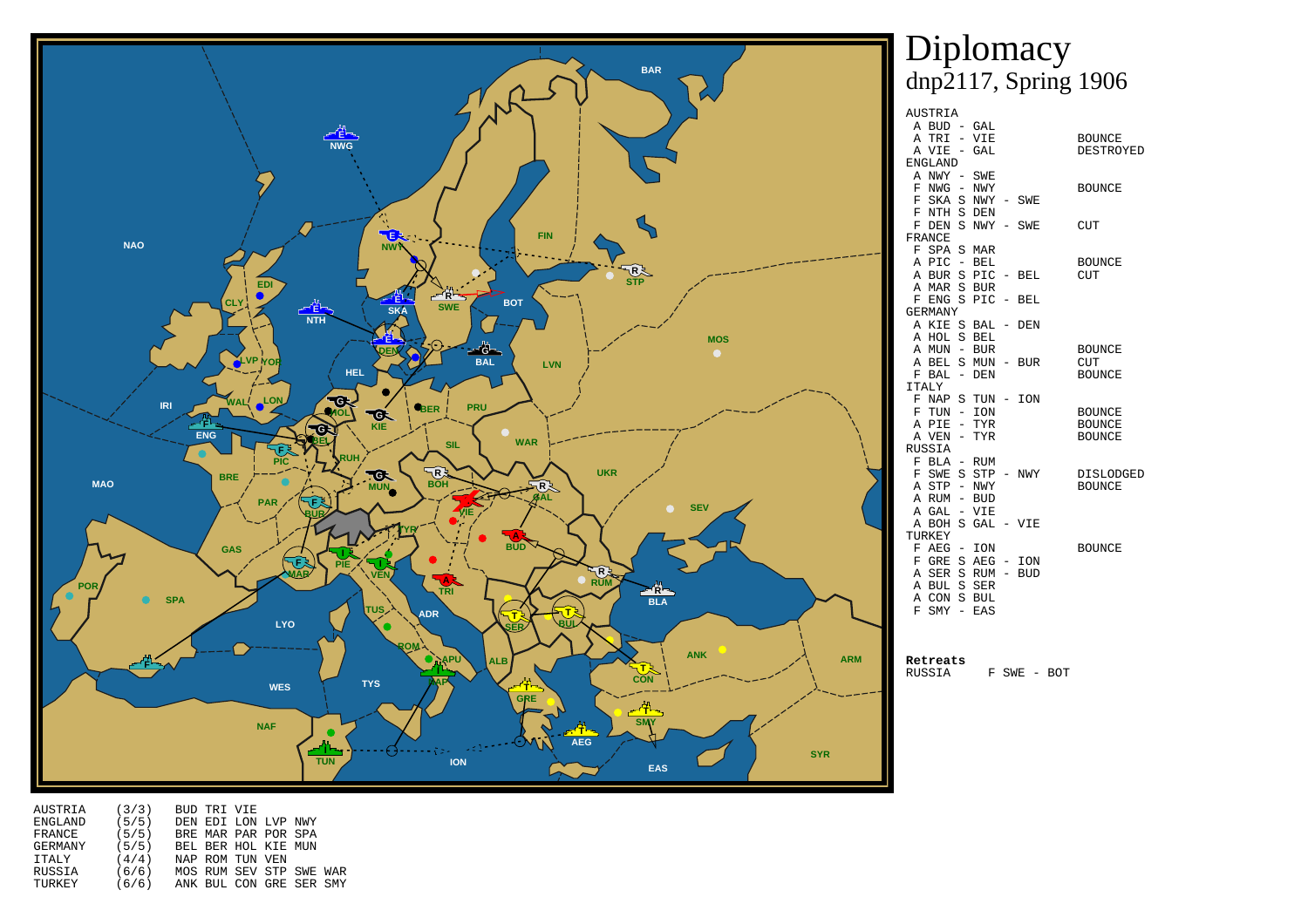

 A TRI H A GAL - WAR ENGLAND F NWG - NWY F SKA S SWE F NTH S DEN F DEN H A SWE S NWG - NWY FRANCE F SPA - LYO A PIC S ENG - BEL A BUR S ENG - BEL CUT A MAR S BUR F ENG - BEL BOUNCEGERMANY A KIE S BAL - DEN A HOL S BEL A MUN - BUR BOUNCE A BEL S MUN - BUR CUT**BOUNCE**  $F$  BAL - DEN ITALY F NAP - ION BOUNCE F TUN S NAP - ION A PIE S MAR A VEN S TRI RUSSIA A STP - MOS A BOH - VIE BOUNCE F RUM H A BUD S VIE - TRI A VIE - TRI BOUNCE F BOT S BAL - SWE VOIDTURKEY F AEG S EAS - ION F GRE - ALB A SER S GRE - ALB A BUL S RUM A CON H F EAS - ION BOUNCE

AUSTRIA (2/3) BUD TRI VIE ENGLAND (5/5) DEN EDI LON LVP NWY FRANCE (5/5) BRE MAR PAR POR SPA GERMANY (5/5) BEL BER HOL KIE MUNITALY (4/4) NAP ROM TUN VEN RUSSIA (6/6) MOS RUM SEV STP SWE WARTURKEY (6/6) ANK BUL CON GRE SER SMY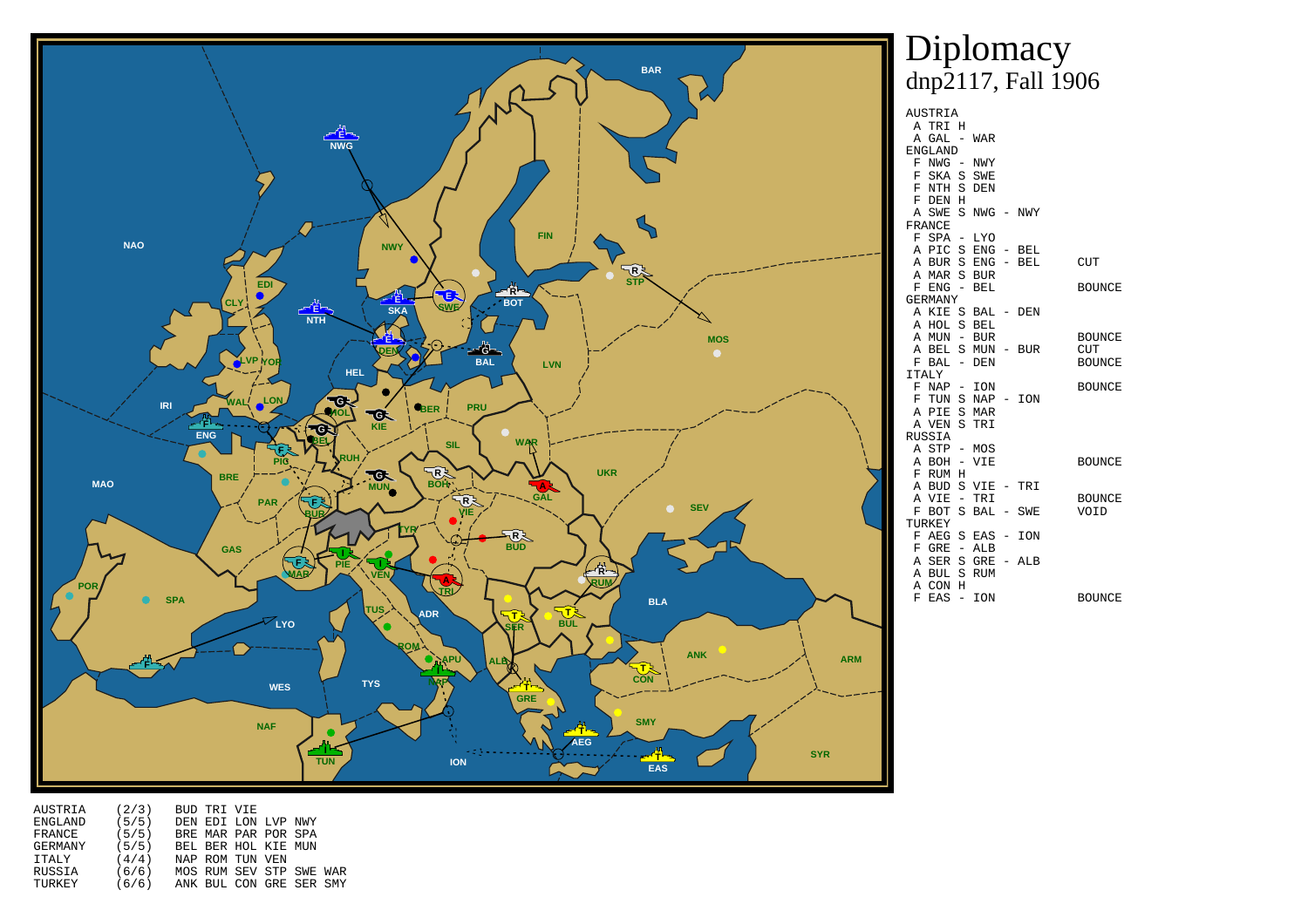

AUSTRIA (2/2) TRI WAR ENGLAND (5/6) DEN EDI LON LVP NWY SWEFRANCE (5/5) BRE MAR PAR POR SPA GERMANY (5/5) BEL BER HOL KIE MUNITALY (4/4) NAP ROM TUN VEN RUSSIA (6/6) BUD MOS RUM SEV STP VIETURKEY (6/6) ANK BUL CON GRE SER SMY **Adjustments**BUILDS A LON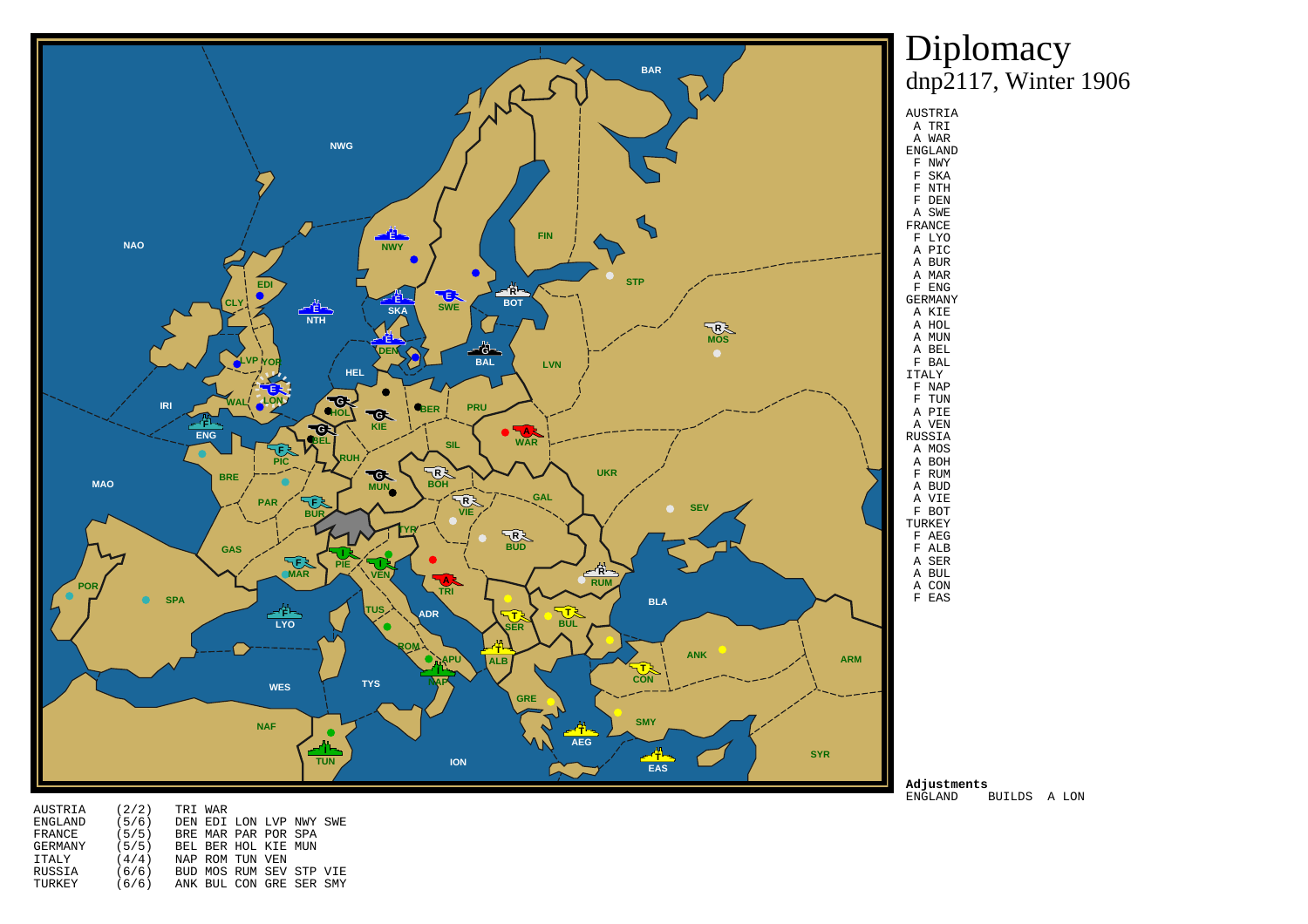

| AUSTRIA      |                   |  |                             |
|--------------|-------------------|--|-----------------------------|
| A TRI - VIE  |                   |  | <b>BOUNCE</b>               |
| A WAR - GAL  |                   |  | <b>BOUNCE</b>               |
| ENGLAND      |                   |  |                             |
| F SKA S DEN  |                   |  |                             |
|              | F NTH C LON - HOL |  |                             |
|              | F DEN S NWY - SWE |  |                             |
|              | A SWE - FIN       |  |                             |
| F NWY - SWE  |                   |  |                             |
| A LON - HOL  |                   |  | <b>BOUNCE</b>               |
| FRANCE       |                   |  |                             |
|              | A PIC S BUR - BEL |  |                             |
|              | A BUR - BEL       |  |                             |
|              | A MAR - BUR       |  |                             |
|              | F ENG S BUR - BEL |  |                             |
|              | F LYO - MAR       |  |                             |
| GERMANY      |                   |  |                             |
| A KIE - RUH  |                   |  | <b>BOUNCE</b>               |
| A HOL S BEL  |                   |  | <b>CUT</b>                  |
|              | A MUN - RUH       |  | <b>BOUNCE</b>               |
|              |                   |  | A BEL S PIC - WAL DESTROYED |
| F BAL - KIE  |                   |  | <b>BOUNCE</b>               |
| <b>ITALY</b> |                   |  |                             |
|              | $F$ NAP - ION     |  | <b>BOUNCE</b>               |
|              | F TUN S NAP - ION |  |                             |
| A PIE - TUS  |                   |  |                             |
| A VEN S TRI  |                   |  | VOID                        |
| RUSSIA       |                   |  |                             |
| A BOH - GAL  |                   |  |                             |
| F RUM H      |                   |  |                             |
|              | A BUD S BOH - GAL |  |                             |
|              | A VIE S BOH - GAL |  | <b>CUT</b>                  |
|              | F BOT - STP/SC    |  |                             |
| A MOS - WAR  |                   |  | <b>BOUNCE</b>               |
| TURKEY       |                   |  |                             |
|              | F AEG S EAS - ION |  |                             |
|              | A SER S BUD - TRI |  | VOID                        |
|              | A BUL S SER       |  |                             |
| A CON H      |                   |  |                             |
| F EAS - ION  |                   |  |                             |
|              | F ALB S EAS - ION |  |                             |

AUSTRIA (2/2) TRI WAR ENGLAND (6/6) DEN EDI LON LVP NWY SWEFRANCE (5/5) BRE MAR PAR POR SPA GERMANY (5/5) BEL BER HOL KIE MUNITALY (4/4) NAP ROM TUN VEN RUSSIA (6/6) BUD MOS RUM SEV STP VIETURKEY (6/6) ANK BUL CON GRE SER SMY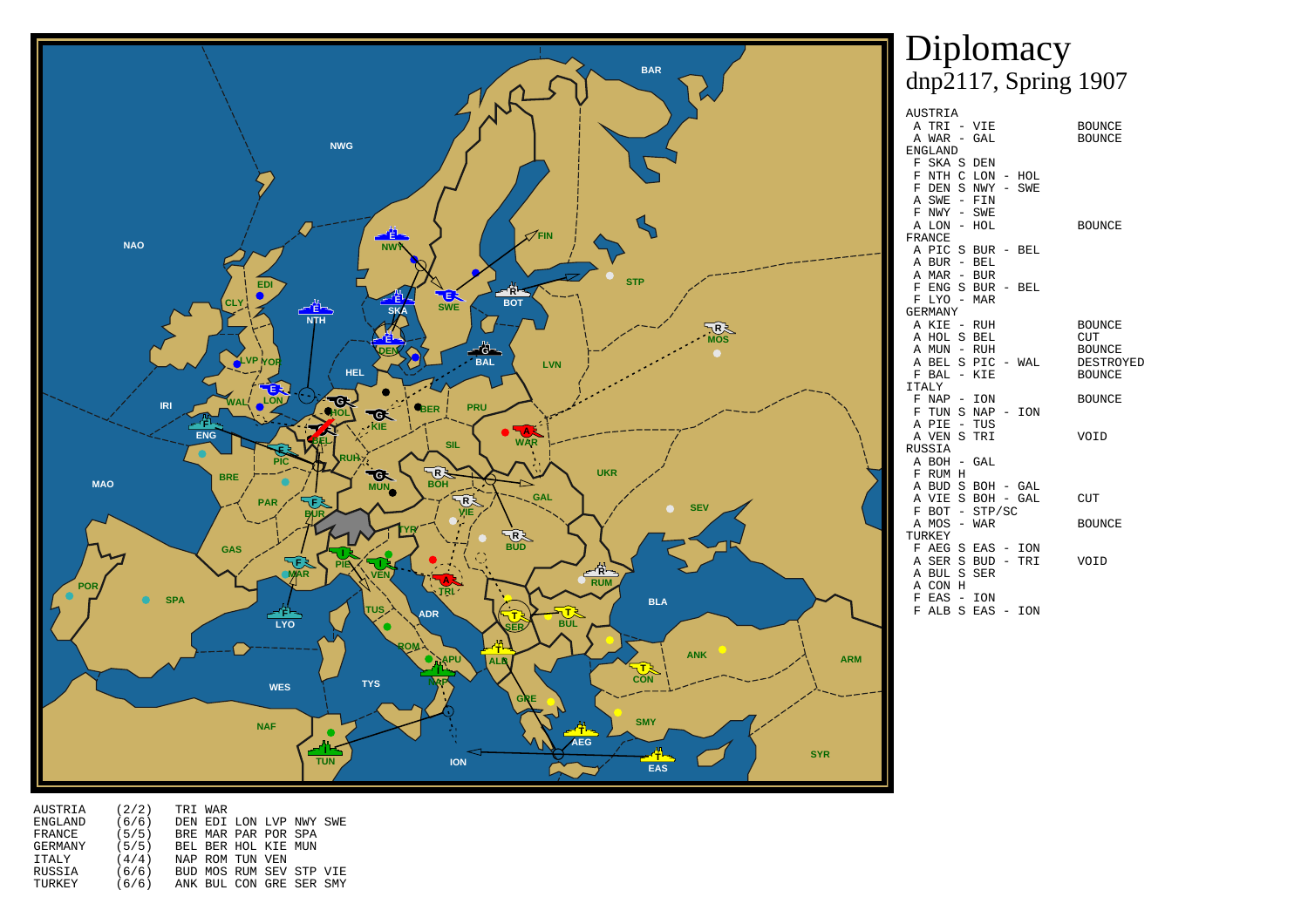

|            | AUSTRIA        |                          |                   |                 |                  |
|------------|----------------|--------------------------|-------------------|-----------------|------------------|
| A          | TRI H          |                          |                   |                 | DISLODGED        |
|            | A WAR          | $\overline{\phantom{a}}$ | MOS               |                 | <b>DISLODGED</b> |
|            | <b>ENGLAND</b> |                          |                   |                 |                  |
|            | F SKA -        |                          | DEN               |                 | <b>BOUNCE</b>    |
| $_{\rm F}$ |                |                          |                   | NTH C LON - HOL |                  |
| F          | $DEN -$        |                          | KIE               |                 | <b>BOUNCE</b>    |
|            | A LON - HOL    |                          |                   |                 |                  |
|            | A FIN - STP    |                          |                   |                 | <b>BOUNCE</b>    |
| F.         | SWE            | S                        |                   | SKA - DEN       |                  |
|            | FRANCE         |                          |                   |                 |                  |
|            | A PIC S BEL    |                          |                   |                 |                  |
|            | F ENG S BEL    |                          |                   |                 |                  |
|            |                |                          | A BEL S LON - HOL |                 |                  |
|            | A BUR S BEL    |                          |                   |                 |                  |
|            | $F$ MAR $-$    |                          | <b>LYO</b>        |                 |                  |
|            | GERMANY        |                          |                   |                 |                  |
|            | A KIE          | $\sim$                   | DEN               |                 | <b>BOUNCE</b>    |
|            | A HOL H        |                          |                   |                 | <b>DISLODGED</b> |
|            | A MUN H        |                          |                   |                 |                  |
|            | F BAL S        |                          | KIE - DEN         |                 |                  |
|            | <b>ITALY</b>   |                          |                   |                 |                  |
|            | F NAP - TYS    |                          |                   |                 | <b>BOUNCE</b>    |
|            | F TUN - TYS    |                          |                   |                 | <b>BOUNCE</b>    |
|            | A VEN - APU    |                          |                   |                 | <b>BOUNCE</b>    |
|            | A TUS - VEN    |                          |                   |                 | <b>BOUNCE</b>    |
|            | RUSSIA         |                          |                   |                 |                  |
|            |                |                          | F RUM S CON - SWI |                 | VOID             |
|            | A BUD - TRI    |                          |                   |                 |                  |
|            |                |                          | A VIE S BUD -     | TRI             |                  |
|            | A MOS - WAR    |                          |                   |                 |                  |
|            |                |                          | A GAL S MOS - WAR |                 |                  |
|            | F STP          | S                        |                   | LON - SWI       | VOID             |
|            | TURKEY         |                          |                   |                 |                  |
|            |                |                          | F AEG C CON - APU |                 |                  |
|            | A SER S        |                          | $BUD -$           | TRI             |                  |
|            | A BUL H        |                          |                   |                 |                  |
|            | A CON - APU    |                          |                   |                 | <b>BOUNCE</b>    |
| F          | ALB            |                          | S ION             |                 |                  |
| F          | ION            | C                        | $CON -$           | APU             |                  |
|            |                |                          |                   |                 |                  |

### **Retreats**

AUSTRIA A TRI DISBAND AUSTRIA A WAR DISBANDGERMANY A HOL - RUH

AUSTRIA (2/2) TRI WAR ENGLAND (6/6) DEN EDI LON LVP NWY SWEFRANCE (5/5) BRE MAR PAR POR SPA GERMANY (4/5) BEL BER HOL KIE MUNITALY (4/4) NAP ROM TUN VEN RUSSIA (6/6) BUD MOS RUM SEV STP VIETURKEY (6/6) ANK BUL CON GRE SER SMY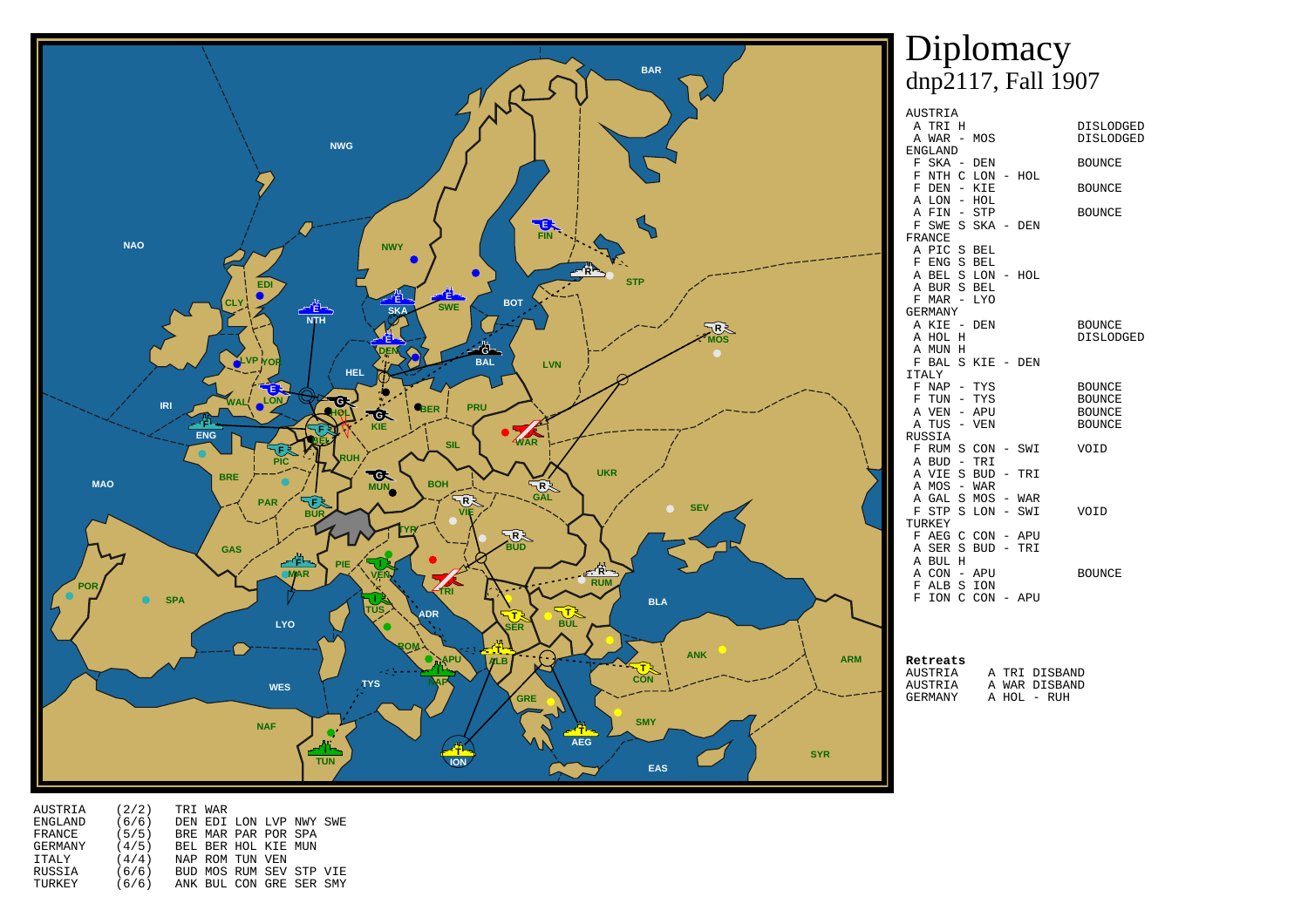

ENGLAND (6/7) DEN EDI HOL LON LVP NWY SWEFRANCE (5/6) BEL BRE MAR PAR POR SPAGERMANY (4/3) BER KIE MUN ITALY (4/4) NAP ROM TUN VEN RUSSIA (6/8) BUD MOS RUM SEV STP TRI VIE WARTURKEY (6/6) ANK BUL CON GRE SER SMY

| Adjustments    |                     |  |  |
|----------------|---------------------|--|--|
| ENGLAND        | BUILDS A LON        |  |  |
| FRANCE         | BUILDS A MAR        |  |  |
| <b>GERMANY</b> | REMOVES F BAL       |  |  |
| RUSSIA         | BUILDS A MOS, A SEV |  |  |

### Diplomacydnp2117, Winter 1907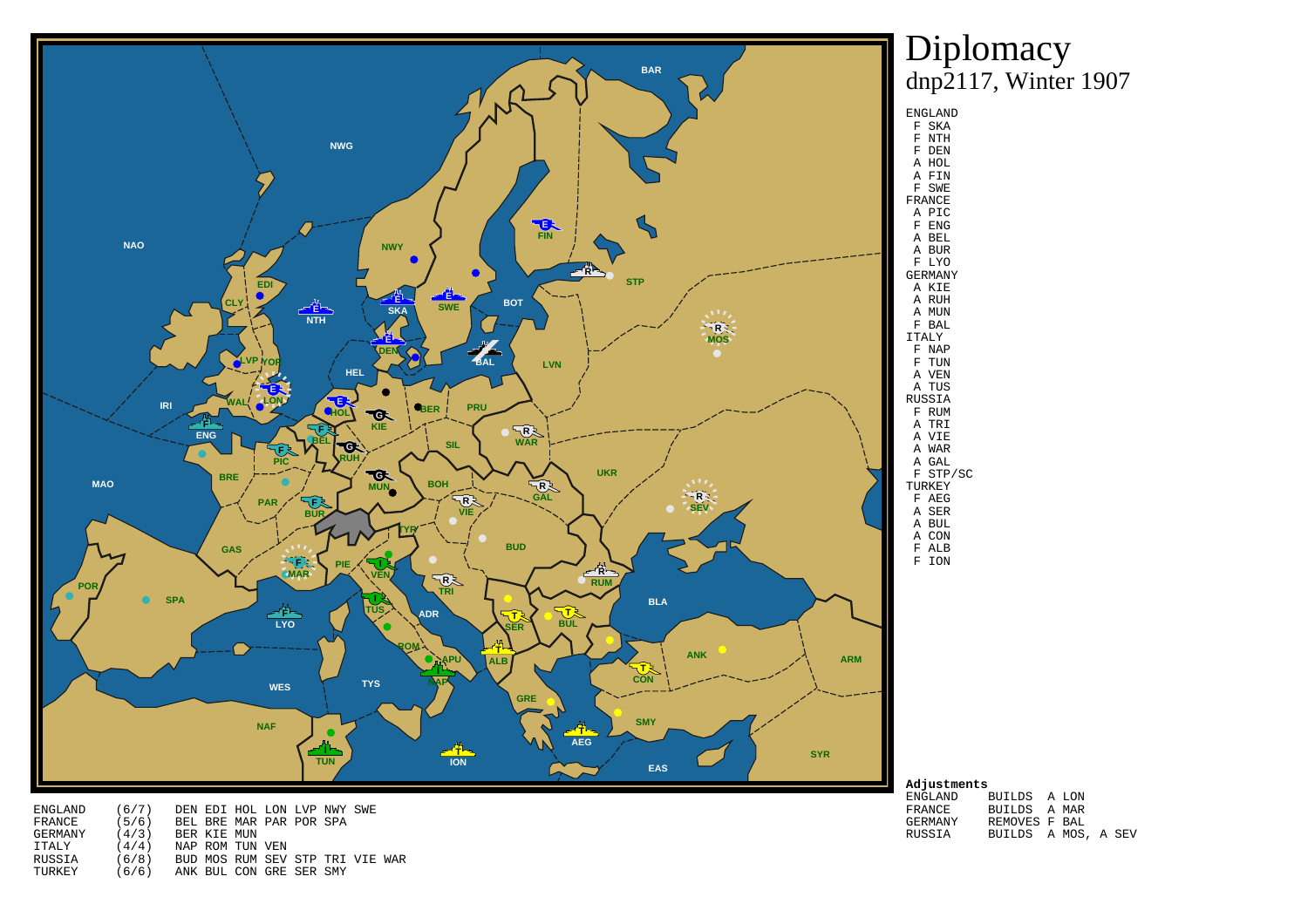

**BOUNCE** 

#### ENGLAND

 A BEL - RUH A BUR S BEL - RUH F LYO S MAR A MAR S BUR GERMANY A KIE - BER A MUN S RUH - KIE A RUH - KIE DESTROYEDITALY F NAP - TYS BOUNCE**BOUNCE**  $F$  TUN - TYS A VEN - APU A TUS - VEN RUSSIA F RUM - BLA A VIE - BUD A GAL - RUM F STP S FIN VOID A TRI S VIE - BUD A WAR - GAL A MOS - SEV A SEV - ARM TURKEY F AEG S ION A SER - ALB A BUL H A CON S MOS - SWI VOIDF ALB - ADR

ENGLAND (7/7) DEN EDI HOL LON LVP NWY SWEFRANCE (6/6) BEL BRE MAR PAR POR SPAGERMANY (3/3) BER KIE MUN ITALY (4/4) NAP ROM TUN VEN RUSSIA (8/8) BUD MOS RUM SEV STP TRI VIE WARTURKEY (6/6) ANK BUL CON GRE SER SMY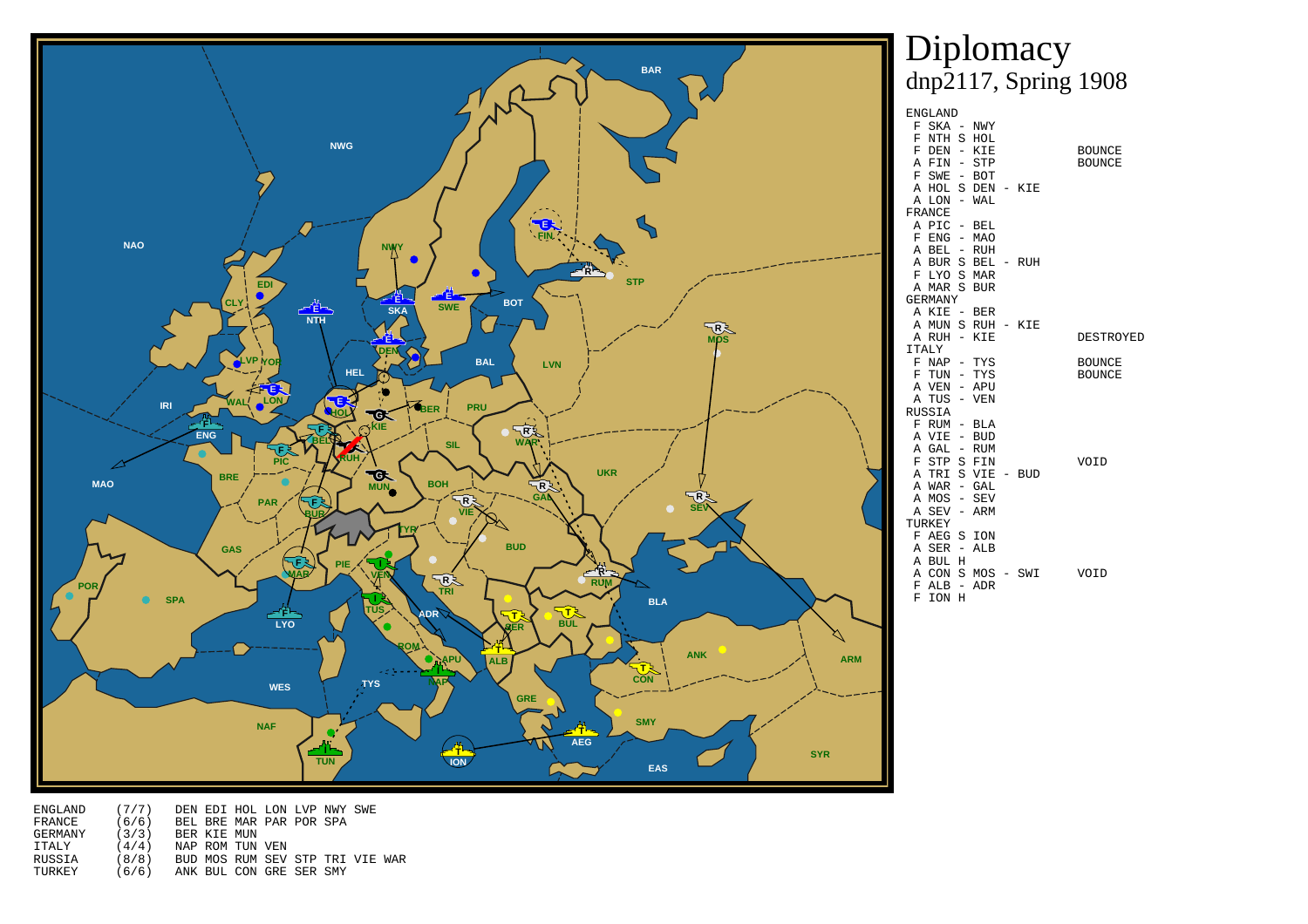

 F NTH S HOL F DEN - KIE

|   | A FIN - STP            |                   |  |                             |
|---|------------------------|-------------------|--|-----------------------------|
|   |                        | A HOL S DEN - KIE |  |                             |
|   | F NWY - NWG            |                   |  |                             |
|   |                        | F BOT S FIN - STP |  |                             |
|   | A WAL - YOR            |                   |  |                             |
|   | FRANCE                 |                   |  |                             |
| Α | BUR S RUH              |                   |  |                             |
|   |                        | F LYO S MAO - WES |  |                             |
|   | A MAR S BUR            |                   |  |                             |
|   | A BEL S RUH            |                   |  |                             |
|   | F MAO - WES            |                   |  |                             |
|   |                        |                   |  | A RUH S HOL - KIE VOID      |
|   | GERMANY                |                   |  |                             |
|   | A MUN H                |                   |  |                             |
|   | A BER S MUN            |                   |  |                             |
|   | ITALY                  |                   |  |                             |
|   | $F$ NAP - ION          |                   |  |                             |
|   |                        | F TUN S NAP - ION |  |                             |
|   | A APU H<br>A VEN S APU |                   |  |                             |
|   | RUSSIA                 |                   |  |                             |
|   |                        |                   |  | F STP S FIN - SWI DISLODGED |
|   |                        | A TRI S BUD - SER |  |                             |
|   |                        | F BLA S ARM - ANK |  |                             |
|   | A BUD - SER            |                   |  |                             |
|   |                        | A RUM S BUD - SER |  |                             |
|   | A GAL - WAR            |                   |  |                             |
|   | A SEV - ARM            |                   |  |                             |
|   | A ARM - ANK            |                   |  |                             |
|   | TURKEY                 |                   |  |                             |
|   |                        | F AEG C ALB - SMY |  |                             |
| Α | BUL H                  |                   |  |                             |
|   | A CON S                | BUL               |  |                             |
|   | F ION C                |                   |  | ALB - SMY DISLODGED         |
|   | A ALB -                | SMY               |  | NO CONVOY                   |
| F | $ADR - ALB$            |                   |  | <b>BOUNCE</b>               |
|   |                        |                   |  |                             |

**Retreats**RUSSIA F STP - LVN TURKEY F ION - EAS

ENGLAND (7/7) DEN EDI HOL LON LVP NWY SWEFRANCE (6/6) BEL BRE MAR PAR POR SPAGERMANY (2/3) BER KIE MUN ITALY (4/4) NAP ROM TUN VEN RUSSIA (8/8) BUD MOS RUM SEV STP TRI VIE WARTURKEY (6/6) ANK BUL CON GRE SER SMY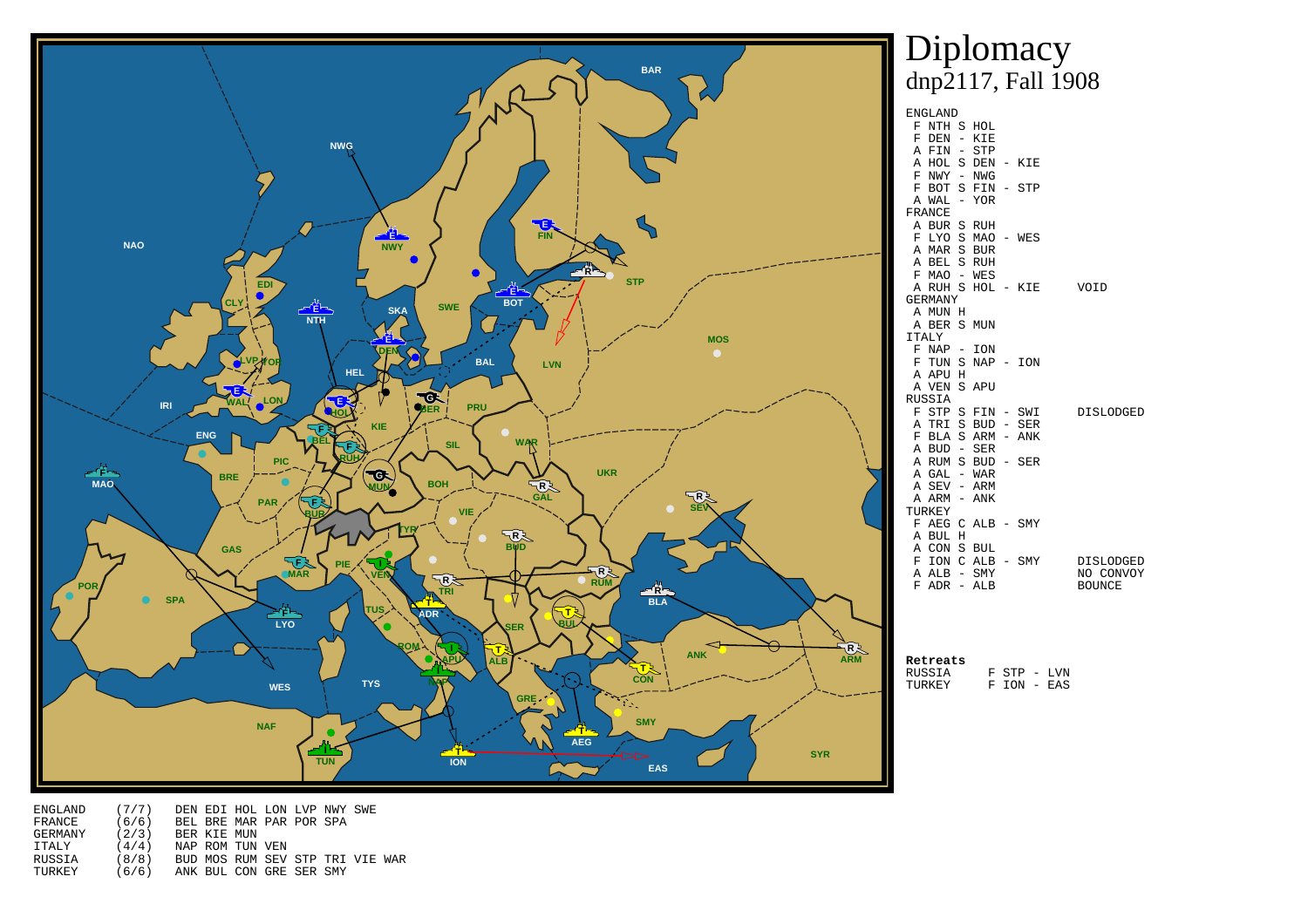

ENGLAND (7/9) DEN EDI HOL KIE LON LVP NWY STP SWEFRANCE (6/6) BEL BRE MAR PAR POR SPAGERMANY (2/2) BER MUN ITALY (4/4) NAP ROM TUN VEN RUSSIA (8/9) ANK BUD MOS RUM SER SEV TRI VIE WARTURKEY (6/4) BUL CON GRE SMY

Diplomacy dnp2117, Winter 1908

**Adjustments**ENGLAND BUILDS A EDI, F LONRUSSIA BUILDS A MOS

TURKEY REMOVES F ADR, F EAS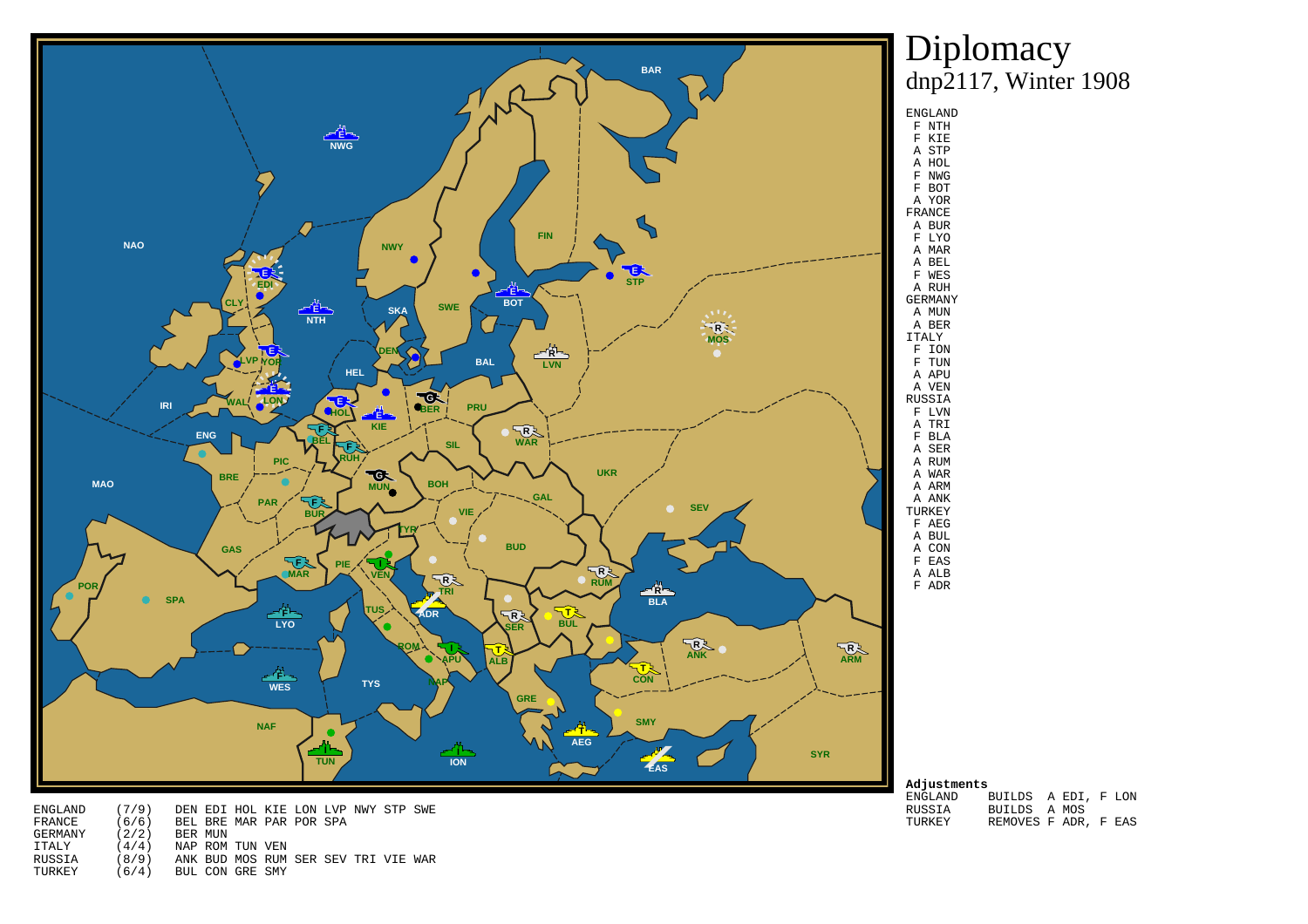

 F NTH C YOR - DEN A HOL S KIE F BOT S STP F KIE H A STP H F NWG C EDI - NWY A YOR - DEN A EDI - NWY F LON - ENG FRANCE A BUR - MUN BOUNCE F LYO S MAR - PIE A MAR - PIE A BEL S RUH A RUH S BUR - MUN F WES S LYO GERMANY A MUN S BER CUT A BER S MUN ITALY F TUN S ION - TYS A APU - VEN BOUNCE **BOUNCE** A VEN - TRI F ION - TYS RUSSIA A TRI S SER CUT F BLA S RUM - BUL A RUM - BUL A SER S RUM - BUL CUT A WAR - LVN A ARM - SMY A ANK - CON BOUNCE F LVN - BAL A MOS S WAR - LVN TURKEY F AEG S CON A BUL S ALB - SER DISLODGED A CON S BUL CUT**BOUNCE**  $A$   $A$ LB -  $SER$ 

**Retreats**TURKEY A BUL - GRE

ENGLAND (9/9) DEN EDI HOL KIE LON LVP NWY STP SWEFRANCE (6/6) BEL BRE MAR PAR POR SPAGERMANY (2/2) BER MUN ITALY (4/4) NAP ROM TUN VEN RUSSIA (9/9) ANK BUD MOS RUM SER SEV TRI VIE WARTURKEY (4/4) BUL CON GRE SMY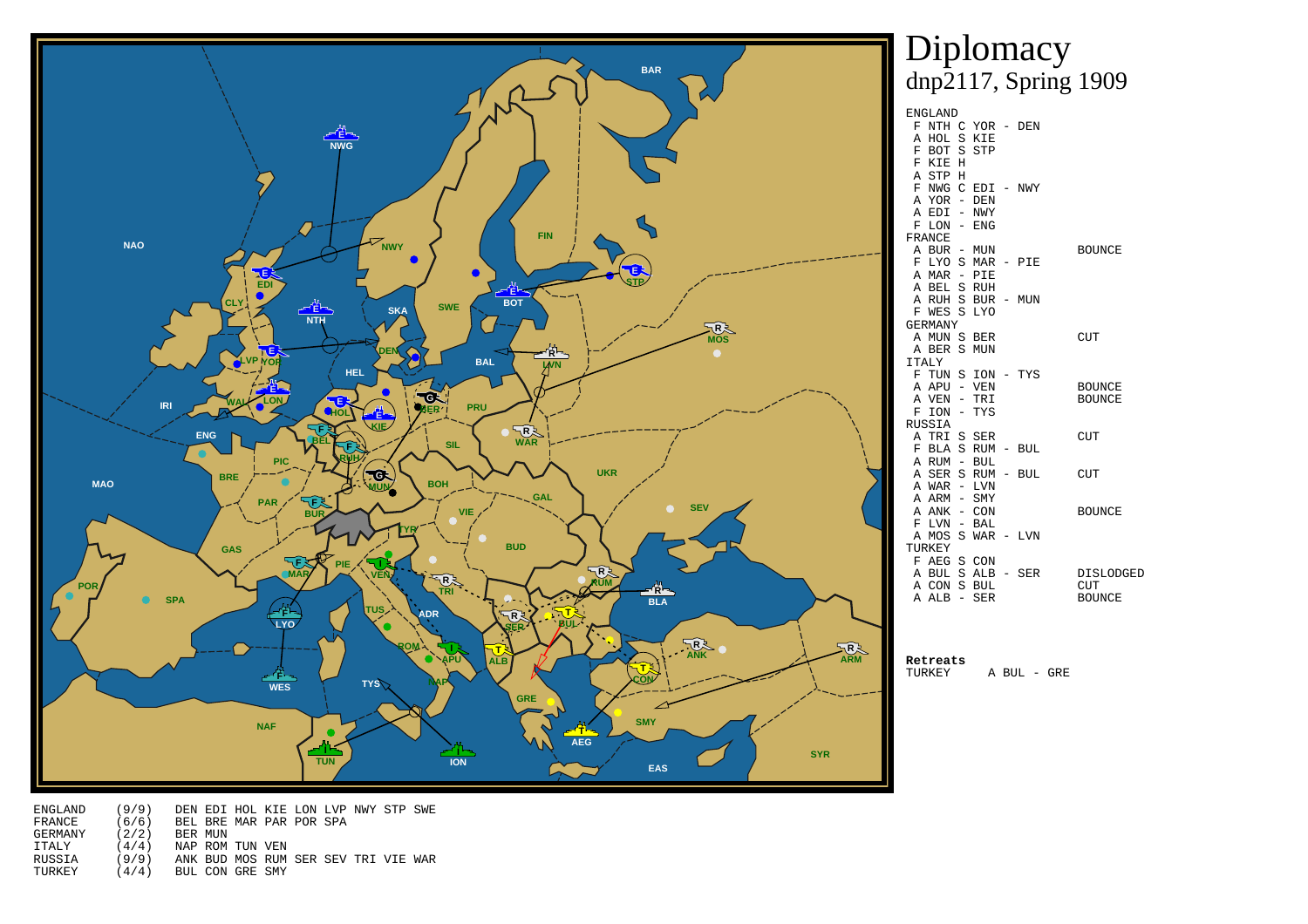

 F NTH - DEN A HOL S KIE F BOT S STP F KIE S NTH - DEN A STP H F NWG H A DEN - SWE A NWY S STP F ENG H A BUR - MUN BOUNCE F LYO S WES A BEL S HOL A RUH S BUR - MUN F WES S LYO A PIE - TYR GERMANY A MUN S BER CUT A BER S MUN F TUN S TYS A APU - ROM A VEN - TRI BOUNCE F TYS S TUN RUSSIA A TRI - ALB BOUNCE F BLA - CON A SER - GRE BOUNCE A ANK S SMY A MOS S LVN A BUL - GRE DISLODGED A LVN H A SMY S BLA - CON F BAL - DEN BOUNCE F AEG S CON - BUL A CON - BUL A ALB - SER BOUNCEA GRE S CON - BUL CUT

**Retreats**RUSSIA A BUL - RUM

ENGLAND (9/9) DEN EDI HOL KIE LON LVP NWY STP SWEFRANCE (6/6) BEL BRE MAR PAR POR SPAGERMANY (2/2) BER MUN ITALY (4/4) NAP ROM TUN VEN RUSSIA (9/9) ANK BUD MOS RUM SER SEV TRI VIE WARTURKEY (4/4) BUL CON GRE SMY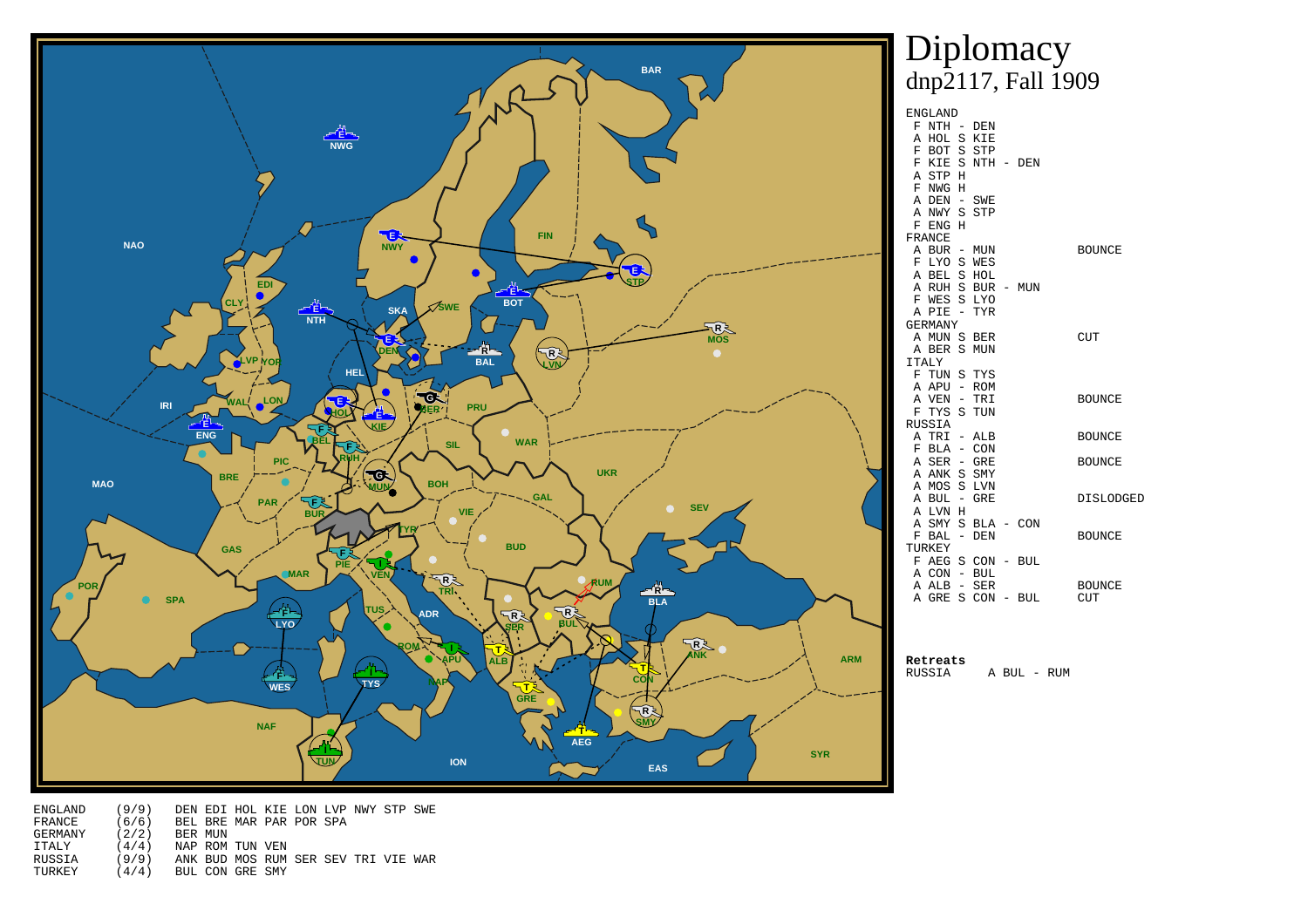

ENGLAND (9/9) DEN EDI HOL KIE LON LVP NWY STP SWEFRANCE (6/6) BEL BRE MAR PAR POR SPAGERMANY (2/2) BER MUN ITALY (4/4) NAP ROM TUN VEN RUSSIA (9/11) ANK BUD CON MOS RUM SER SEV SMY TRI VIE WARTURKEY (4/2) BUL GRE

**Adjustments**RUSSIA BUILDS A WAR, F SEVTURKEY REMOVES A BUL, A GRE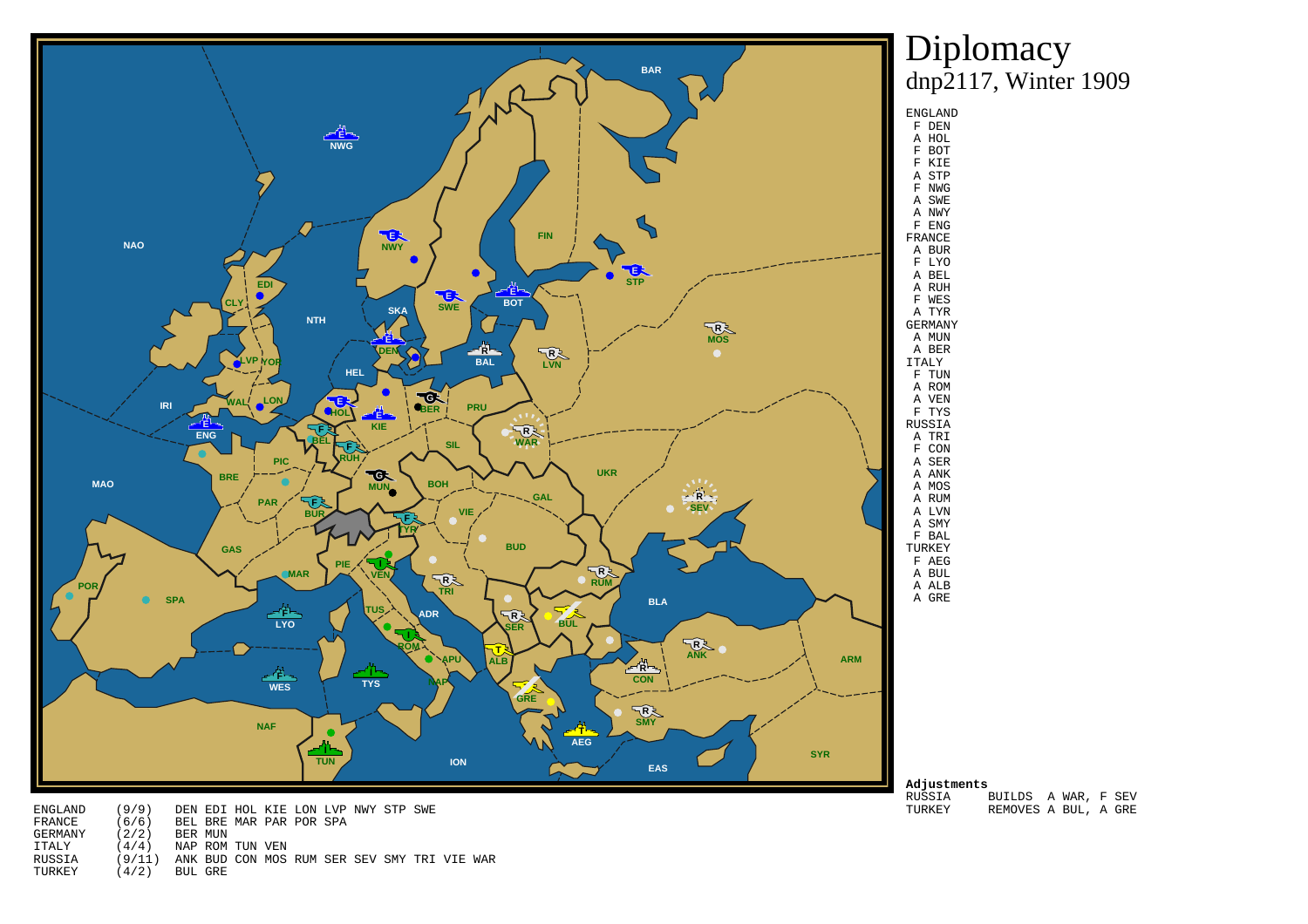

ENGLAND (9/9) DEN EDI HOL KIE LON LVP NWY STP SWEFRANCE (6/6) BEL BRE MAR PAR POR SPAGERMANY (2/2) BER MUN ITALY (4/4) NAP ROM TUN VEN RUSSIA (11/11) ANK BUD CON MOS RUM SER SEV SMY TRI VIE WARTURKEY (2/2) BUL GRE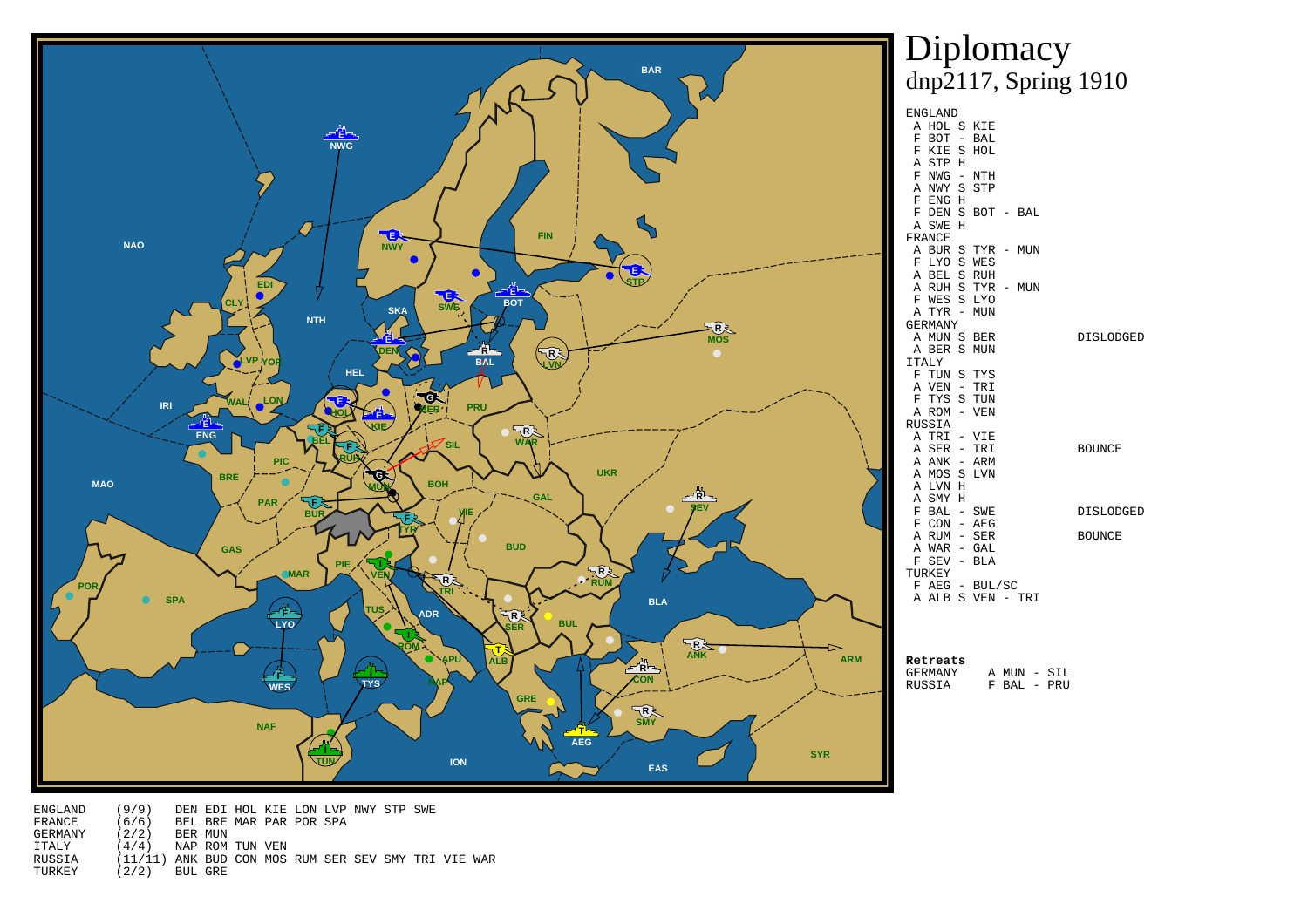

 A HOL H F KIE - HEL A STP H A NWY S STP F ENG - BRE F DEN S SWE - KIE A SWE - KIE F BAL C SWE - KIE F NTH S HOL FRANCE A BUR - MAR F LYO S WES A BEL S RUH A RUH S MUN F WES S LYO A MUN S KIE - BER VOIDGERMANY A BER H A SIL S BER ITALY F TUN - ION BOUNCE**BOUNCE** F TYS - ION A TRI S ALB - SER CUT A VEN S TRI RUSSIA A SER S VIE - TRI CUT A MOS S LVN A LVN S MUN - SWI VOID**BOUNCE**  $A$  SMY - CON A RUM S SER A VIE - TRI BOUNCE A ARM - SEV F AEG S BLA - BUL/EC A GAL - BUD F BLA - BUL/EC F PRU S BER TURKEY A ALB - SER BOUNCEDISLODGED  $F$  BUL - CON

**Retreats**TURKEY F BUL - GRE

ENGLAND (9/9) DEN EDI HOL KIE LON LVP NWY STP SWEFRANCE (6/6) BEL BRE MAR PAR POR SPAGERMANY (2/2) BER MUN ITALY (4/4) NAP ROM TUN VEN RUSSIA (11/11) ANK BUD CON MOS RUM SER SEV SMY TRI VIE WARTURKEY (2/2) BUL GRE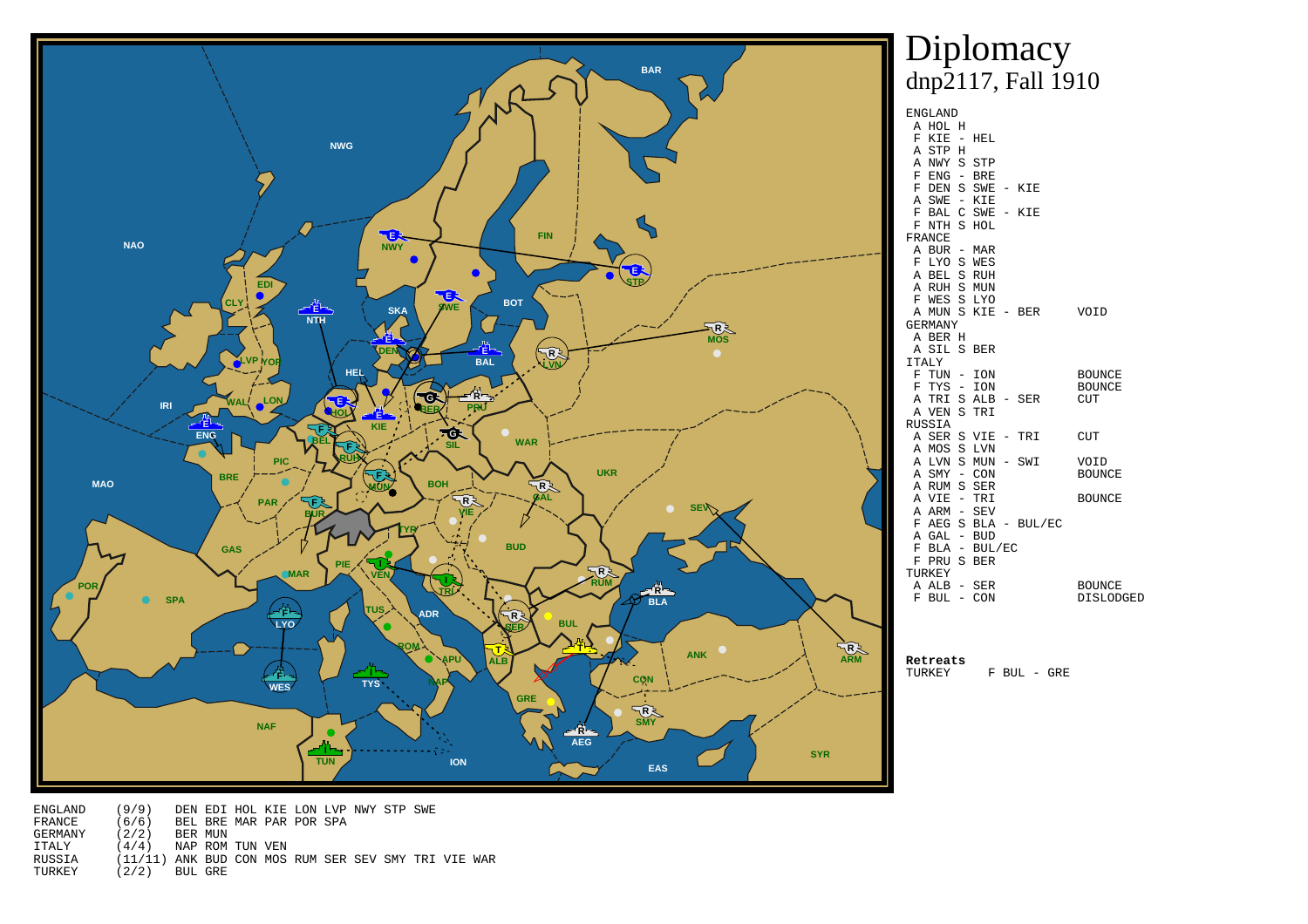

ENGLAND (9/10) BRE DEN EDI HOL KIE LON LVP NWY STP SWEFRANCE (6/6) BEL MAR MUN PAR POR SPAGERMANY (2/1) BER ITALY (4/5) NAP ROM TRI TUN VEN RUSSIA (11/11) ANK BUD BUL CON MOS RUM SER SEV SMY VIE WARTURKEY (2/1) GRE

| Adjustments    |               |  |  |  |  |  |  |  |  |
|----------------|---------------|--|--|--|--|--|--|--|--|
| <b>ENGLAND</b> | BUILDS F LVP  |  |  |  |  |  |  |  |  |
| <b>GERMANY</b> | REMOVES A SIL |  |  |  |  |  |  |  |  |
| TTALY          | BUILDS F NAP  |  |  |  |  |  |  |  |  |
| TURKEY         | REMOVES A ALB |  |  |  |  |  |  |  |  |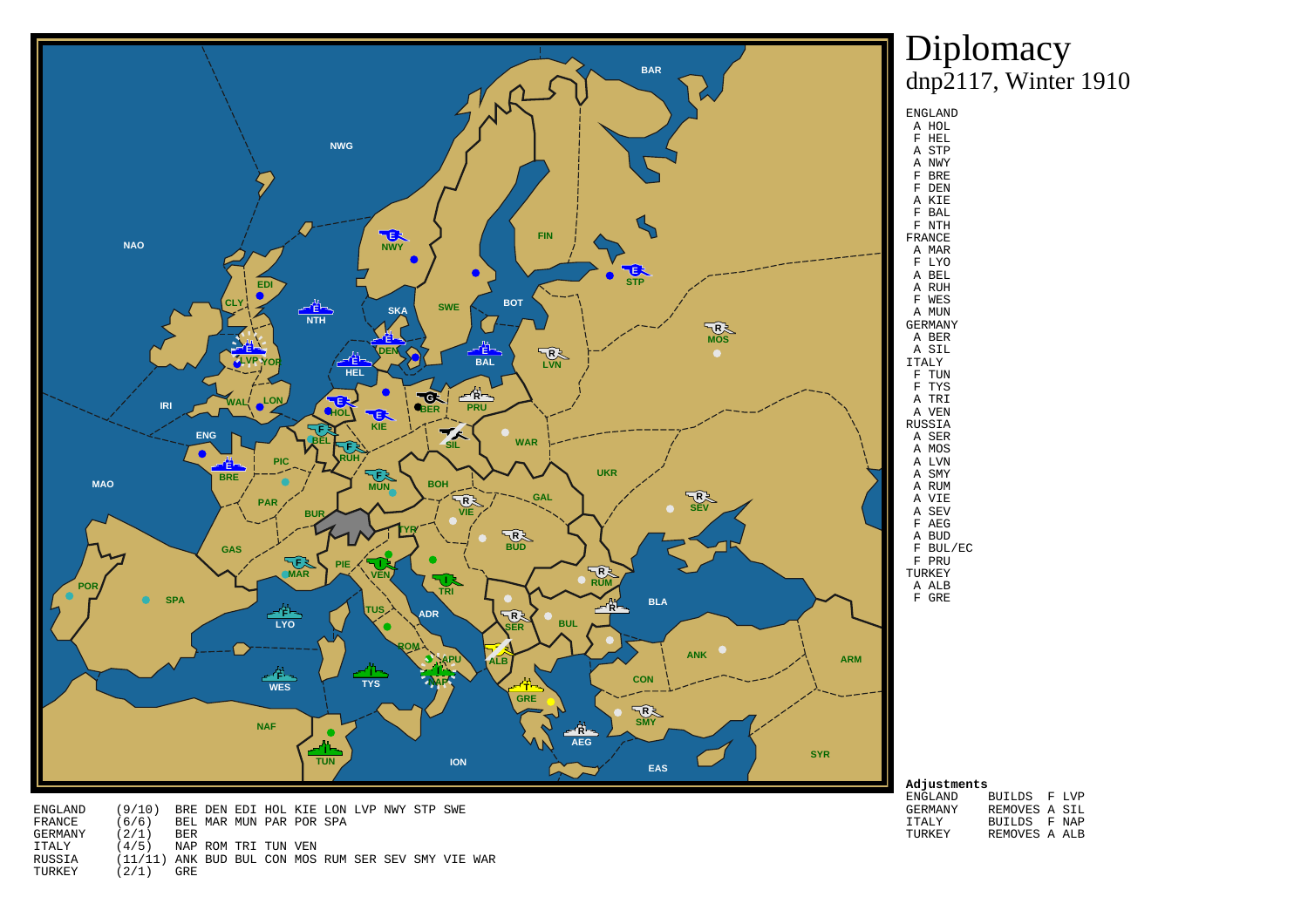

 F DEN S BAL - KIE F BAL - KIE BOUNCE F NTH S HOL - BEL F BRE - MAO BOUNCE**BOUNCE**  F LYO S MAR - PIE A BEL S RUH DISLODGED A RUH S BEL CUT**BOUNCE**  A BER S MUN - KIE VOID F TUN S NAP - ION F TYS S NAP - ION A TRI H DISLODGED A VIE S SER - TRI F AEG C SMY - BUL A BUD S SER - TRI F GRE - AEG BOUNCE

FRANCE A BEL - PIC ITALY A TRI - ALB

ENGLAND (10/10) BRE DEN EDI HOL KIE LON LVP NWY STP SWEFRANCE (6/6) BEL MAR MUN PAR POR SPAGERMANY (1/1) BER ITALY (5/5) NAP ROM TRI TUN VEN RUSSIA (11/11) ANK BUD BUL CON MOS RUM SER SEV SMY VIE WARTURKEY (1/1) GRE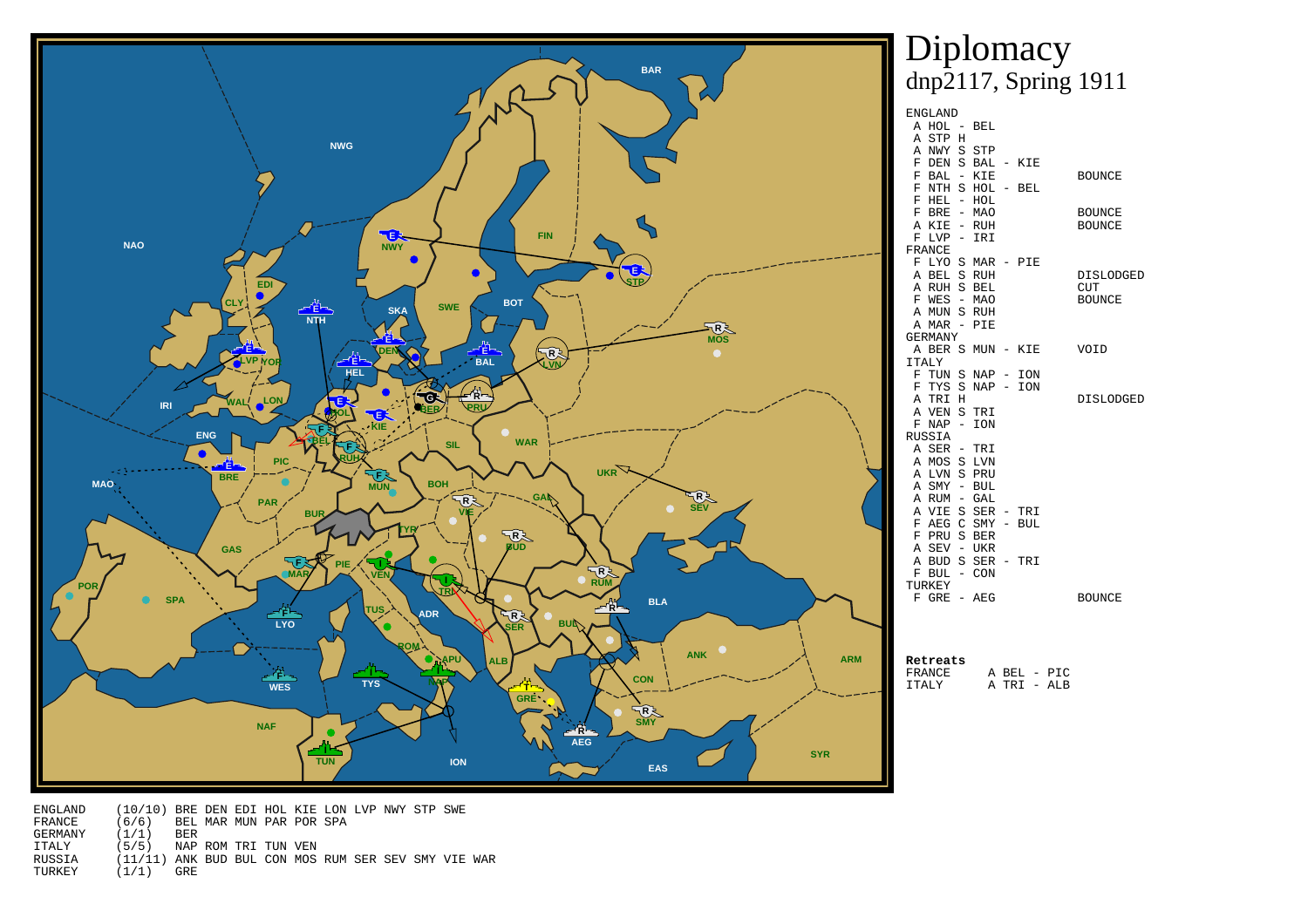

### ENGLAND

 A STP H A NWY S STP F DEN - KIE BOUNCE**BOUNCE**  $F$  BAL - BER  $F$  NTH  $FNG$  F BRE - PIC BOUNCE**BOUNCE** A KIE - RUH A BEL S KIE - RUH F HOL S DEN - KIE F IRI - MAO FRANCE F LYO - WES A RUH - KIE BOUNCE F WES - SPA/SC A MUN S RUH - KIE A PIE - MAR A PIC - BRE BOUNCEGERMANY A BER S MUN - KIE VOIDITALY F TUN - ION F TYS S TUN - ION A VEN S PIE - TYR VOID F ION - EAS A ALB S GRE RUSSIA A MOS S LVN A LVN S PRU A VIE - BOH F AEG S CON - BUL/SC F PRU S BER A BUD S TRI A TRI S BUL - SER A BUL - SER A GAL - SIL A UKR - WAR F CON - BUL/SC TURKEYF GRE S ION - AEG VOID

ENGLAND (10/10) BRE DEN EDI HOL KIE LON LVP NWY STP SWEFRANCE (6/6) BEL MAR MUN PAR POR SPAGERMANY (1/1) BER ITALY (5/5) NAP ROM TRI TUN VEN RUSSIA (11/11) ANK BUD BUL CON MOS RUM SER SEV SMY VIE WARTURKEY (1/1) GRE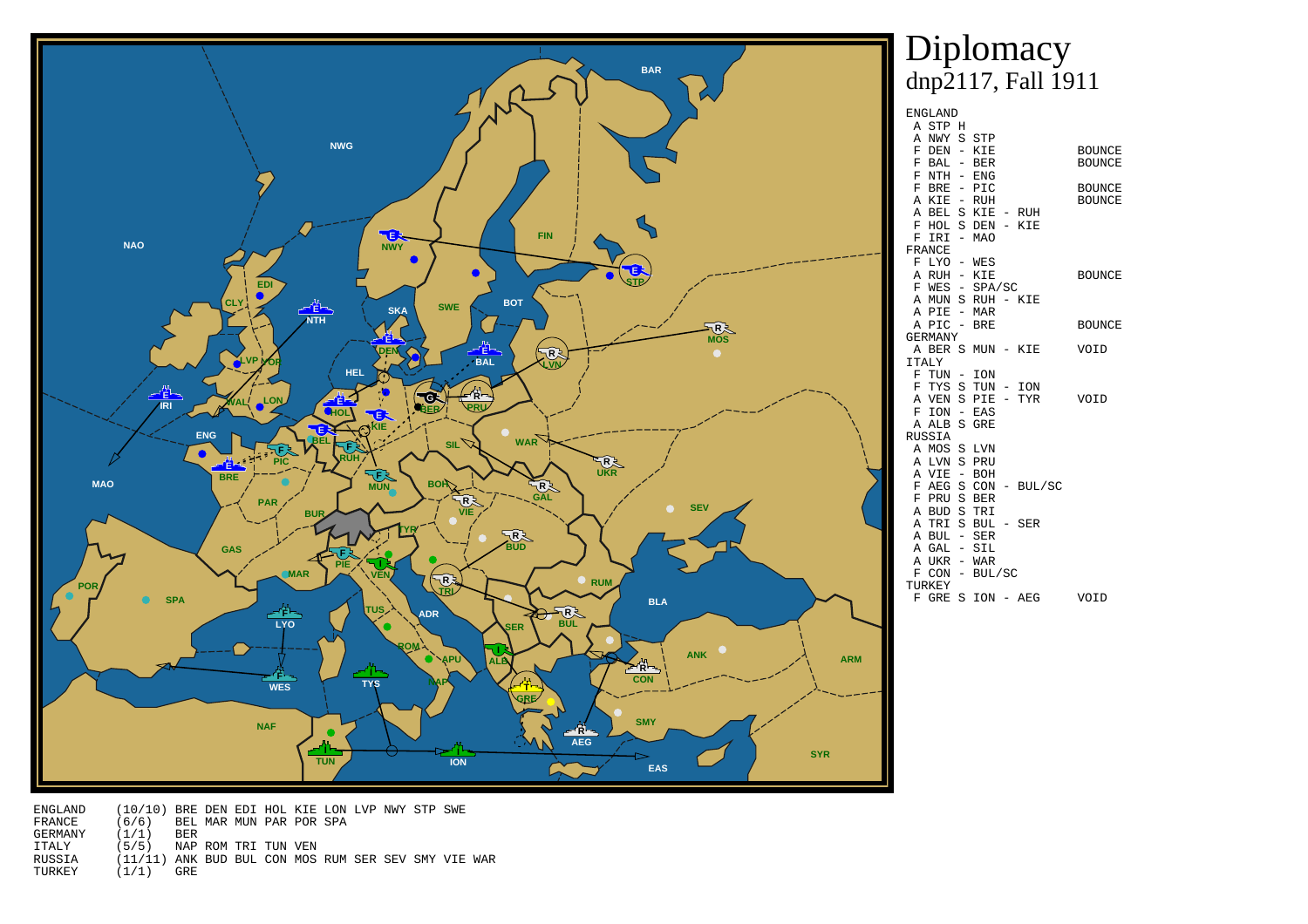

| FRANCE        | (6/5) MAR MUN PAR POR SPA                               |     |  |  |  |  |  |  |
|---------------|---------------------------------------------------------|-----|--|--|--|--|--|--|
| GERMANY (1/1) |                                                         | BER |  |  |  |  |  |  |
| ITALY         | (5/4) NAP ROM TUN VEN                                   |     |  |  |  |  |  |  |
| RUSSIA        | (11/12) ANK BUD BUL CON MOS RUM SER SEV SMY TRI VIE WAR |     |  |  |  |  |  |  |
| TURKEY        | (1/1)                                                   | GRE |  |  |  |  |  |  |

| Adjustments |               |  |  |  |  |  |  |  |  |
|-------------|---------------|--|--|--|--|--|--|--|--|
| ENGLAND     | BUILDS A LON  |  |  |  |  |  |  |  |  |
| FRANCE      | REMOVES F WES |  |  |  |  |  |  |  |  |
| TTALY       | REMOVES F TYS |  |  |  |  |  |  |  |  |
| RUSSIA      | BUILDS F SEV  |  |  |  |  |  |  |  |  |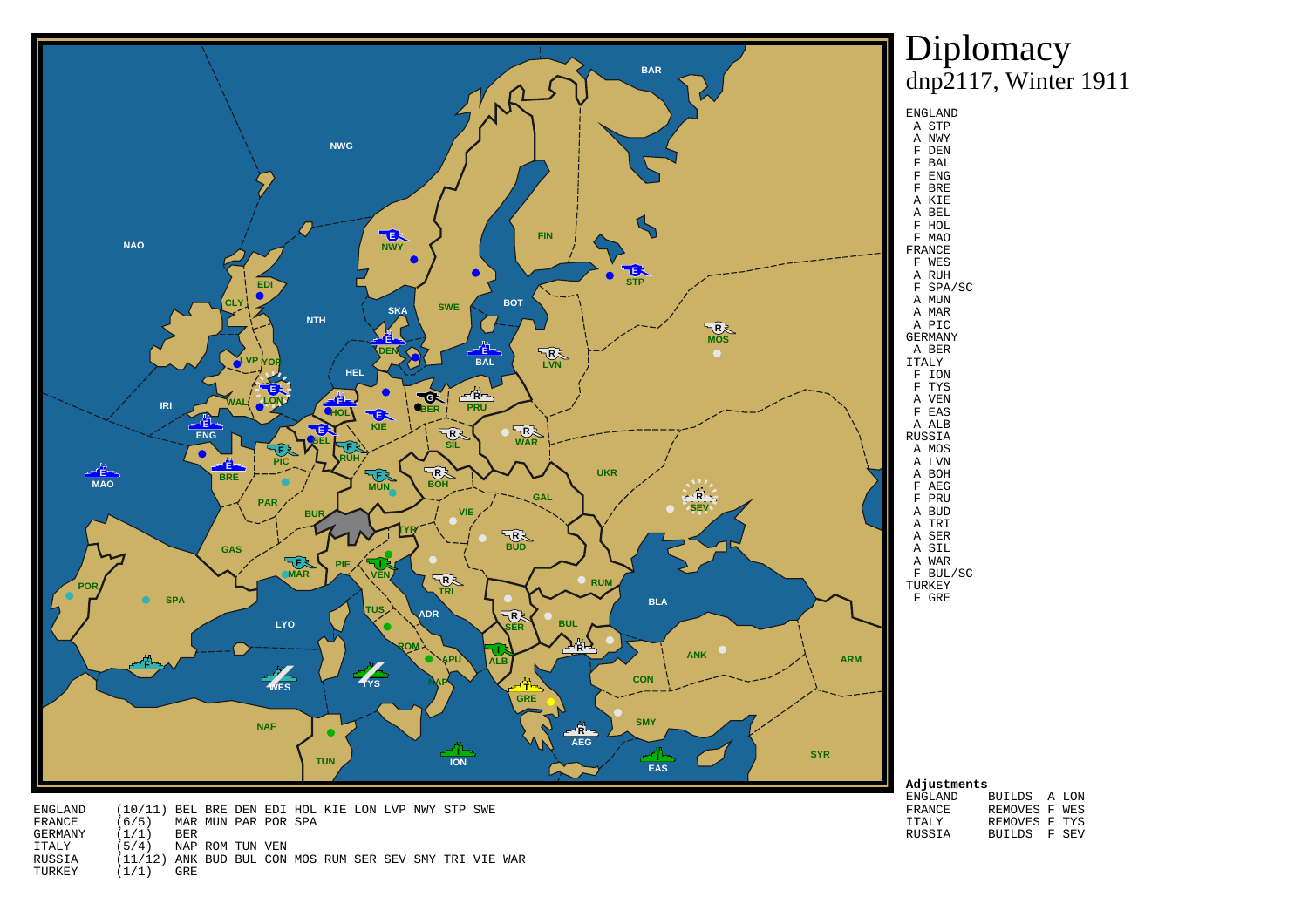

### ENGLAND

| А  | STP         | Н |                   |  |               |
|----|-------------|---|-------------------|--|---------------|
| Α  |             |   | NWY S STP         |  |               |
|    | F DEN S KIE |   |                   |  |               |
|    | F BAL - BER |   |                   |  | <b>BOUNCE</b> |
|    |             |   | F BRE S LON - PIC |  |               |
|    |             |   | A KIE S BEL - RUH |  |               |
|    |             |   | A BEL - RUH       |  |               |
|    |             |   | F HOL - BEL       |  |               |
|    |             |   | F ENG C LON - PIC |  |               |
|    |             |   | F MAO - SPA/SC    |  | <b>BOUNCE</b> |
|    | A LON - PIC |   |                   |  |               |
|    | FRANCE      |   |                   |  |               |
|    | A RUH - KIE |   |                   |  | DISLODGED     |
|    |             |   | A MUN S RUH - KIE |  |               |
|    | A PIC - BRE |   |                   |  | DISLODGED     |
|    | F SPA - POR |   |                   |  |               |
|    | A MAR - SPA |   |                   |  | <b>BOUNCE</b> |
|    | GERMANY     |   |                   |  |               |
|    |             |   | A BER S RUH - KIE |  | <b>CUT</b>    |
|    | ITALY       |   |                   |  |               |
|    |             |   | A VEN S ALB - TRI |  |               |
| Α  | ALB - TRI   |   |                   |  | <b>BOUNCE</b> |
|    | F ION - AEG |   |                   |  |               |
| F  |             |   | EAS S ION - AEG   |  |               |
|    | RUSSIA      |   |                   |  |               |
|    | A MOS S LVN |   |                   |  |               |
|    | A LVN H     |   |                   |  |               |
|    | F AEG - SMY |   |                   |  |               |
|    | F PRU - BAL |   |                   |  | <b>BOUNCE</b> |
|    | A BUD S TRI |   |                   |  |               |
|    |             |   | A TRI S BOH - TYR |  | CUT           |
|    |             |   | A BOH - TYR       |  |               |
|    |             |   | A SER S BUL - GRE |  |               |
|    | A SIL S BER |   |                   |  |               |
|    | A WAR - GAL |   |                   |  |               |
|    | F BUL - GRE |   |                   |  |               |
|    | F SEV - BLA |   |                   |  |               |
|    | TURKEY      |   |                   |  |               |
| F. |             |   | GRE S ION - AEG   |  | DISLODGED     |
|    |             |   |                   |  |               |

**Retreats**FRANCE A PIC - PAR FRANCE A RUH - HOL

TURKEY F GRE - ION

ENGLAND (11/11) BEL BRE DEN EDI HOL KIE LON LVP NWY STP SWEFRANCE (5/5) MAR MUN PAR POR SPAGERMANY (1/1) BER ITALY (4/4) NAP ROM TUN VEN RUSSIA (12/12) ANK BUD BUL CON MOS RUM SER SEV SMY TRI VIE WARTURKEY (1/1) GRE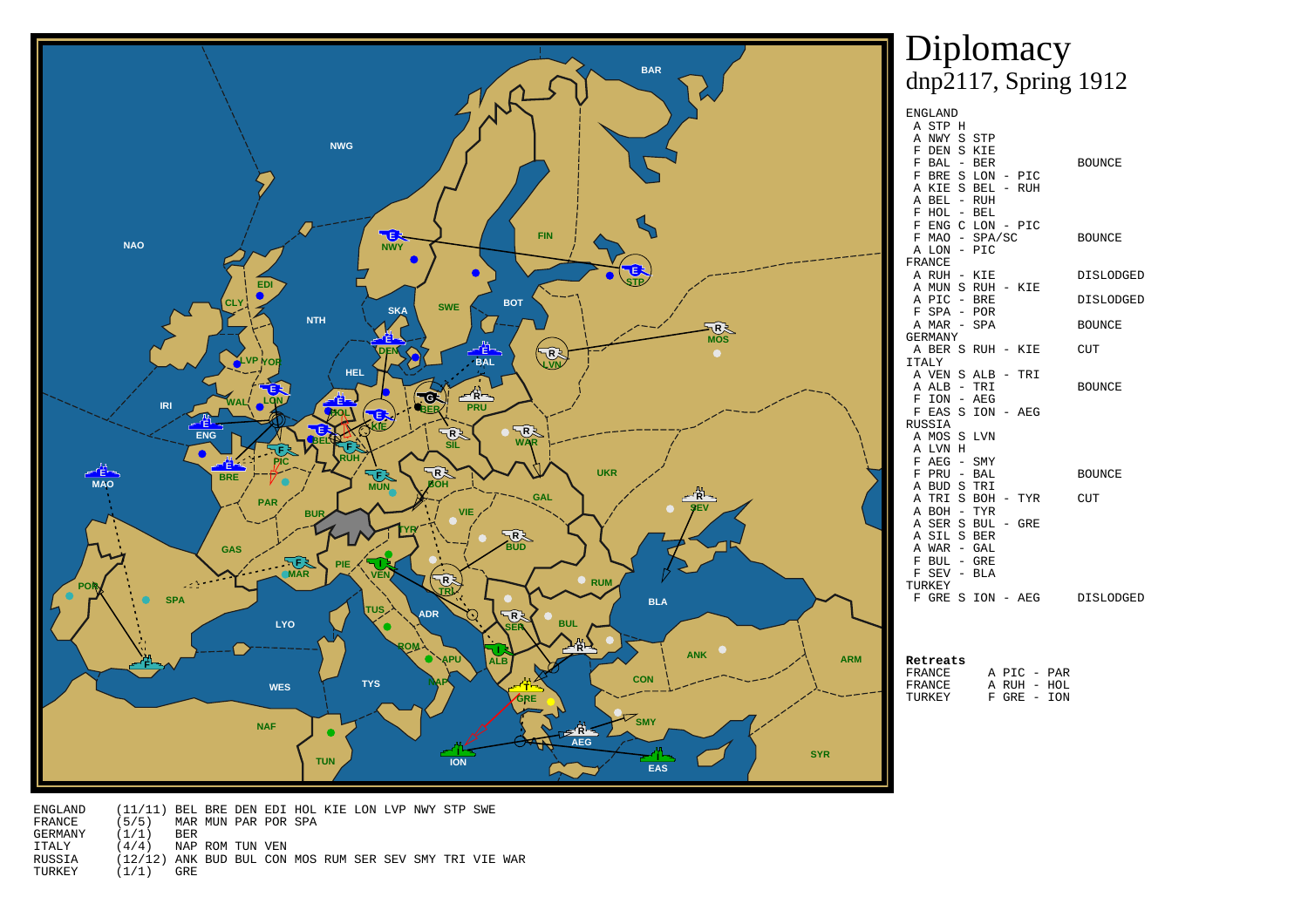

#### ENGLAND

 A NWY S STP F DEN S KIE F BAL - BER BOUNCE $F$  BRE - MAO A KIE S BEL - HOL F ENG S BRE - MAO F MAO - WES A RUH S BEL - HOL F BEL - HOL A PIC - PAR BOUNCE A MUN - BUR A MAR - SPA F POR S MAR - SPA A PAR S MUN - BUR CUT A HOL H DESTROYEDGERMANY A BER S MUN VOID A VEN - TRI DISLODGEDA ALB - GRE BOUNCE F EAS S AEG - SMY F AEG - SMY RUSSIA A MOS S LVN A LVN S PRU F PRU S BER A BUD - TRI A TRI - VEN A SER - ALB BOUNCE A SIL S MUN VOID**DISLODGED**  $F$  SMY - AEG A TYR S TRI - VEN A GAL - VIE F GRE S SMY - AEG CUT F BLA - CON F ION - GRE BOUNCE

**Retreats**ITALY A VEN - ROM RUSSIA F SMY - SYR

ENGLAND (11/11) BEL BRE DEN EDI HOL KIE LON LVP NWY STP SWEFRANCE (5/5) MAR MUN PAR POR SPAGERMANY (1/1) BER ITALY (4/4) NAP ROM TUN VEN RUSSIA (12/12) ANK BUD BUL CON MOS RUM SER SEV SMY TRI VIE WARTURKEY (1/1) GRE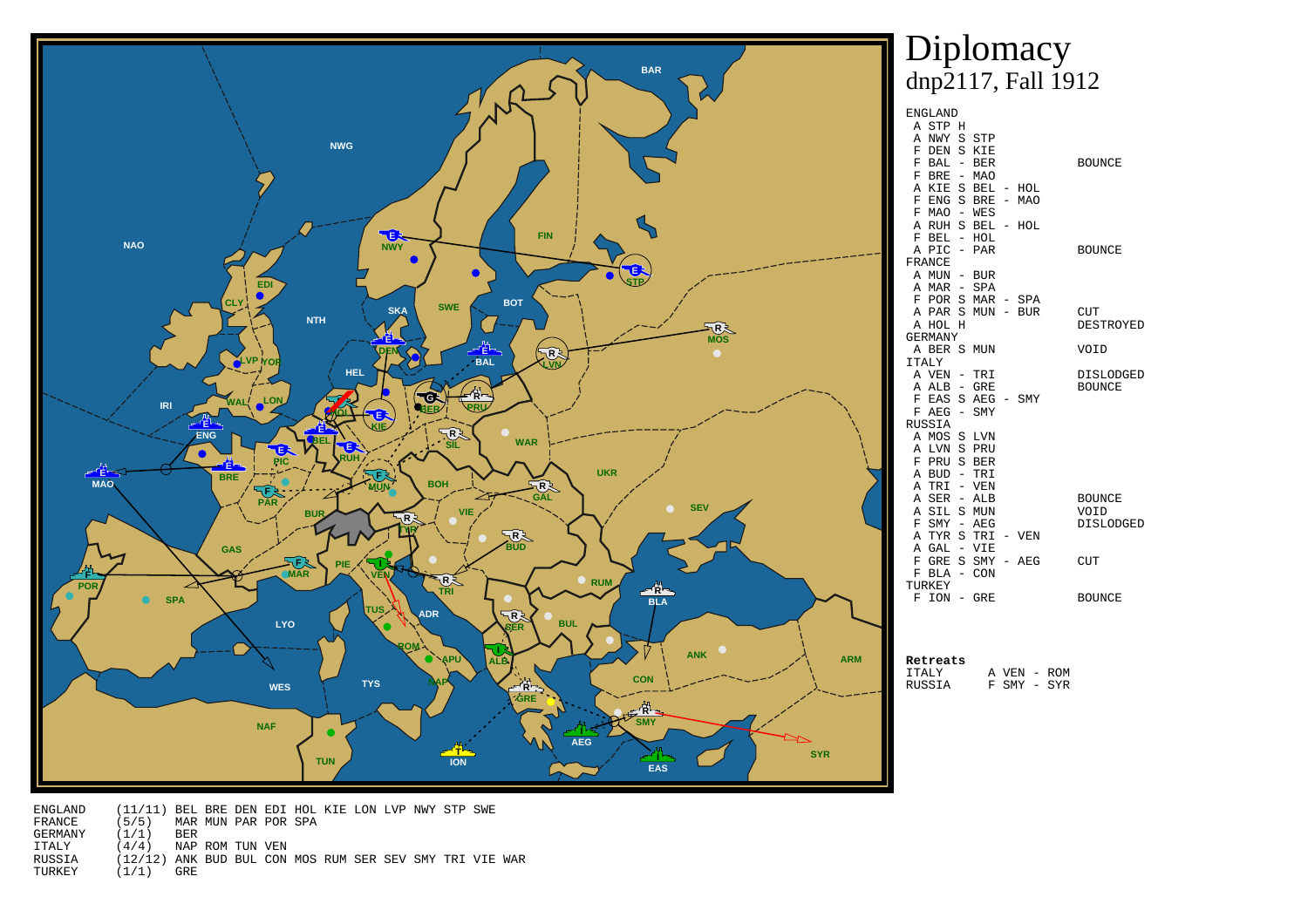

ENGLAND (11/11) BEL BRE DEN EDI HOL KIE LON LVP NWY STP SWEFRANCE (4/5) MAR MUN PAR POR SPAGERMANY (1/1) BER ITALY (4/4) NAP ROM SMY TUN RUSSIA (12/13) ANK BUD BUL CON GRE MOS RUM SER SEV TRI VEN VIE WARTURKEY (1/0)

| Adjustments |               |  |       |  |  |  |  |  |  |  |
|-------------|---------------|--|-------|--|--|--|--|--|--|--|
| FRANCE      | <b>BUILDS</b> |  | F MAR |  |  |  |  |  |  |  |
| RUSSIA      | BUILDS        |  | F SEV |  |  |  |  |  |  |  |
| TURKEY      | REMOVES F ION |  |       |  |  |  |  |  |  |  |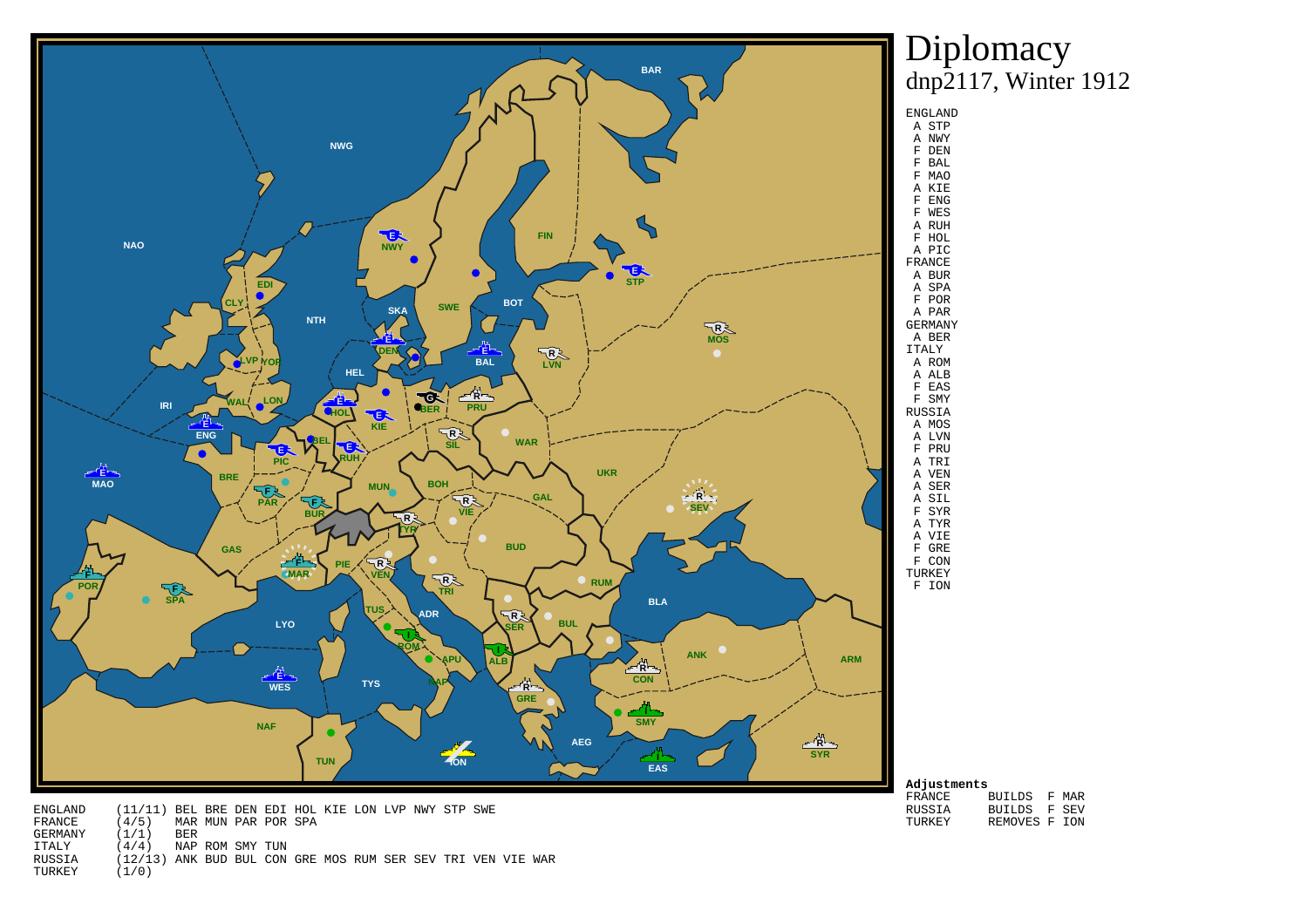

**BOUNCE** 

ENGLAND (11/11) BEL BRE DEN EDI HOL KIE LON LVP NWY STP SWEFRANCE (5/5) MAR MUN PAR POR SPAGERMANY (1/1) BER ITALY (4/4) NAP ROM SMY TUNRUSSIA (13/13) ANK BUD BUL CON GRE MOS RUM SER SEV TRI VEN VIE WAR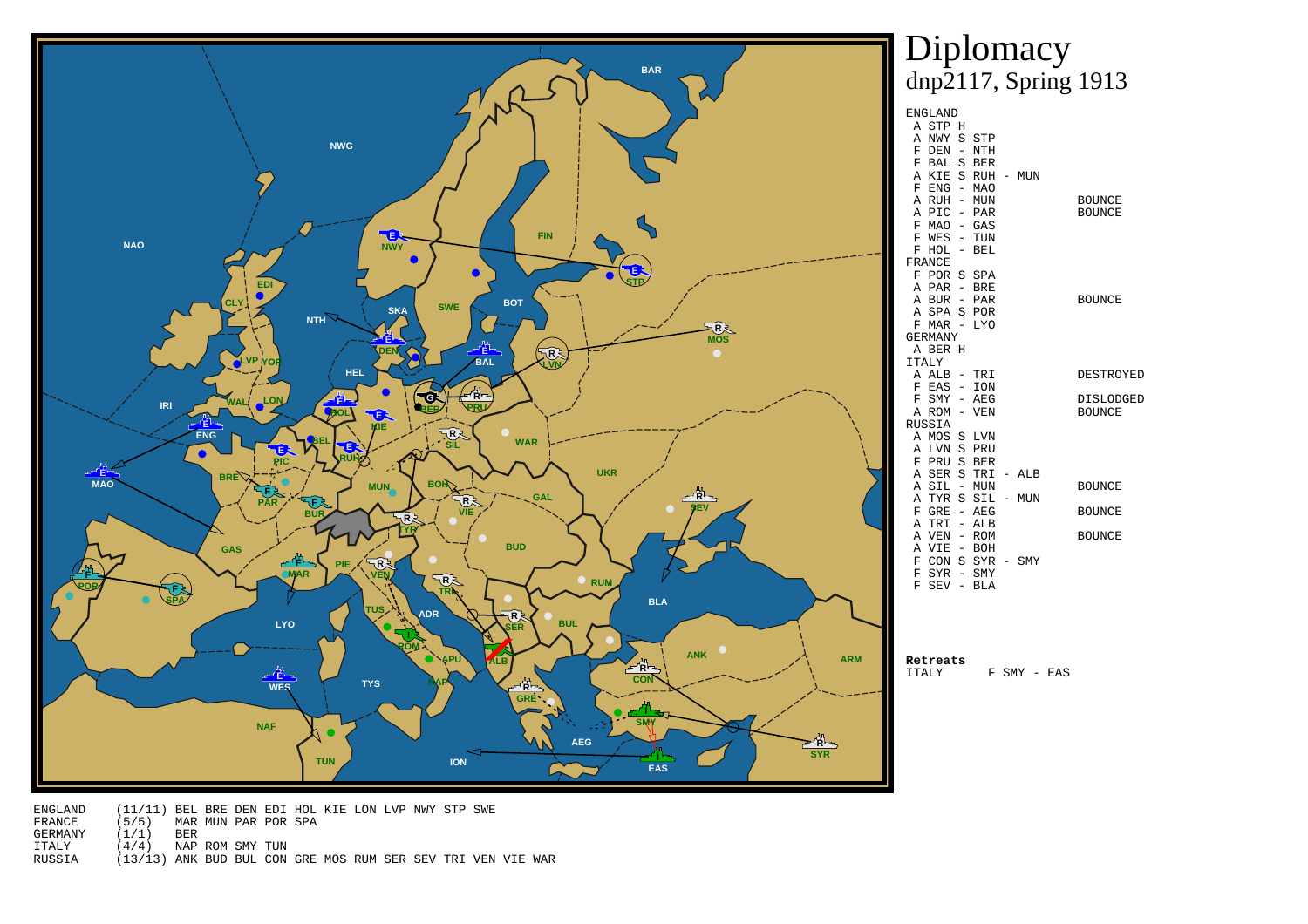

#### ENGLAND

 A NWY S STP F BAL S BER A KIE S BER A RUH - BUR BOUNCE A PIC S GAS - BRE F NTH - ENG F MAO - SPA/SC BOUNCE F GAS - BRE F TUN S ION VOID F BEL H FRANCE F POR S SPA A BUR - PAR BOUNCE A SPA S POR CUTDESTROYED  $A$  BRE - PAR F LYO S SPA GERMANY A BER H ITALY A ROM - VEN BOUNCE F ION - ADR F EAS - AEG BOUNCERUSSIA A MOS S LVN A LVN S PRU F PRU S BER A SER - BUD A SIL S BOH - MUN A TYR S BOH - MUN F GRE - ION A VEN - ROM BOUNCE F CON - AEG A ALB - TRI A BOH - MUN F SMY S CON - AEG

ENGLAND (11/11) BEL BRE DEN EDI HOL KIE LON LVP NWY STP SWEFRANCE (5/5) MAR MUN PAR POR SPAGERMANY (1/1) BER ITALY (3/4) NAP ROM SMY TUNRUSSIA (13/13) ANK BUD BUL CON GRE MOS RUM SER SEV TRI VEN VIE WAR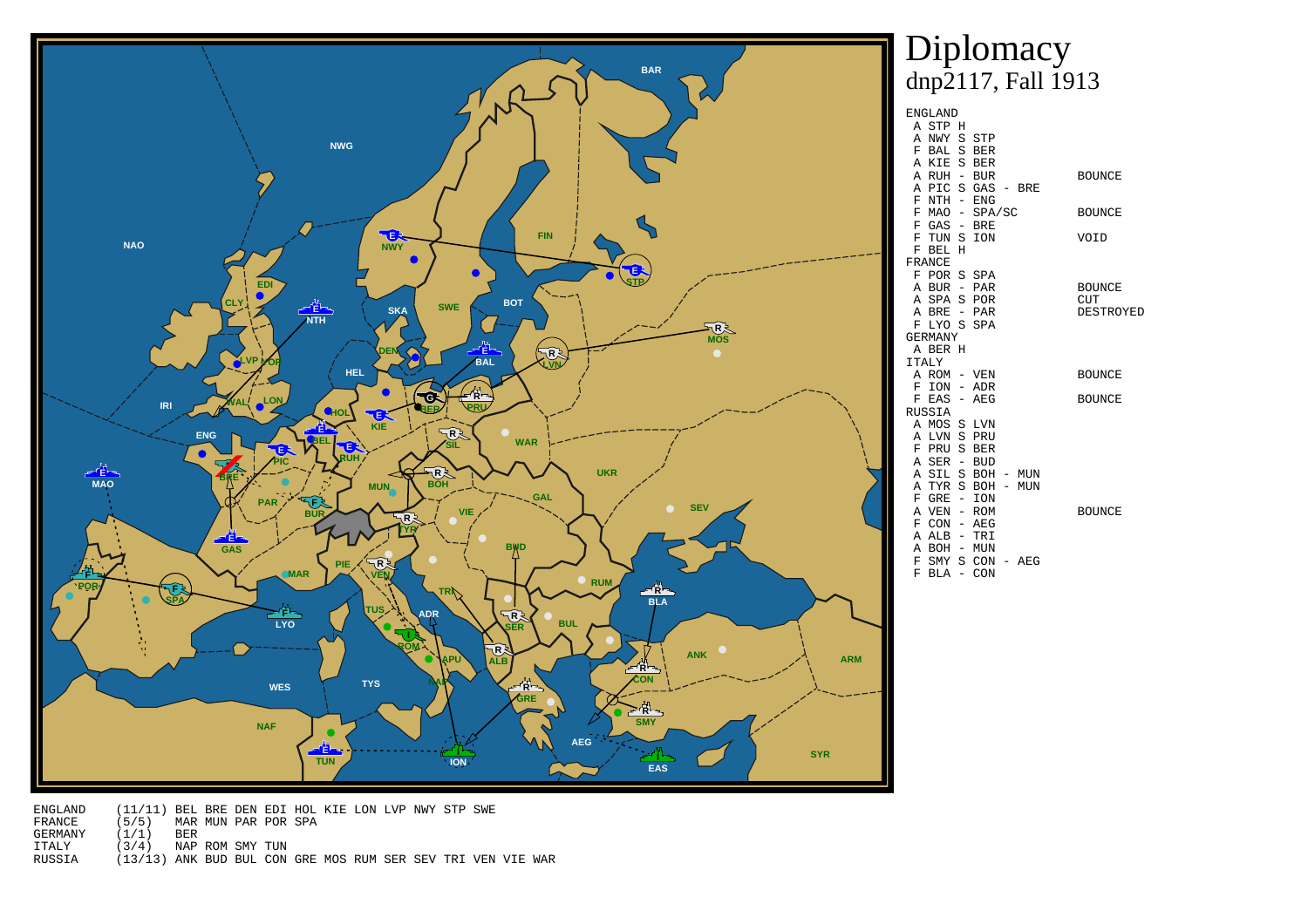

ENGLAND (11/12) BEL BRE DEN EDI HOL KIE LON LVP NWY STP SWE TUNFRANCE (4/4) MAR PAR POR SPAGERMANY (1/1) BER ITALY (3/2) NAP ROMRUSSIA (13/15) ANK BUD BUL CON GRE MOS MUN RUM SER SEV SMY TRI VEN VIE WAR **Adjustments**BUILDS A LON ITALY REMOVES F EASRUSSIA BUILDS A SEV, A WAR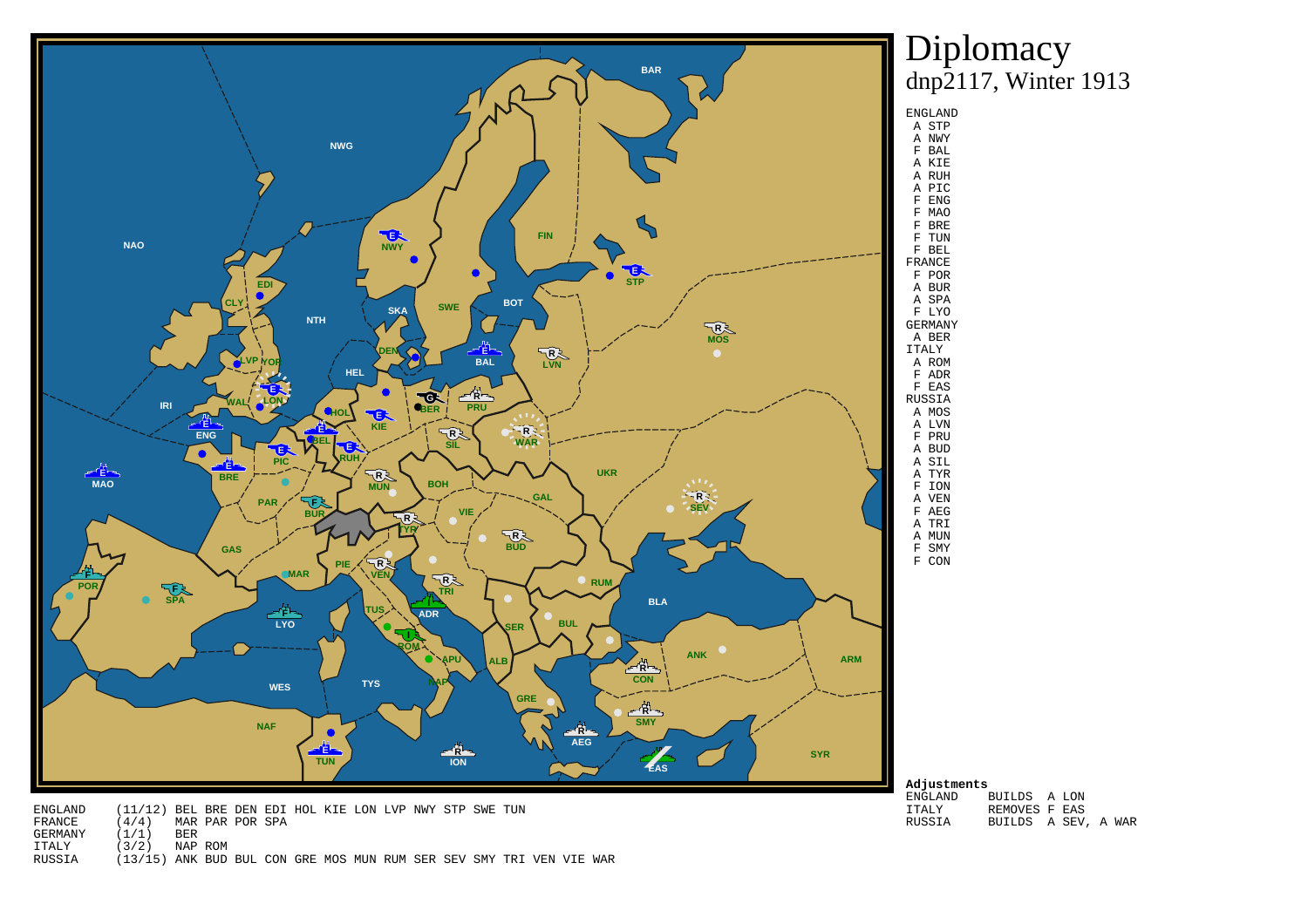

### ENGLAND

 A RUH S PIC - BUR A PIC - BUR F MAO - WES F TUN S MAO - WES F BEL H F ENG C LON - PIC F BRE - MAO A LON - PIC FRANCE F POR H A BUR - PAR A SPA - GAS F LYO - SPA/SC GERMANY A BER H ITALY A ROM S ADR - APU F ADR - APU RUSSIA A MOS S PRU - LVN A LVN - WAR F PRU - LVN A SIL S WAR - PRU A TYR S MUN A VEN - TUS F SMY - EAS A BUD - VIE F ION - NAP F AEG - GRE A TRI - VEN A MUN S BUR - RUH VOID F CON - AEG A SEV - UKR

ENGLAND (12/12) BEL BRE DEN EDI HOL KIE LON LVP NWY STP SWE TUNFRANCE (4/4) MAR PAR POR SPAGERMANY (1/1) BERITALY (2/2) NAP ROM

RUSSIA (15/15) ANK BUD BUL CON GRE MOS MUN RUM SER SEV SMY TRI VEN VIE WAR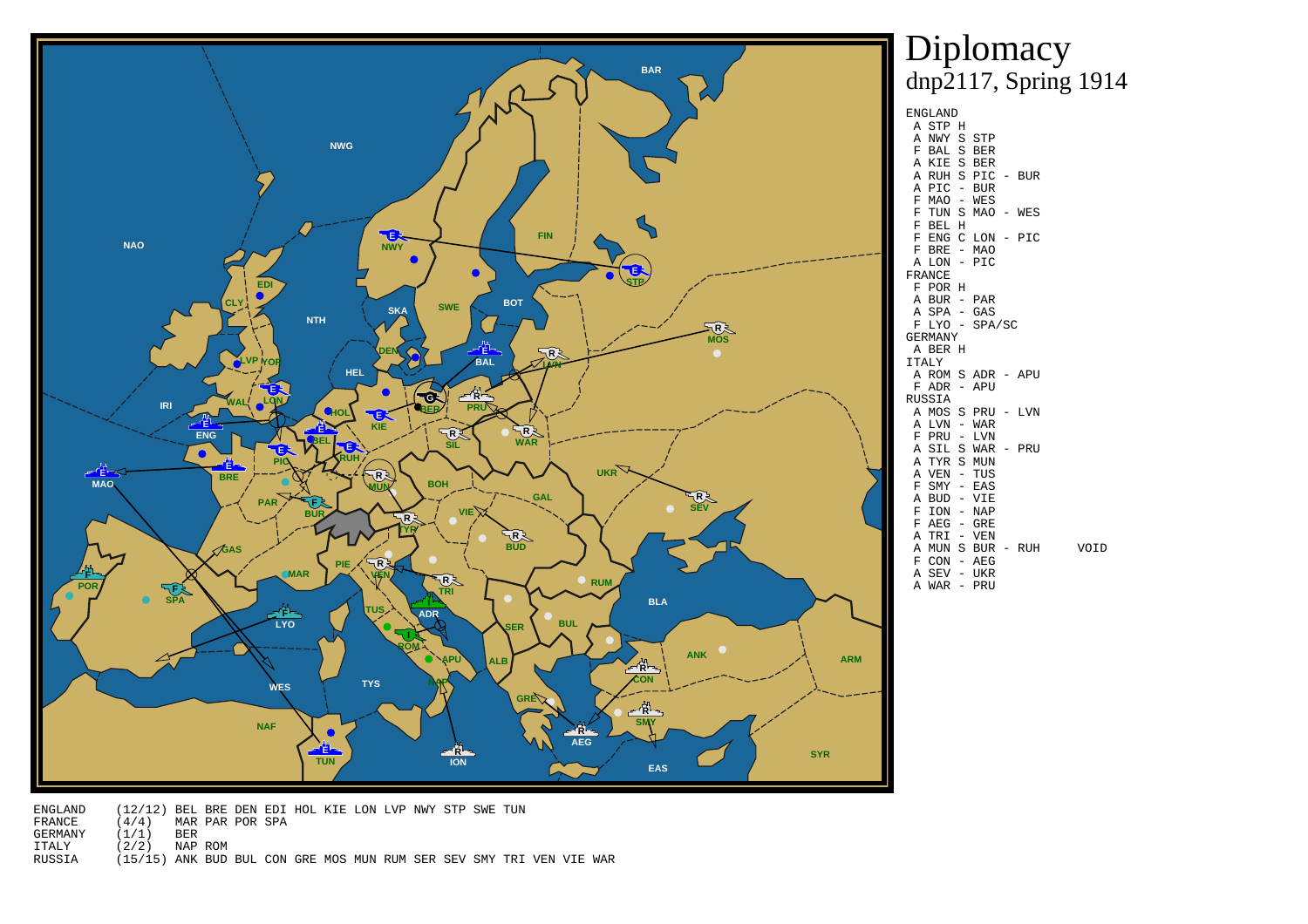

ENGLAND A STP S PAR - MOS VOID A NWY S STP F BAL - BOT A KIE S BUR - MUN A RUH S BUR - MUN F TUN S WES - TYS F BEL - HOL F ENG - NTH A BUR - MUN BOUNCE F WES - TYS F MAO - NAO A PIC - BUR BOUNCEFRANCE F POR S SPA A PAR - BRE A GAS - MAR F SPA S POR GERMANY A BER H ITALY A ROM - NAP DESTROYED F APU S ROM - NAP CUTRUSSIA A MOS S WAR - LVN A SIL S MUN A TYR S MUN A MUN S BER CUT A WAR - LVN F LVN - BAL A TUS S NAP - ROM F EAS - ION A VIE - BOH F NAP - ROM F GRE S EAS - ION A VEN - APU BOUNCE F AEG S EAS - ION A UKR - GAL A PRU S BER

ENGLAND (12/12) BEL BRE DEN EDI HOL KIE LON LVP NWY STP SWE TUNFRANCE (4/4) MAR PAR POR SPAGERMANY (1/1) BERITALY (2/2) NAP ROM

RUSSIA (15/15) ANK BUD BUL CON GRE MOS MUN RUM SER SEV SMY TRI VEN VIE WAR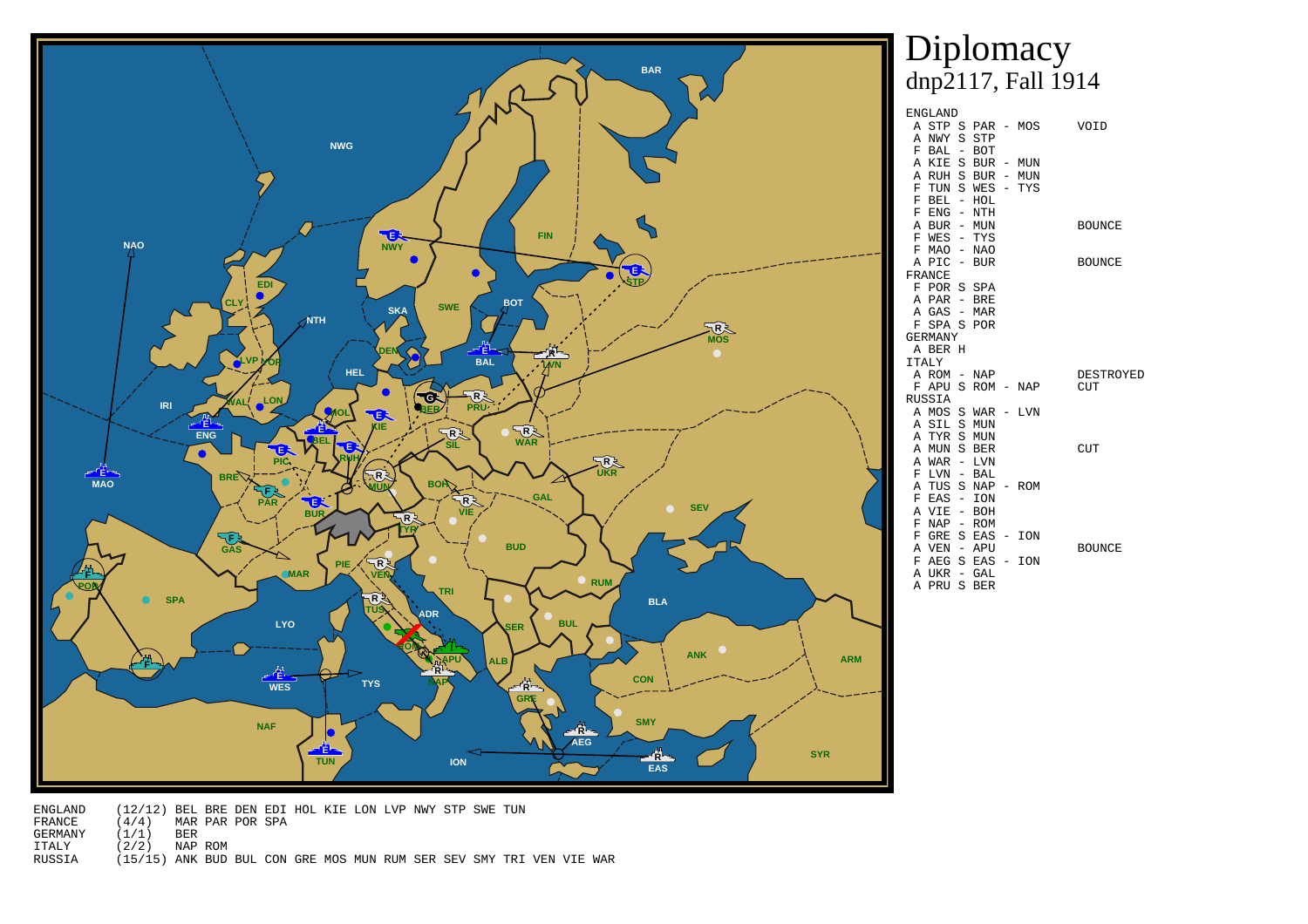

ENGLAND (12/11) BEL DEN EDI HOL KIE LON LVP NWY STP SWE TUNFRANCE (4/5) BRE MAR PAR POR SPAGERMANY (1/1) BERNAP  $ITALY$   $(1/1)$ RUSSIA (15/16) ANK BUD BUL CON GRE MOS MUN ROM RUM SER SEV SMY TRI VEN VIE WAR

| Adjustments    |               |  |       |  |  |  |  |  |  |
|----------------|---------------|--|-------|--|--|--|--|--|--|
| <b>ENGLAND</b> | REMOVES F HOL |  |       |  |  |  |  |  |  |
| FRANCE         | BUILDS        |  | A PAR |  |  |  |  |  |  |
| RUSSIA         | BUILDS        |  | A WAR |  |  |  |  |  |  |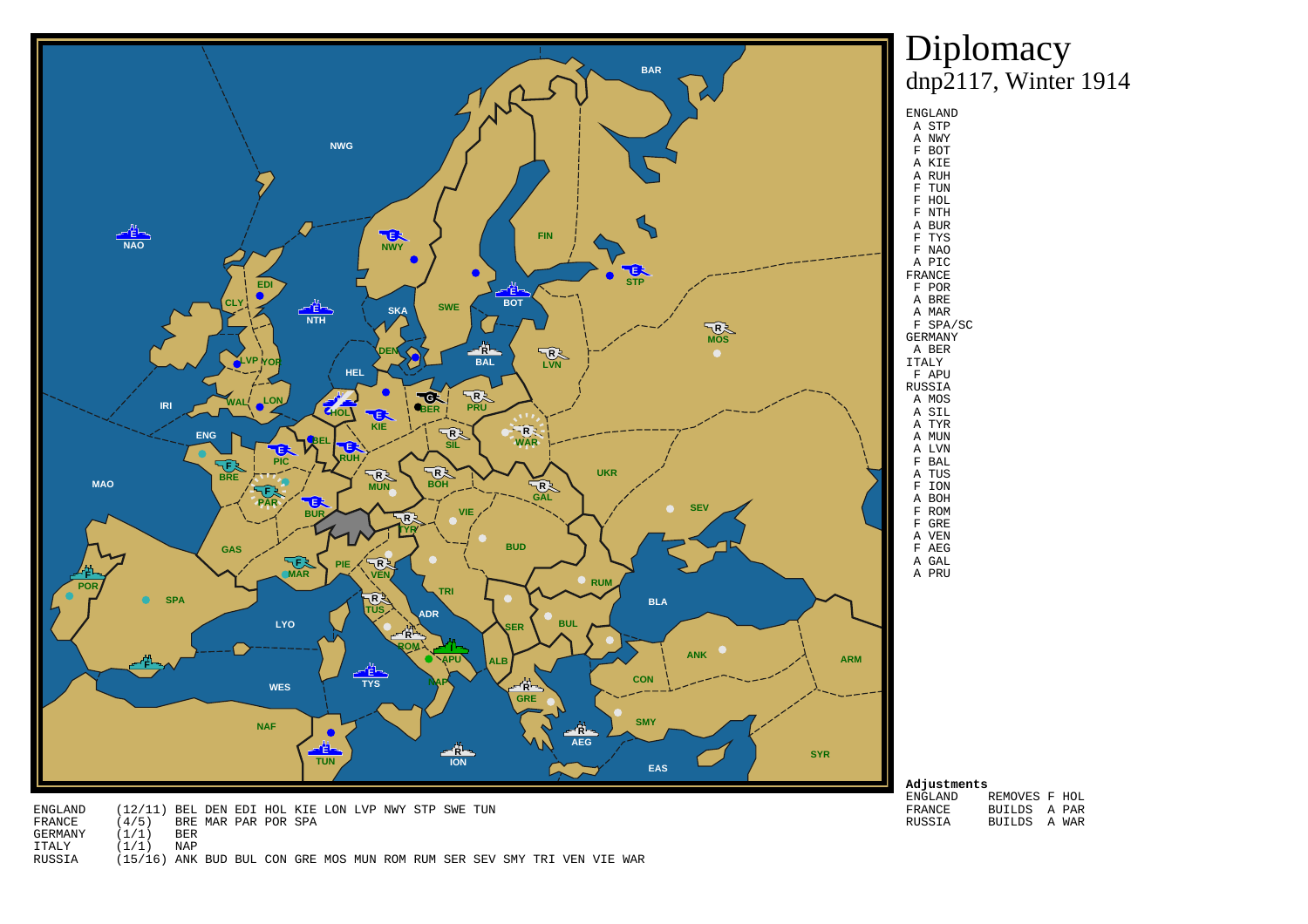

### ENGLAND

 A NWY S STP A KIE S BER VOID A RUH S BUR - MUN F TUN S TYS A BUR - MUN BOUNCE**BOUNCE**  $A$  PIC - BUR **BOUNCE**  $F$  BOT - BAL **BOUNCE**  $F$  NTH - DEN F TYS S APU - NAP F NAO - NWG FRANCE F POR - MAO F SPA - WES A BRE S PAR A MAR - PIE BOUNCE A PAR S BRE GERMANY A BER - KIE DESTROYEDITALY F APU - NAP RUSSIA A MOS S LVN A SIL - BER A TYR S MUN A MUN S SIL - BER CUT**BOUNCE** A TUS - PIE F GRE S AEG - ION A VEN S ION - APU F AEG - ION A PRU S SIL - BER A LVN S PRU F BAL - DEN BOUNCE F ION - APU A BOH S MUN F ROM - NAP BOUNCE A GAL - VIE A WAR - SIL

ENGLAND (11/11) BEL DEN EDI HOL KIE LON LVP NWY STP SWE TUN

FRANCE (5/5) BRE MAR PAR POR SPA

GERMANY (1/1) BER**NAP** 

 $ITALY$   $(1/1)$ 

RUSSIA (16/16) ANK BUD BUL CON GRE MOS MUN ROM RUM SER SEV SMY TRI VEN VIE WAR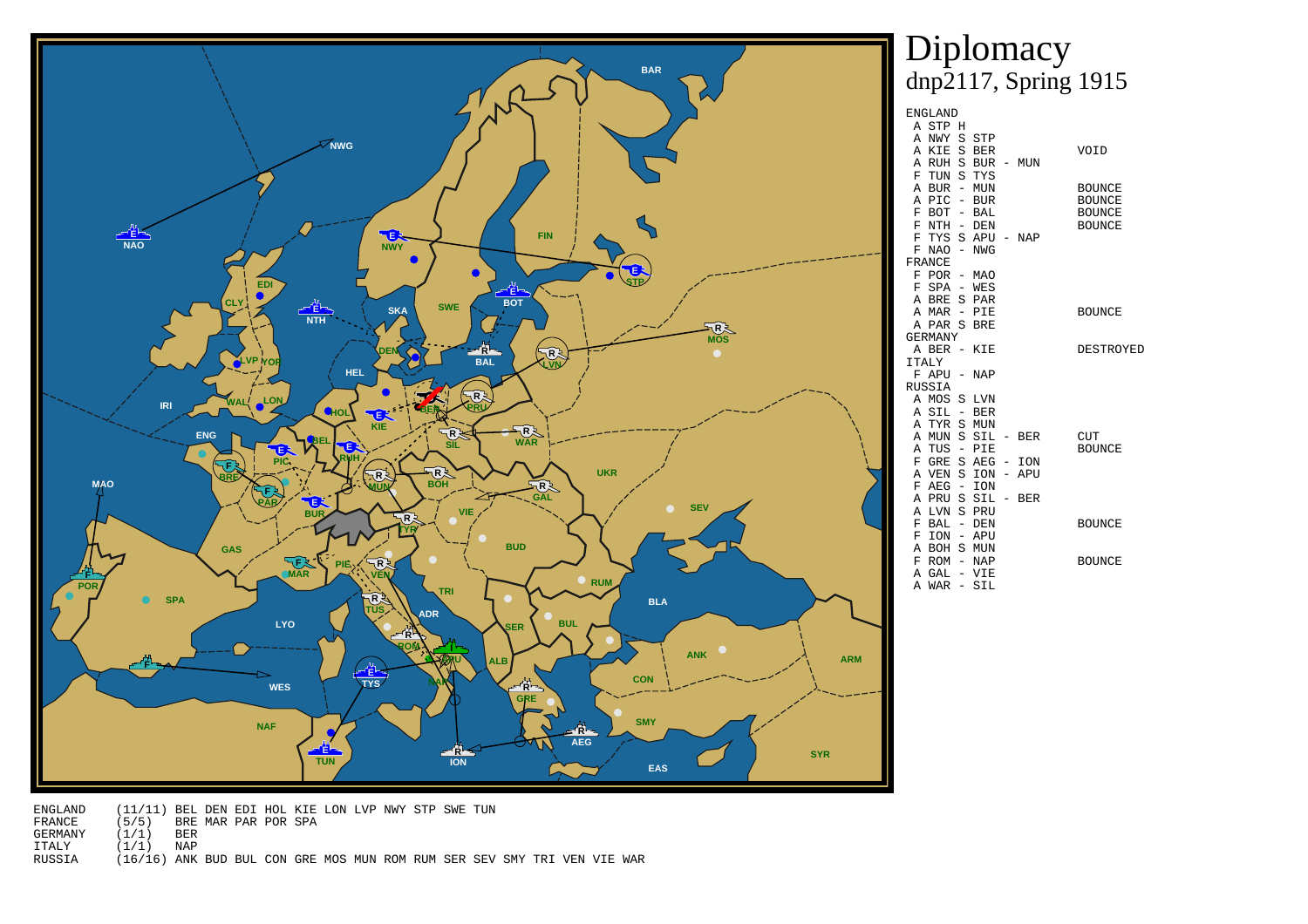

#### ENGLAND

| F <sub>1</sub> | ັບ⊥⊥          |                   |  |               |
|----------------|---------------|-------------------|--|---------------|
| Α              |               | NWY S STP         |  |               |
|                |               | A KIE S NTH - DEN |  | DISLODGED     |
|                | A RUH S KIE   |                   |  | CUT           |
|                |               | F TUN S NAP - ION |  | VOID          |
|                | A BUR -       | MUN               |  | <b>BOUNCE</b> |
|                | A PIC H       |                   |  |               |
|                | F BOT - SWE   |                   |  |               |
| F              | NTH - DEN     |                   |  |               |
|                | F TYS - ROM   |                   |  | <b>BOUNCE</b> |
| F              | $NWG -$       | <b>BAR</b>        |  |               |
|                | FRANCE        |                   |  |               |
|                | A BRE S PAR   |                   |  |               |
|                | A MAR - PIE   |                   |  |               |
|                | A PAR S BRE   |                   |  |               |
|                | F MAO - WES   |                   |  |               |
| F              | WES -         | LYO               |  |               |
|                | ITALY         |                   |  |               |
|                |               | F NAP S TUN - ION |  | DESTROYED     |
|                | RUSSIA        |                   |  |               |
|                |               | A MOS S LVN - STP |  |               |
|                |               | A TYR S BOH - MUN |  |               |
|                | A MUN - RUH   |                   |  | <b>BOUNCE</b> |
|                |               | A TUS S VEN - ROM |  |               |
|                | $F$ GRE - ION |                   |  |               |
|                | A VEN - ROM   |                   |  | <b>BOUNCE</b> |
|                | A PRU -       | KIE               |  |               |
|                | A LVN - STP   |                   |  | <b>BOUNCE</b> |
|                |               | F BAL C PRU - KIE |  |               |
| Α              | BOH - MUN     |                   |  | <b>BOUNCE</b> |
| F.             |               | ROM - TYS         |  | <b>BOUNCE</b> |
| Α              |               | BER S PRU - KIE   |  |               |
| F.             |               | ION - NAP         |  |               |
| F              |               | APU S ION - NAP   |  |               |
|                | A VIE - BOH   |                   |  | <b>BOUNCE</b> |
| Α              |               | SIL S BOH - MUN   |  |               |
|                |               |                   |  |               |

**Retreats**ENGLAND A KIE - HOL

ENGLAND (11/11) BEL DEN EDI HOL KIE LON LVP NWY STP SWE TUN

- FRANCE (5/5) BRE MAR PAR POR SPA
- GERMANY (0/1) BERNAP

 $ITALY$   $(1/1)$ 

RUSSIA (16/16) ANK BUD BUL CON GRE MOS MUN ROM RUM SER SEV SMY TRI VEN VIE WAR